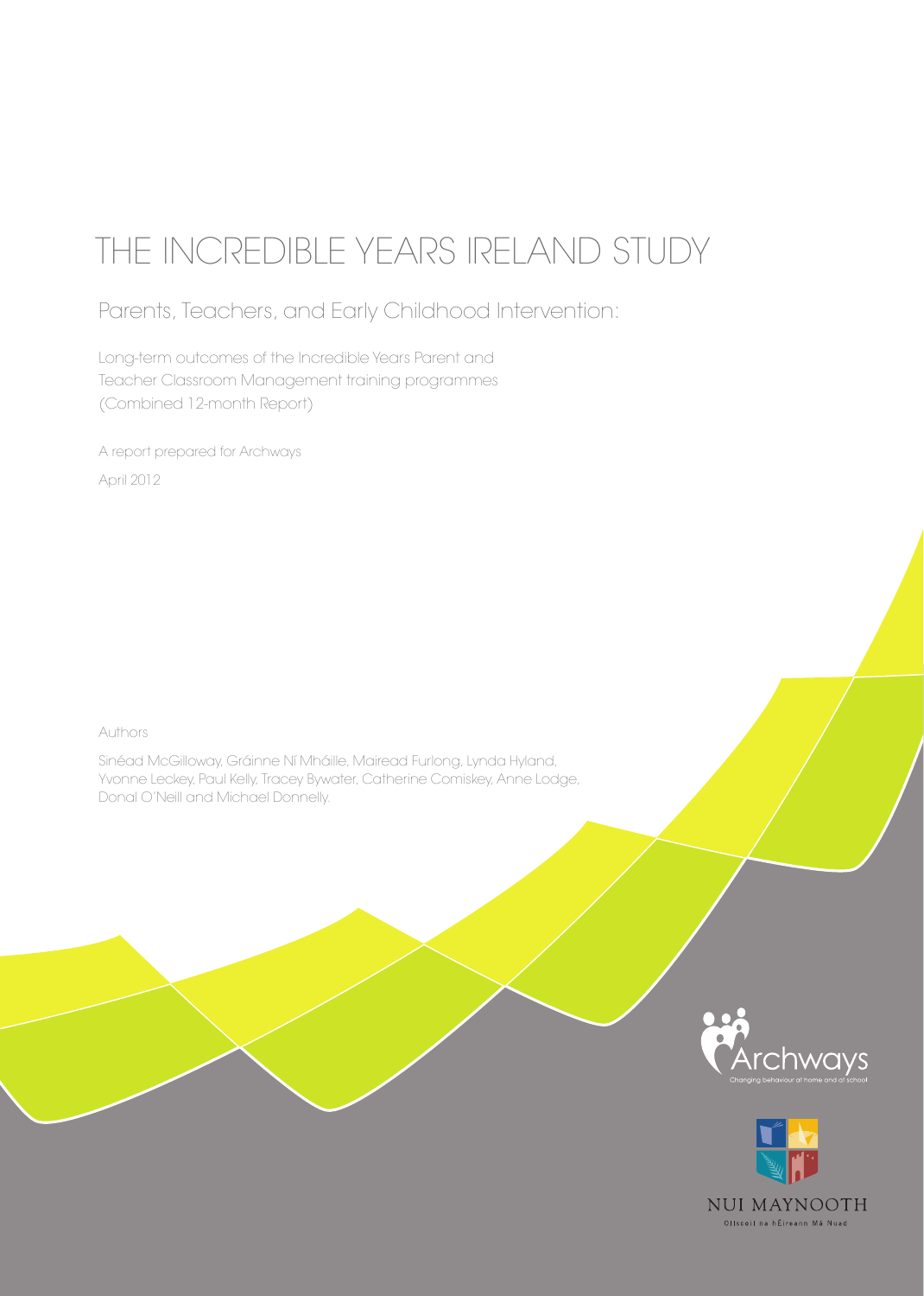# Contents

| <b>Section</b><br>Page                                                  |
|-------------------------------------------------------------------------|
|                                                                         |
|                                                                         |
|                                                                         |
|                                                                         |
|                                                                         |
|                                                                         |
|                                                                         |
|                                                                         |
|                                                                         |
| SECTION ONE: EXAMINING THE LONGER TERM BENEFITS OF THE INCREDIBLE YEARS |
|                                                                         |
|                                                                         |
|                                                                         |
|                                                                         |
| 1. The longer term follow-up study of the Incredible Years BASIC parent |
|                                                                         |
|                                                                         |
|                                                                         |
|                                                                         |
|                                                                         |
|                                                                         |
|                                                                         |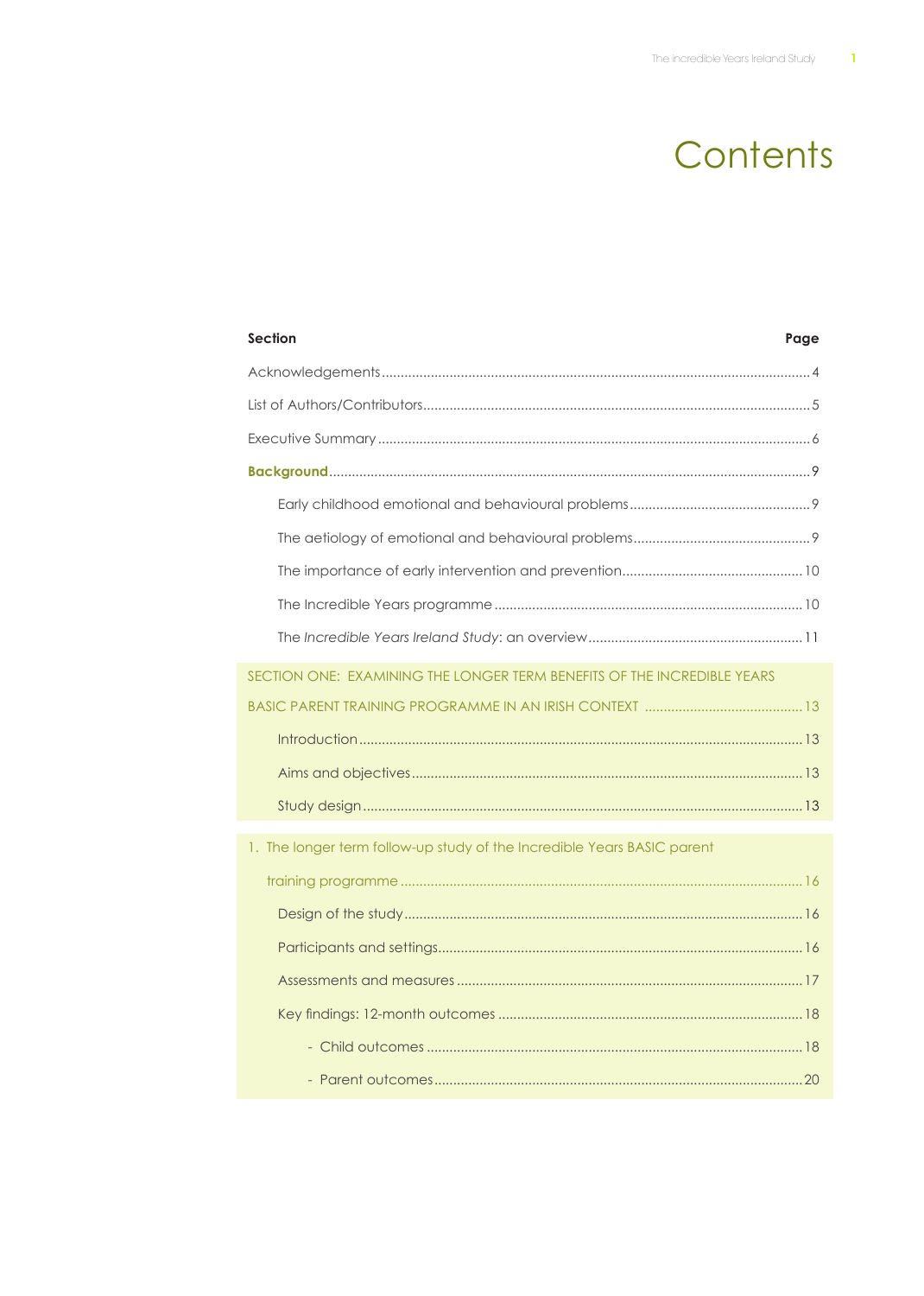| SECTION TWO: EXAMINING THE LONGER-TERM UTILITY AND IMPLEMENTATION OF     |
|--------------------------------------------------------------------------|
| THE INCREDIBLE YEARS TEACHER CLASSROOM MANAGEMENT PROGRAMME IN           |
|                                                                          |
|                                                                          |
| The value of effective teacher classroom management for child outcomes35 |
| Background to the IYTCM study: Short-term outcomes (6 months) 35         |
| The long-term follow up: Aims and objectives of the current study36      |
|                                                                          |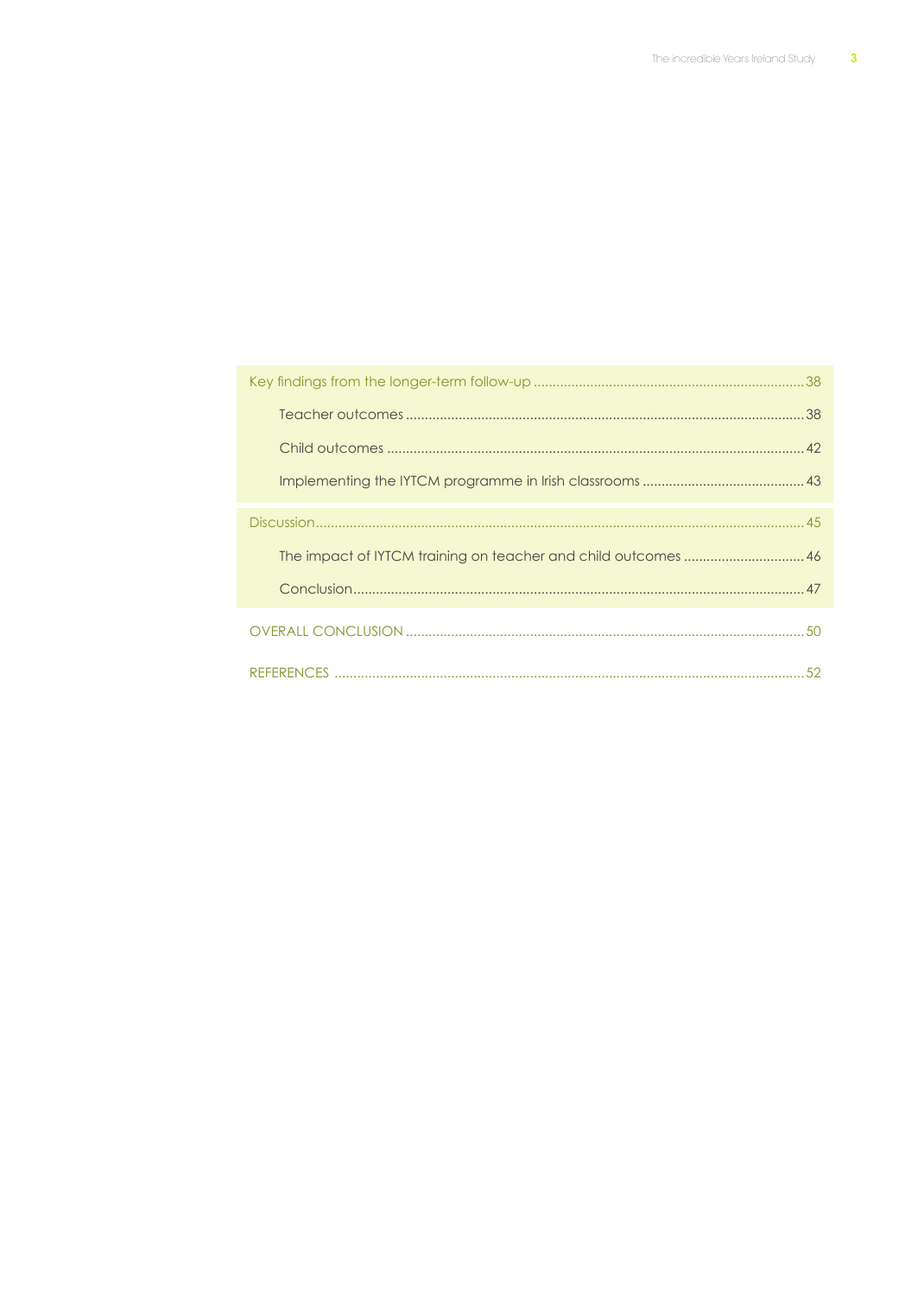#### **Acknowledgements**

The research team would like to extend their warmest thanks to all of the parents and teachers who so generously gave of their time to take part in this research and without whom this study would not have been possible.

We would also like to thank all of the community-based organisations and individuals for their help in identifying and referring prospective parent participants for the parent training research; these included: the Tallaght Family Resource Centre; Ms Margaret McGlynn (Coordinator, School Completion Programme, Dublin 8 / Liberties cluster); the Deansrath Family Centre, Clondalkin; the HSE Parenting Skills Unit; and Familiscope, Ballyfermot.

We are also very grateful to all of the principals, teaching and support staff for welcoming us into their schools to conduct the Teacher Classroom Management research.

A note of gratitude is also due to all of the parent and teacher group facilitators for their hard work and dedication in delivering the programmes and for their diligent help and co-operation throughout the research.

A note of thanks is due to Dr Pam Martin (Bangor University, Wales) for her help and expertise in delivering the T-POT training to the research team, and to Ms Deirdre McMahon and Ms Frances Hyland who allowed us to pilot this tool in their classrooms.

We acknowledge the continued commitment of all the Archways staff to this research. In particular, we would like to thank Ms Aileen O'Donoghue (CEO of Archways), Dr Sean McDonnell (Deputy CEO), Mr Peadar McKenna (Development Manager) and Ms Margaret Maher (former CEO of Archways), for their hard work and dedication to the successful completion of this research.

We also acknowledge with thanks, the invaluable and continuing support and advice that we have received, to date, from members of the external Expert Advisory Committee (EAC) including: Dr Mark Dynarski (Pemberton Research); Ms Patricia Del Grosso (Mathematica); Dr Paul Downes (St Patrick's College Drumcondra/ Dublin City University); Dr Tony Crooks (Chair); and Ms Catherine Byrne (former Chair). In addition, we extend our sincere thanks to Professor Judy Hutchings (Bangor University, Wales), External Advisor to the Research, for her continuing interest, support and guidance in the planning and execution of this study since it first began in September 2007.

Lastly, we extend our thanks to the other members of the *Incredible Years Ireland Study* team for their help and support throughout the study including Dr Yvonne Barnes-Holmes, Ms Miriam Carroll and Ms Emma Cassidy.

### **List of Authors/Contributors**

**Dr Sinéad McGilloway,** Senior Lecturer and Principal Investigator, *Incredible Years Ireland Study*, and Director, *Mental Health and Social Research Unit*, Department of Psychology, NUI Maynooth.

**Dr Gráinne Ní Mháille,** Post-Doctoral Research Fellow, *Mental Health and Social Research Unit*, Department of Psychology, NUI Maynooth.

**Mairead Furlong,** Doctoral Student and former HRB Cochrane Fellow, *Mental Health and Social Research Unit*, Department of Psychology, NUI Maynooth.

**Lynda Hyland,** Doctoral Student, *Mental Health and Social Research Unit*, Department of Psychology, NUI Maynooth.

**Yvonne Leckey,** Project Co-Ordinator, *Mental Health and Social Research Unit*, Department of Psychology, NUI Maynooth.

**Paul Kelly,** Data Manager, *Mental Health and Social Research Unit*, Department of Psychology, NUI Maynooth.

**Dr Tracey Bywater,** Reader in Enhancing Parental Input in Supporting Children's Success in School, Institute for Effective Education, University of York, England.

**Professor Catherine Comiskey,** Professor of Health Care Statistics and Director of Research, School of Nursing and Midwifery, Trinity College Dublin

**Dr Anne Lodge,** Principal, Church of College Education, Dublin.

**Professor Donal O'Neill,** Professor of Economics, Department of Economics, NUI Maynooth.

**Dr Michael Donnelly,** Reader in Health and Social Care Research, Epidemiology and Services Research Group, Centre for Clinical and Population Sciences, School of Medicine, Queen's University Belfast.

**Website:** www.iyirelandstudy.ie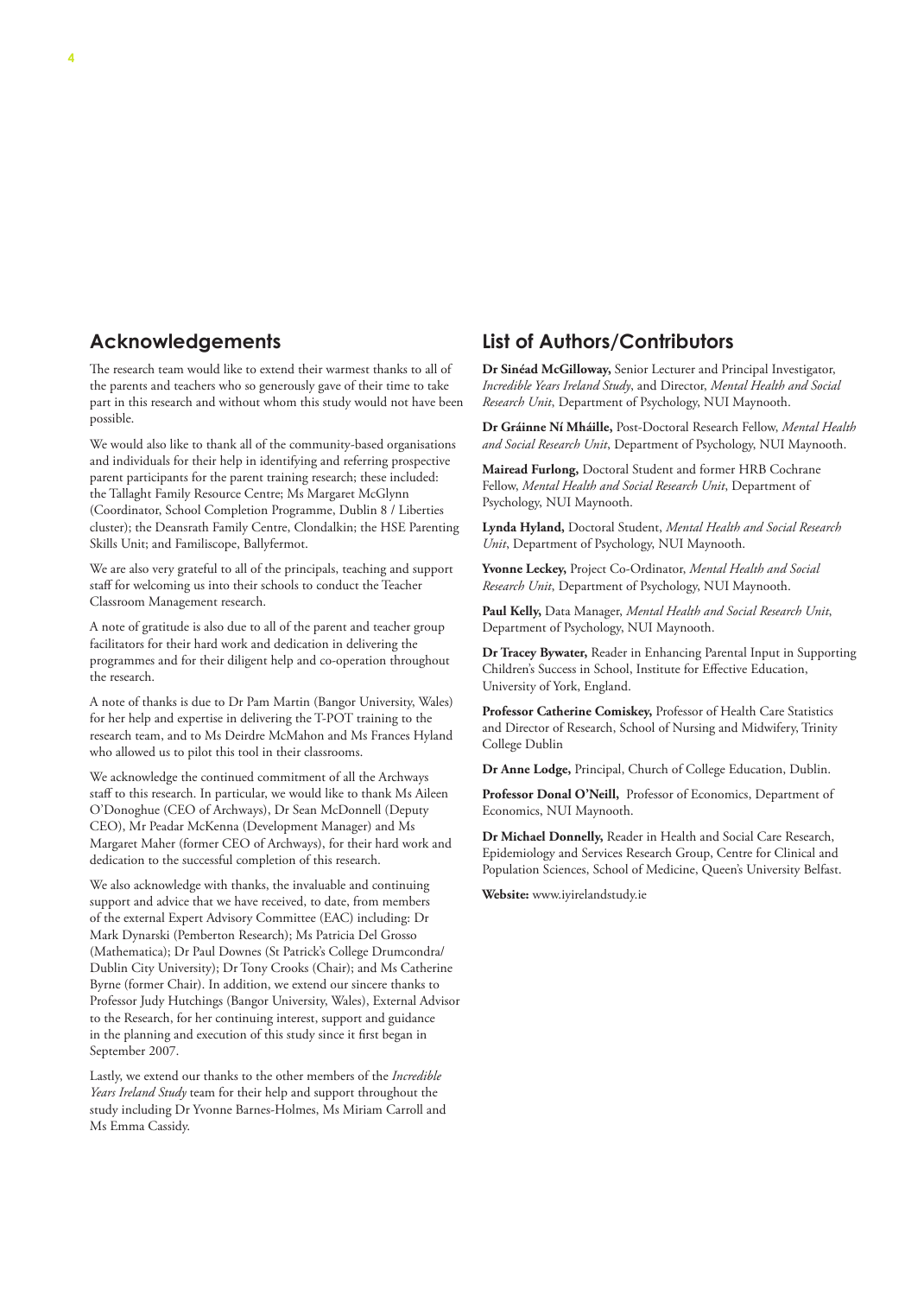### **Executive Summary**

This report presents a summary of the key findings relating to two separate long-term (12-month) follow-up evaluations of (i) the Incredible Years BASIC Parent Training programme and (ii) the Incredible Years Teacher Classroom Management programme. The full reports pertaining to each evaluation may be obtained from the research team.

#### **Background**

Early childhood behavioural difficulties are becoming more prevalent (Collishaw et al., 2004) and increase the risk of poorer outcomes later in life, including academic difficulties, antisocial behaviour, criminality, and poor social adjustment. A growing body of literature highlights the importance of early intervention and prevention programmes, such as parent-training or school-based programmes, for the prevention and treatment of early childhood behavioural problems and promotion of child well-being.

The Webster-Stratton Incredible Years (IY) Parent, Teacher and Child Training Series was designed for the early treatment and prevention of conduct disorders in childhood (Webster-Stratton & Hancock, 1998). The IY series comprises a suite of comprehensive, specially designed programmes, which target children aged 0-12 yrs, and their parents and teachers, with a view to improving social and emotional functioning and reducing or preventing emotional and behavioural problems. The implementation of the IY programme in several community-based agencies and schools in Ireland began in 2004 - spearheaded by Archways, the national co-ordinator of the IY programme in Ireland - as a means of preventing and treating emotional and behavioural difficulties in children.

The *Incredible Years Ireland Study* involves a comprehensive and methodologically rigorous, community-based evaluation of the effectiveness of different elements of the IY suite of programmes, including the Incredible Years BASIC parent training programme (IYBP) and the Incredible Years Teacher Classroom Management (IYTCM) programme. To date, the short-term outcomes of two separate Randomised Controlled Trials (RCTs) of the IYBP and the IYTCM programme have been reported. The findings support the short-term effectiveness and cost-effectiveness of both programmes (see McGilloway et al., 2009; McGilloway et al., 2010; McGilloway et al., 2012a; Furlong & McGilloway, 2011; O'Neill et al, 2011). The findings from the longer-term (12-month) post-intervention outcomes of the IYBP and the IYTCM programme are reported here

#### **Study 1 (Section 1): Examining the longer-term benefits of the Incredible Years BASIC parent training programme in Ireland**

Study 1 involved a one-year follow-up of families (n=103) who received the IYBP intervention and who had previously participated in an RCT evaluation of the programme. This study explored the extent to which the IYBP was likely to improve child behaviour and parenting competency and well-being in the longer term. The study also involved a qualitative follow-up (one-to-one interviews with parents) who had completed the programme and a cost analysis based on service utilisation data.

#### **Study 2 (Section 2): Examining the longer-term utility and implementation of the Incredible Years Teacher Classroom Management Programme in Ireland**

Study 2 involved a one-year follow-up of teachers (n=11) who participated in the IYTCM programme and who had previously taken part in an RCT evaluation of the programme. This study explored the longer-term impact of the IYTCM programme on teacher classroom management skills and their classroom experiences. This study was carried out using a combination of quantitative, observational and qualitative methodologies.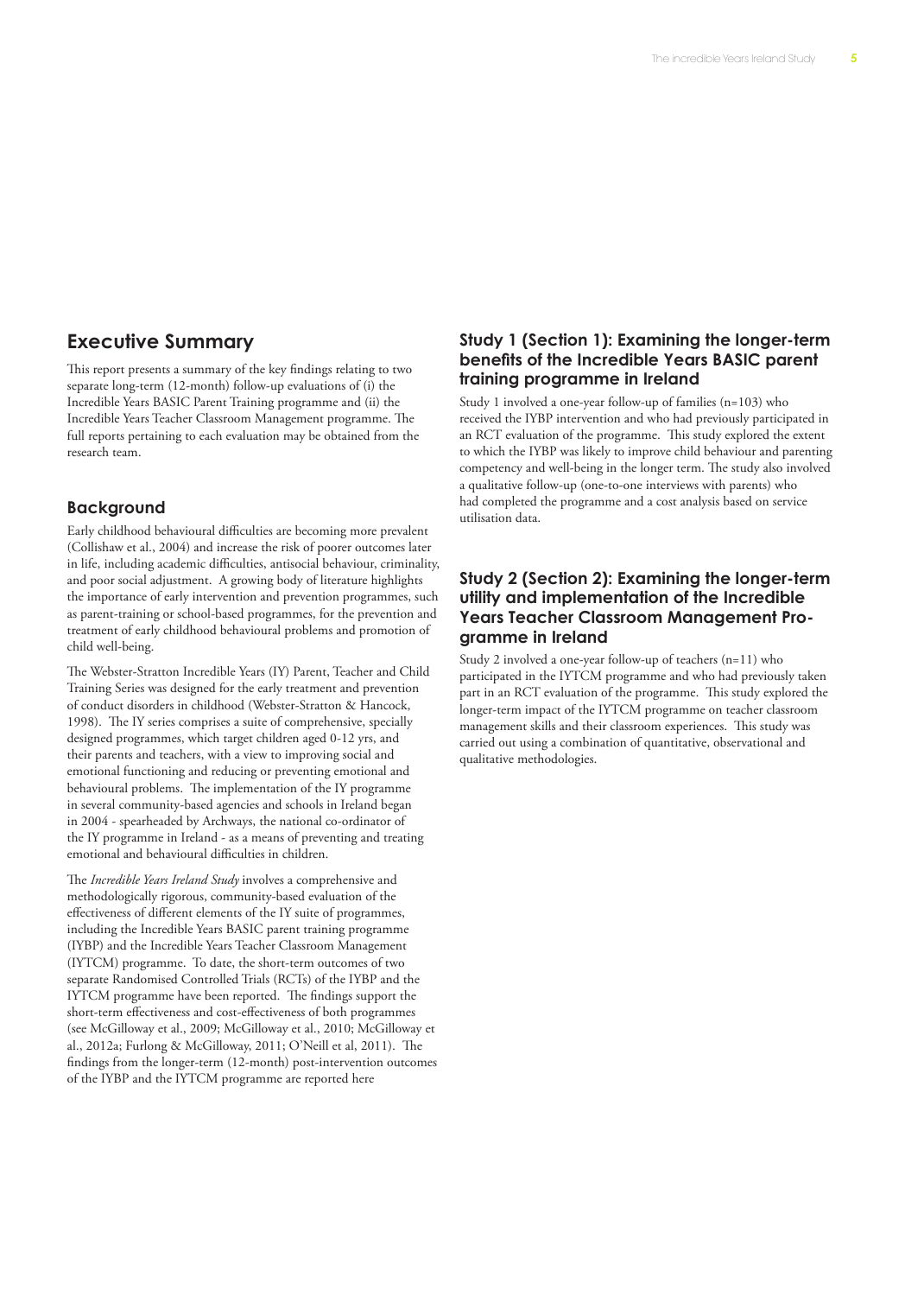## KEY FINDINGS IMPLICATIONS OF THE FINDINGS

services and the long-term cost-benefits of the programme.

| Longer-term outcomes of the IYBP                                                                                                                                                                                                                                                        | Longer-term outcomes of the IYTCM programme                                                                                                                                                                                                                                                                                      |  |  |
|-----------------------------------------------------------------------------------------------------------------------------------------------------------------------------------------------------------------------------------------------------------------------------------------|----------------------------------------------------------------------------------------------------------------------------------------------------------------------------------------------------------------------------------------------------------------------------------------------------------------------------------|--|--|
| Significant reductions in child conduct disordered and<br>$\bullet$<br>hyperactive-type behaviour were seen at the 12-month follow-up,<br>as well as significant improvements in prosocial behaviour. In<br>total, 71% of children showed improvements in behaviour.                    | Teacher classroom management skills were significantly improved<br>at the 12-month follow-up, with teachers using more positive<br>classroom management strategies and fewer negative classroom<br>management strategies.                                                                                                        |  |  |
| The intervention had a significant beneficial effect on parental<br>$\bullet$<br>well-being and psychosocial functioning in the longer term.<br>Parents reported lower levels of stress and distress at the 12-month<br>follow-up.                                                      | Teachers found that they were able to easily transfer the skills<br>learned to a new class and they reported that the programme<br>continued to be of use 12 months post-intervention.                                                                                                                                           |  |  |
| Parenting skills were improved with parents using more positive<br>$\bullet$<br>and fewer negative parenting strategies in the longer-term.                                                                                                                                             | The one-to-one interviews highlighted a positive post-TCM<br>classroom environment. Teachers described the classroom as a<br>calmer, more pleasant place in which to work and learn.                                                                                                                                             |  |  |
| Parents who took part in the one-to-one interviews described<br>$\bullet$<br>significantly improved child-behaviour, as well as closer parent-<br>child relationships, enhanced sibling behaviour and family<br>dynamics.                                                               | Post-intervention, teachers were more confident in their ability<br>to manage their classrooms effectively and to deal with disruptive<br>behaviour. Overall, teacher well-being was enhanced as a result of<br>participating in the IYTCM programme                                                                             |  |  |
| Substantial psychosocial benefits for parents themselves were also<br>$\bullet$<br>reported, with parents describing enhanced social networks and<br>improved coping skills. Parents' belief in their competency as a<br>parent was also strengthened.                                  | Teachers reported strengthened relationships with the pupils in<br>their class and a greater focus on developing positive teacher-pupil<br>relationships                                                                                                                                                                         |  |  |
| A small number of parents reported that their child's behaviour<br>$\bullet$<br>had relapsed since the intervention. However, most parents<br>managed to reinstate positive outcomes for their children and                                                                             | Teachers reported improved child adjustment in school and<br>were more active in encouraging prosocial and positive child<br>development.                                                                                                                                                                                        |  |  |
| integrate the parenting skills into their daily lives.<br>All parents were very satisfied with the course and would<br>$\bullet$<br>recommend the programme to other parents.                                                                                                           | Generally teachers regarded the IYTCM strategies to be of<br>considerable practical use in the classroom. However, it was noted<br>that for a minority of children (e.g. children with special needs in<br>mainstream classrooms), some techniques were ineffective.                                                             |  |  |
| The findings indicate a decline in service use over time (health,<br>$\bullet$<br>special educational and social care services) amongst those families<br>who took part in the IYBP. These findings support the overall<br>cost-effectiveness of the IYBP when compared to primary care | All teachers unequivocally stated that they would recommend the<br>TCM programme to a colleague.<br>$77.1$ and $1.1$ and $1.1$ and $1.1$ and $1.1$ and $1.1$ and $1.1$ and $1.1$ and $1.1$ and $1.1$ and $1.1$ and $1.1$ and $1.1$ and $1.1$ and $1.1$ and $1.1$ and $1.1$ and $1.1$ and $1.1$ and $1.1$ and $1.1$ and $1.1$ and |  |  |

• Teachers recommended that the programme should be implemented on a whole-school basis.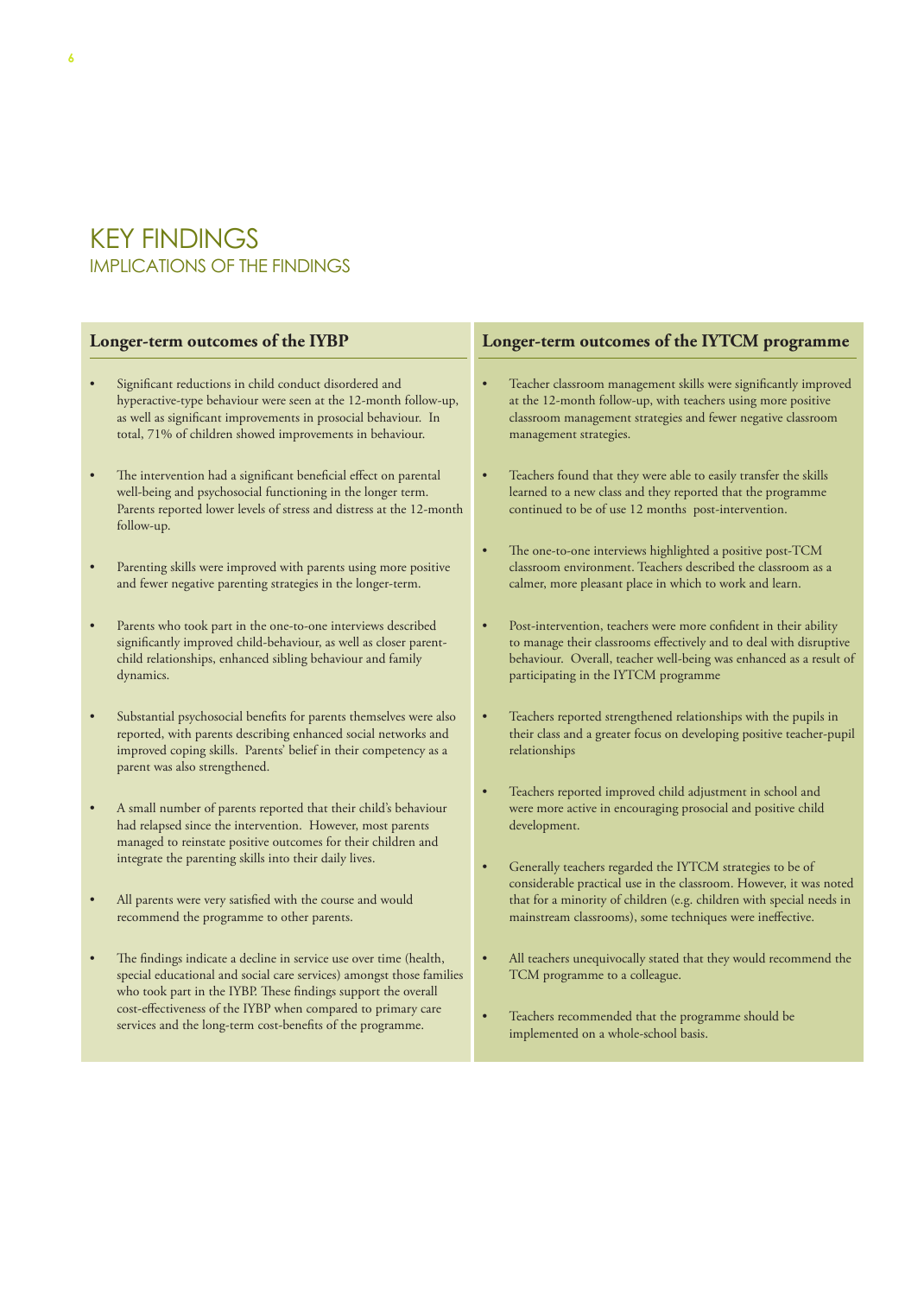#### **FOR PARENTS, TEACHERS AND SCHOOLS...**

- • Positive child behaviour/adjustment was sustained over the longer-term, with fewer incidences of disruptive and challenging behaviour in the home and in the classroom.
- Benefits for parents and teachers as a result of taking part in the IY programmes included improvements in overall well-being, and increased confidence and skills for managing challenging child behaviour. Overall, the strategies and techniques gained by parents and teachers from the IY programmes continued to be of value one year later.
- These findings are important as both the child's home and school environments play a crucial role in enhancing and promoting positive child well-being and outcomes in later life.
- • Parents and teachers were very satisfied with the IY programmes and were more confident in their parenting and teaching competencies; in particular, schools might consider implementing the IYTCM programme on a whole-school basis in order to maximise its benefits and value in both the short and longer term.

#### **FOR POLICY MAKERS…**

- The adverse effects of emotional and behaviour difficulties and their long-term consequences in late childhood and adolescence, point to the need for effective early intervention and preventative measures. The findings from this research, which support the longer-term effectiveness of the IY BASIC parent programme and the IY Teacher Classroom Management programme, are important in informing future public health and educational policy and initiatives in Ireland (and elsewhere).
- The National Children's Strategy (2000) recognises the important role of the child's environment, both in the welfare of children and in determining key outcomes for children. It also highlights a commitment by the Irish Government to promote the emotional and behavioural well-being of children through the provision of early intervention supports and services. Overall, our findings show that evidence-based programmes, when implemented with fidelity and in some of the most disadvantaged settings in Ireland, can result in sustained improvements in child behaviour and adjustment, as well as improvements in parent and teacher well-being.
- The findings also point toward the cost-effectiveness of the IY Parent and Teacher programmes and their potential utility for tackling longer-run social inequalities. Considerable cost savings may be generated in the longer-term through a reduced reliance on health, social care and special educational services.

## **FOR RESEARCHERS…**

- Research on the longer term effectiveness of parenting and teacher programmes on child outcomes is limited. Further longitudinal research is needed to investigate the longer term effects on child outcomes (and attendant costs) of intervention programmes when implemented in the early years.
- The moderating and mediating factors which facilitate or hinder positive outcomes of early intervention and prevention interventions (e.g. family characteristics, behaviour change or socioeconomic variables), should also be explored. A thorough understanding of what works best for whom and under what circumstances, can help to enhance the effectiveness of such interventions and ensure optimal outcomes for all children.
- The combination of parenting programmes with child and/ or school-based interventions may help to further promote and foster positive child outcomes. Future research should explore the cost-effectiveness of these kinds of supplementary interventions as a means of enhancing the support for parents and children alike. Future work might also consider the possible resource implications of introducing a universal parenting programme in an Irish context.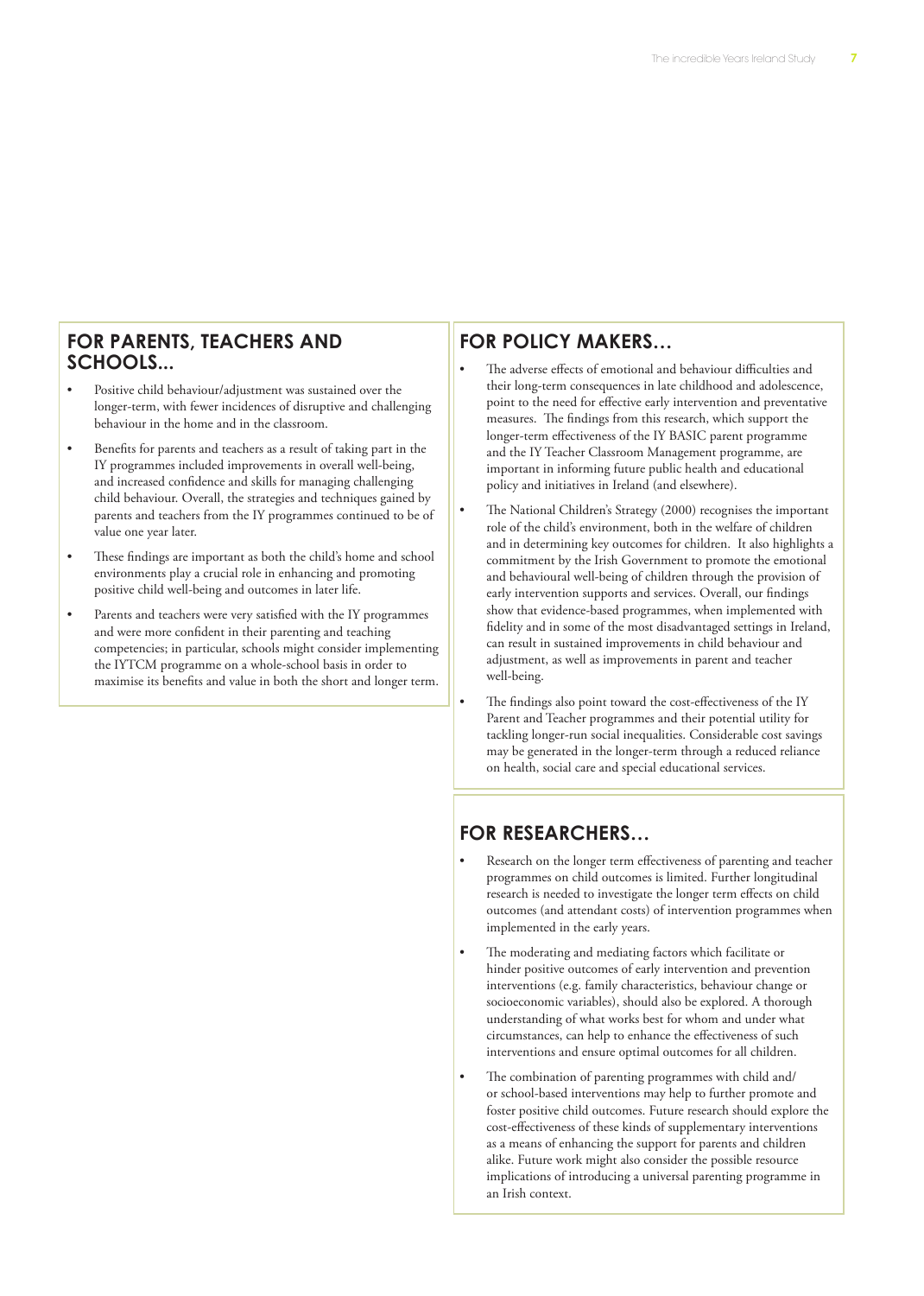## BACKGROUND

#### **Early childhood emotional and behavioural problems**

Early emotional and behavioural difficulties may be evident in the form of oppositional, aggressive and non-compliant behaviour, and in extreme cases can include formal psychiatric conditions such as Conduct Disorder (CD), Oppositional Defiant Disorder (ODD), and Attention Deficit Hyperactivity Disorder (ADHD). Such emotional and behavioural difficulties are the primary cause of functional disability in young children and have become increasingly common and disabling for families (Collishaw et al., 2004). Recent research in Ireland, based on both parent and teacher reports, indicates that 7%-8% of children (aged 9 years) experience abnormal emotional and behavioural problems (Growing up in Ireland, 2009); however, such difficulties tend to be more prevalent in children from socioeconomically disadvantaged backgrounds. Numerous studies indicate that early onset problem behaviour has serious negative consequences later in life (e.g. Fergusson, 2005; Colman et al., 2009). Children who display behavioural difficulties at an early age are at an increased risk of poor educational outcomes and early school leaving (Evans et al., 2003; Drugli et al., 2010), mental health and social difficulties (Loeber, 1990), substance abuse (Odgers et al., 2008), as well as poor employment prospects and increased reliance on welfare and social care systems (Scott, 2005). It is now widely recognised that a lack of understanding and treatment of childhood conduct problems has significant implications for adolescent well-being and adult adjustment and productivity, thereby highlighting the need for effective early intervention and prevention programmes and strategies (Cummins & McMaster, 2006).

#### **The etiology of emotional and behavioural problems**

The emergence of emotional and behavioural difficulties in childhood has been attributed to a number of interacting factors which include individual child characteristics (e.g. gender, temperament, cognitive functioning) and contextual/environmental factors (e.g. family, neighbourhood, socioeconomic conditions). Commonly, the development of conduct disorder in childhood has also been attributed to an accumulation of risk factors, whilst a relationship between the number of risk factors experienced by a child and the incidence of serious antisocial behaviour, has also been demonstrated (Loeber & Farrington, 2001). The effect of familial factors, such as parental involvement and family adjustment, on child emotional and psychological well-being has been well researched. Much evidence suggests that inadequate parenting practices, such as inconsistent and aversive disciplining strategies, low levels of parent-child involvement, and parental psychopathology play a significant role in the development and incidence of childhood behavioural problems. An increasing body of literature also highlights the importance of schooling and teacher-child relationships for child adjustment. Positive teacher-child relationships and schooling environments can play an important role, both academically and psychologically, in encouraging positive child development (Hamre & Pianta, 2005; Brophy-Herb et al., 2007).

#### **The importance of early intervention and prevention**

Early intervention and prevention programmes consist of a wide range of interventions designed to improve the lives of young children and their families (Webster-Stratton & Taylor, 2001). Programmes which aim to reduce in childhood emotional and behavioural difficulties may be parent or teacher/school- and/or child-focused in their orientation. Empirical evidence indicates that appropriate interventions when implemented early in childhood can prevent the development of conduct problems (Lacourse et al., 2002; Hartman et al., 2003; Beuchaine et al., 2005; Tremblay, 2010). Indeed, it has been argued that the early years of a child's life represent a particularly important period with respect to brain and behavioural development and, consequently, what occurs in these formative years may predict future outcomes (Allen, 2011). It is during this important stage of development when treatments and interventions for behavioural problems can be most effective (Currie, 2000; Dawson et al., 2000, Allen, 2011). There are also key questions in relation to costeffectiveness as conduct disordered behaviour in childhood is associated with substantial costs to special educational, health and social care services (Scott et al., 2001a). Thus, interventions introduced early in childhood can help to prevent long-term negative outcomes for children and promote positive outcomes, whilst also yielding potential economic benefits in terms of reduced spending on formal services.

<sup>&</sup>lt;sup>1</sup> This research will be examined in more detail later in the report.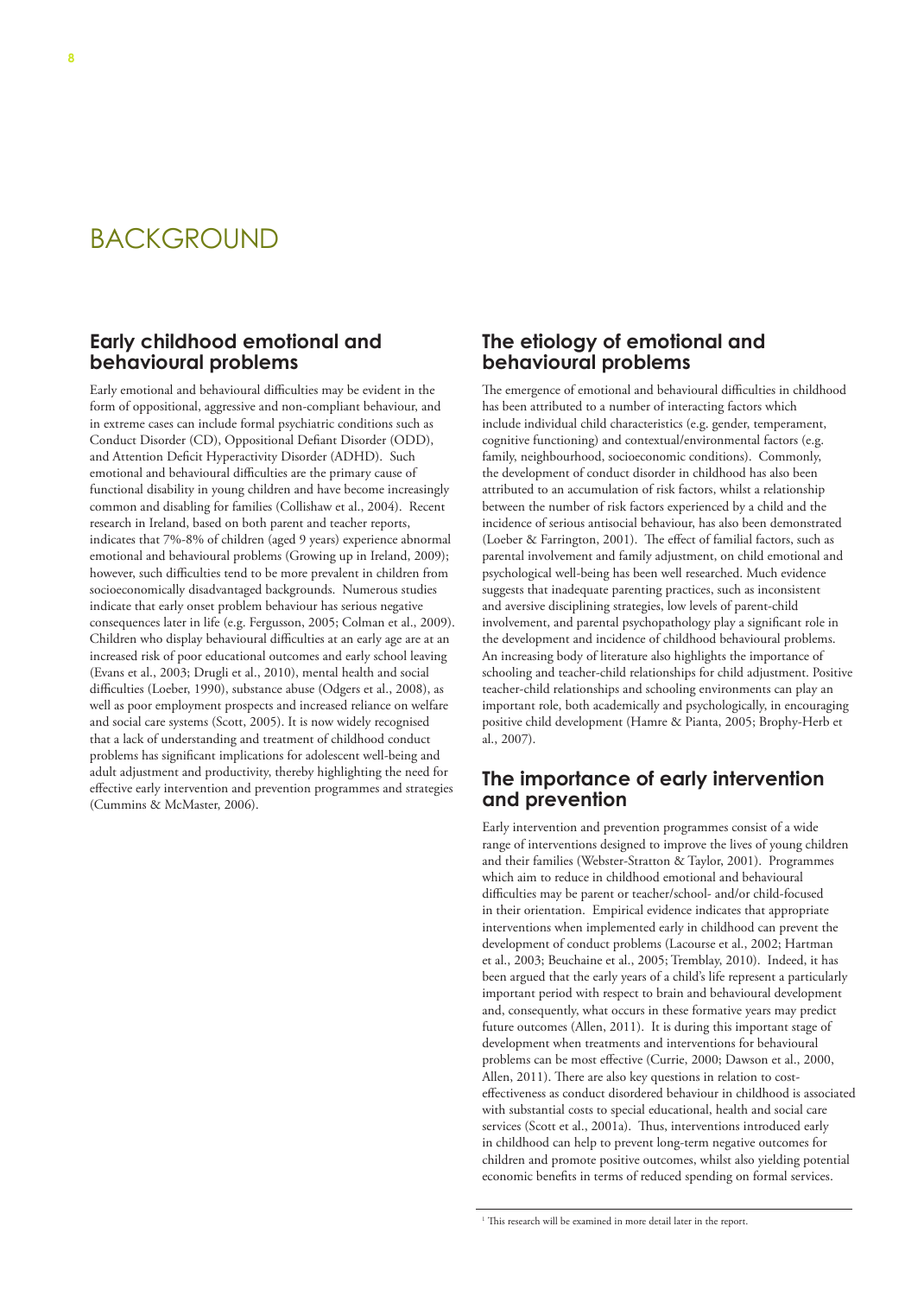### **The Incredible Years Parent, Teacher and Child Training Series**

The Webster-Stratton Incredible Years (IY) Parent, Teacher and Child Training Series was designed for the early treatment and prevention of conduct disorders in childhood (Webster-Stratton & Hancock, 1998). The IY series comprises a suite of comprehensive, specially designed programmes, which target children aged 0-12 yrs, and their parents and teachers, with a view to improving social and emotional functioning and reducing or preventing emotional and behavioural problems (see Fig. 1).



*Fig 1: The Incredible Years suite of programmes*

The Incredible Years Basic parent training programme (IYBP) and the Incredible Years Teacher Classroom Management (IYTCM) programme are core elements of the Incredible Years (IY) series. Both programmes are guided by the behavioural principles of operant conditioning and social learning, and aim to strengthen parent and teacher skills respectively and ultimately improve child outcomes. Considerable work has been undertaken in developing, assessing and refining the IY series (e.g. Webster-Stratton, 1989; Webster-Stratton & Hancock, 1998; Reid & Webster-Stratton, 2001) and both programmes, particularly the IYBP, have been extensively researched. Indeed, a growing body of research supports the effectiveness of the IY programmes, indicating that the IYBP and IYTCM programme can result in considerable benefits for child adjustment. However, despite robust evidence in the short-term, relatively little is known about the longer–term impact of these kinds of programmes on parent, teacher and child outcomes.

#### **The** *Incredible Years Ireland Study***: An overview**

This research report presents the findings from two separate, longterm follow-up evaluations of: (1) the IYBP and (2) the IYTCM programme. The implementation of the IY programme in several community-based agencies and schools in Ireland began in 2004 - spearheaded by Archways, the national co-ordinator of the IY programme in Ireland - as a means of preventing and treating EBD for parents of children identified as high risk for conduct disorders. This work provided the foundation for the *Incredible Years Ireland Study*.

The *Incredible Years Ireland Study* involves a comprehensive and methodologically rigorous, community-based evaluation of the effectiveness of different elements of the IY suite of programmes. Our first Randomised Controlled Trial (RCT) evaluation of the IYBP programme highlighted the short-term effectiveness of the parentfocussed programme as an intervention for early childhood behavioural problems in disadvantaged community-based settings in Ireland (McGilloway et al., 2009; O'Neill et al., 2011; McGilloway et al., 2012; Furlong et al., 2012). The second RCT, involving the evaluation of the IYTCM programme, highlighted the short-term effectiveness of the teacher-focussed programme in providing teachers with the appropriate skills and strategies to reinforce positive child behaviour and to promote appropriate classroom behaviour (McGilloway et al., 2010). An additional third, small-scale RCT has just been completed which examined the combined effects of parent plus DINA training on children with symptoms of ADHD (McGilloway et al., 2012b).

The findings from the longer-term (12-month) post-intervention outcomes of the IYBP will be presented in Section 1 of this report. In Section 2, the longer-term (12-month) outcomes of the IYTCM programme will be reported. Additional findings on service utilisation and costs are presented in Section 3.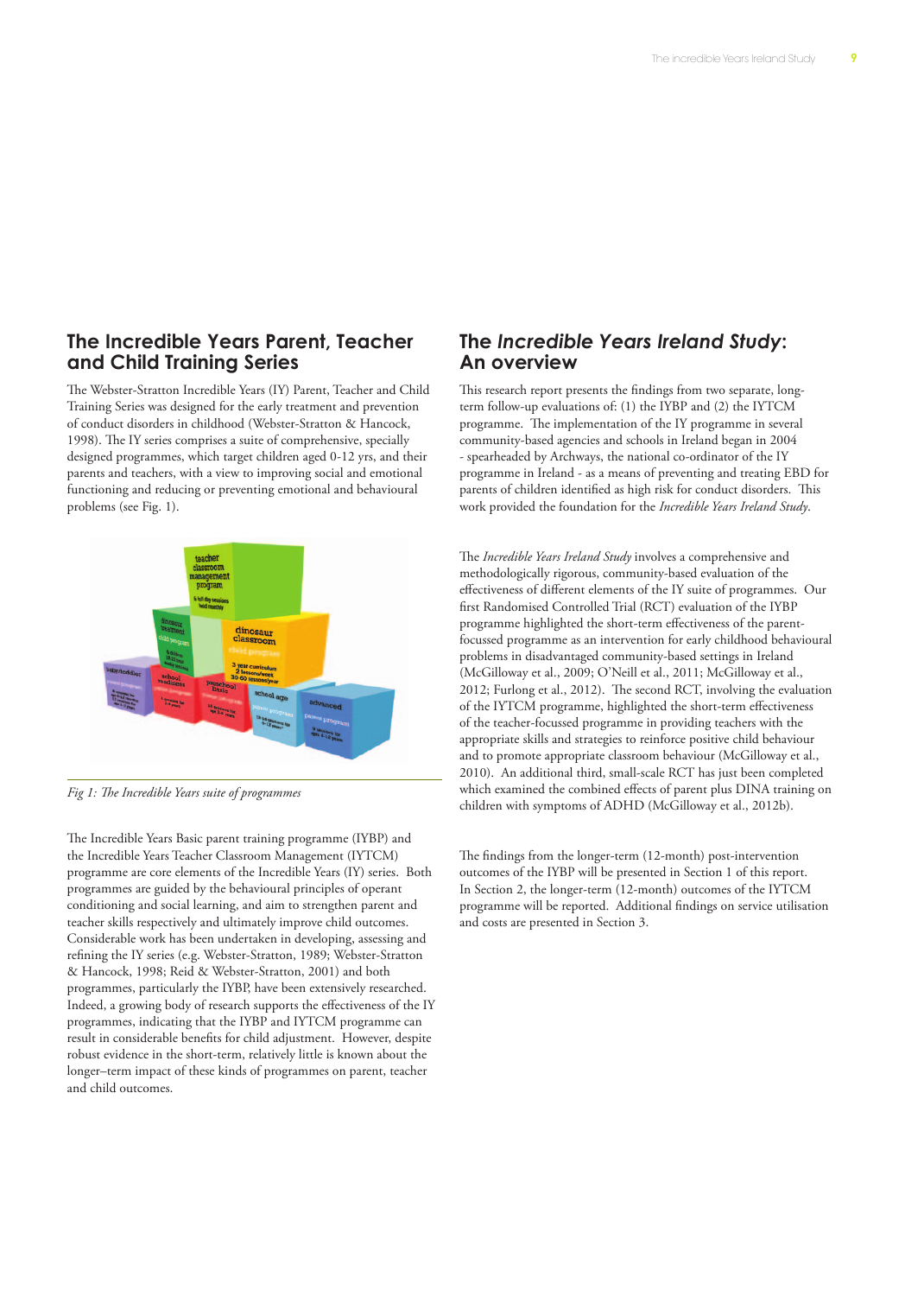## SECTION 1: EXAMINING THE LONGER-TERM BENEFITS OF THE INCREDIBLE YEARS BASIC *PARENT TRAINING PROGRAMME IN AN IRISH CONTEXT*

In this section, we report on the longer-term (12-month) findings from the evaluation of the Incredible Years BASIC parent training programme (IYBP). Our previous, short-term findings from a Randomised Controlled Trial (RCT) demonstrated how the IYBP can reduce conduct disordered behaviour amongst young children, strengthen parenting skills and improve parent well-being whilst also showing good evidence of cost-effectiveness (McGilloway et al., 2010; McGilloway et al., 2012a; O'Neill et al, 2011). The aim of the study reported here, was to establish whether the benefits of the IYBP seen in the short-term, were maintained in the longer term, at one-year postintervention.

#### **Introduction**

Research has demonstrated that ineffective parenting practices are consistently linked with the development of childhood conduct disorders and socioemotional problems (Campbell, 1995; Shaw & Winslow, 1997; Collins et al., 2000). Inconsistent parenting practices and low levels of parental supervision and involvement can increase the risk of behavioural deviance and psychological maladjustment. This, in turn, can initiate a maladaptive trajectory for childhood conduct disordered behaviour, increasing the risk of poorer outcomes in later life (Patterson et al., 1990).

Parenting programmes have become increasingly popular and have been identified as an important element of early intervention strategies that aim to improve child functioning (Gardner et al., 2006; NICE, 2007; Allen, 2011). There is now strong evidence to show that parenting-focused interventions, which are based on behavioural and social cognitive principles and which aim to improve parent-child relationships and strengthen parenting skills, are effective in tackling EBD in childhood (Brestan & Eyberg, 1998; Barlow et al., 2005; Allen & Smith, 2008; Barlow et al., 2010, Furlong et al., 2012). The Incredible Years Basic parent training programme (IYBP) is considered a "model" parenting programme (NICE, 2007) for tackling early childhood behavioural problems. A considerable body of research suggests that the IYBP significantly improves parent-child interactions and child behaviour outcomes in the short-term (e.g. Webster-Stratton, 1989; Webster-Stratton & Hancock, 1998; Reid & Webster-Stratton, 2001; Reid et al., 2004). More recent research in the UK, Canada and Norway has also shown promising results (e.g. Scott et al., 2001b; Gardner et al., 2006; Hutchings et al., 2007a; Larsson et al., 2009; Bywater et al., 2009). However, despite the evidence in support of the effectiveness of parenting programmes such as the IYBP, less is known about their longer-term impact (Weisz et al., 2005). To date, only a relatively small number of studies have shown that the effects of parent training on child adjustment, including reductions in misbehaviour and non-compliance, are maintained in the years following parenttraining intervention.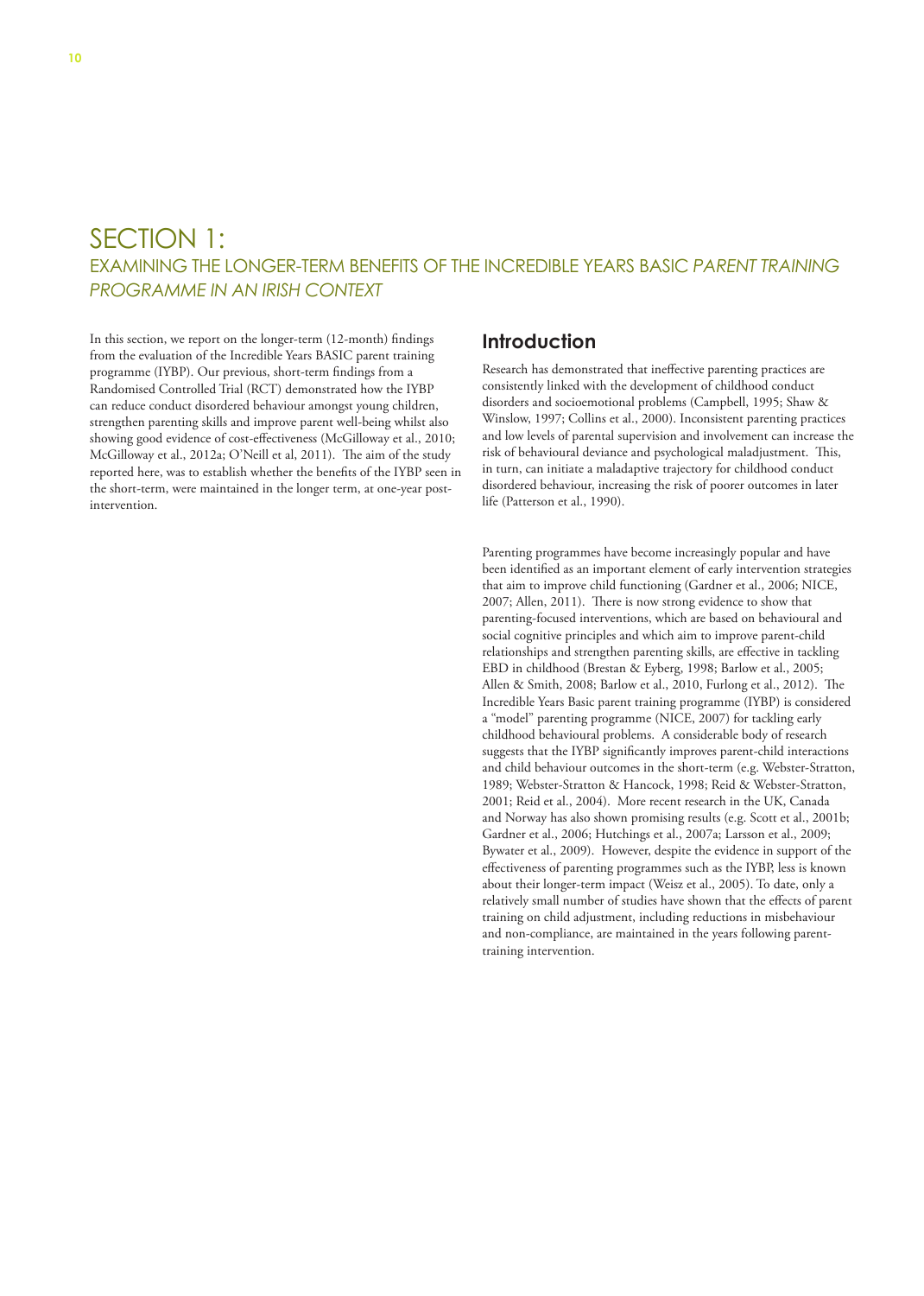#### **Aims and objectives of the current study**

The study reported here, involved a one-year follow-up of families who received the IYBP intervention and who had previously participated in an RCT evaluation of the programme. The specific research questions were as follows:

- • To what extent is the IYBP likely to improve child behaviour (e.g. conduct and hyperactivity problems and pro-social skills) in the longer term?
- Is it likely that the intervention will result in longer term changes in parenting competency and psychosocial well-being?
- • How do the experiences of parent participants change over time and what factors influence the perceived effectiveness of the programme in the longer term?
- • What are the patterns of service utilisation (health, social and special educational) amongst intervention children over time and what are their associated costs?

#### **Study Design**

The study involved three separate, but inter-related elements including: (1) a longer-term follow-up study; (2) a qualitative study involving one-to-one interviews with parents who had completed the programme approximately six months earlier (and for a reduced subsample approximately 12 months earlier); and (3) a cost analysis based on service utilisation data.

#### **The Intervention: The Incredible Years BASIC parent training programme**

- • The IYBP programme is a **brief, group-based intervention** guided by the principles of behavioural and social learning theory:
	- It consists of 12–14 weekly sessions, each of which lasts for 2 to 2.5 hours. Two group facilitators help to deliver the programme.
	- Approximately 12 parents participate in each group and partners are encouraged to attend.
- • The programme uses a **collaborative approach**:
	- Group discussions, videos, role play and modelling are some of the methods used to help parents adopt positive parenting strategies.
- • The programme **promotes positive parenting**:
	- Improvements in parent-child relationships are targeted through the promotion of child-directed play.
	- Parents are also encouraged to use praise and incentives to reinforce positive child behaviour.
	- Problem behaviours are addressed by non-aversive parenting strategies such as limit setting.
- **• Barriers to programme attendance** are addressed by offering transport, refreshments and childcare.
- • The IYBP intervention is considered a 'model programme' for tackling childhood behavioural problems (NICE, 2007).

(Webster-Stratton, 1989)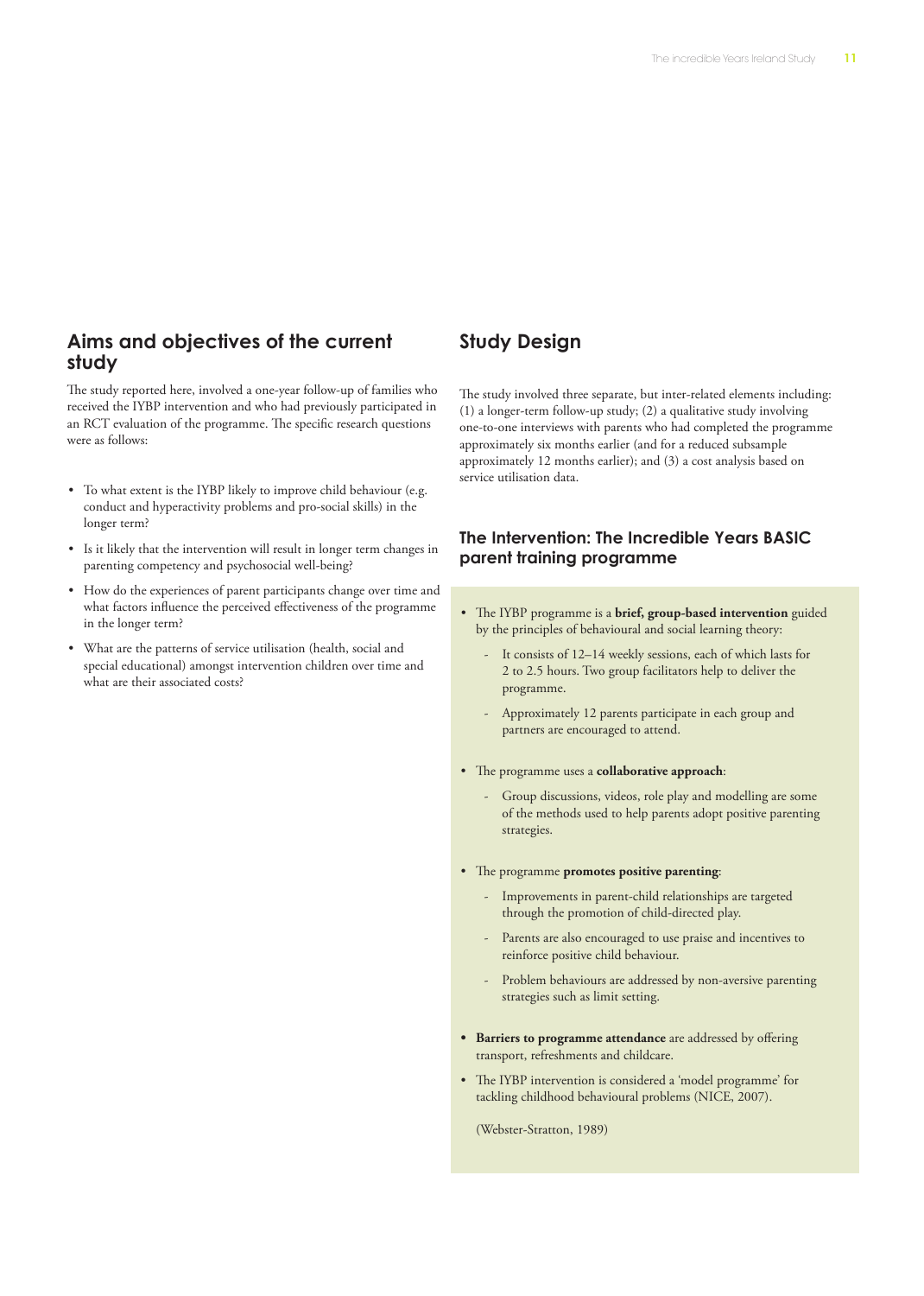## 1. THE LONGER-TERM FOLLOW-UP STUDY OF THE INCREDIBLE YEARS BASIC PARENT TRAINING PROGRAMME

### **Design of the study**

In the previously reported RCT evaluation, participants were blindly and randomly allocated to either the IYBP intervention (n=103) or a waiting-list control group (n=46) and then followed up and compared after six months (please see McGilloway et al., 2009, 2012a for further information). For the purposes of the study reported here, the intervention group families were subsequently followed up again at 12-months post-baseline assessment. Only families allocated to the IYBP intervention group at baseline were included in the 12-month post-intervention assessments. For ethical reasons, the control group was offered the intervention after the six month follow-up assessments and could not, therefore, be assessed at the 12-month follow-up.

## **Participants and settings**

This study was carried out in typical community-based services in Ireland. These services were based in four urban areas which, as indicated by demographic profile, social class composition and labour market situation, were designated as socioeconomically disadvantaged (Haase & Pratschke, 2008).

At baseline, the intervention group participants included 103 parents and their children (aged 32–88 months) who had been referred to the IYBP programme due to persistent and clinically significant conduct problems and oppositional behaviour.

## **Participant Characteristics**

- The mean age of parents who took part in the study (mostly mothers) was 34 (SD=7.45).
- Most parents (73%) were married (21% were lone parents and 11% were separated or divorced).
- • 64% of participating families were considered to be 'at risk' of poverty.
- • 63% (60/103) of the child participants were boys. The children taking part in the study were, on average, 5 years old (SD=15.4).
- • On average, children in the study were at risk of developing conduct disorder. Risks for conduct disorder include: single parenthood; teenage parenthood; parental depression; family poverty; and parental history of drug abuse or criminality.

#### **Study retention**

At the six-month follow-up, 95 (92%) intervention group participants completed the assessments. At the 12-month follow-up, 87 (84%) of the original 103 families allocated to the parenting programme were successfully contacted and re-interviewed.

#### **Assessments/Measures**

A battery of standardised psychometric measures and a 'live' observation were used to assess child behaviour and social skills and parenting competency and well-being.

#### **Child-related measures**

The primary outcome measure, the Eyberg Child Behaviour Inventory (ECBI; Eyberg & Pincus 1999), was used to assess the frequency and intensity of problem behaviours ('Problem' and 'Intensity Scales' respectively) in the index child; this was also administered to the sibling closest in age (where applicable). The Strengths and Difficulties Questionnaire (SDQ; Goodman, 1997) was used to ascertain the nature and extent of conduct problems, hyperactivity, emotional symptoms, peer problems and pro-social behaviours. The Conners Parent/Teacher Rating Scale (Conners, 1994) was employed to measure hyperactivity whilst pro-social behaviour and communication were assessed using the Social Competence Scale (Corrigan, 2002).

#### **Parent-related measures**

The background of parents and their overall health and well-being were assessed using: a Profile Questionnaire (PQ) (e.g. demographic and health risks); the Parenting Stress Index (PSI; Abidin, 1995); and the Beck Depression Inventory (BDI; Beck et al, 1961).

#### **Independent Observation**

The Dyadic Parent-Child Interaction Coding System (DPICS; Robinson & Eyberg, 1981) was used to observe parent-child interaction in the home and, in particular, to record incidents of positive and critical parenting practices. All members of the fieldwork team received intensive training in the use of this method.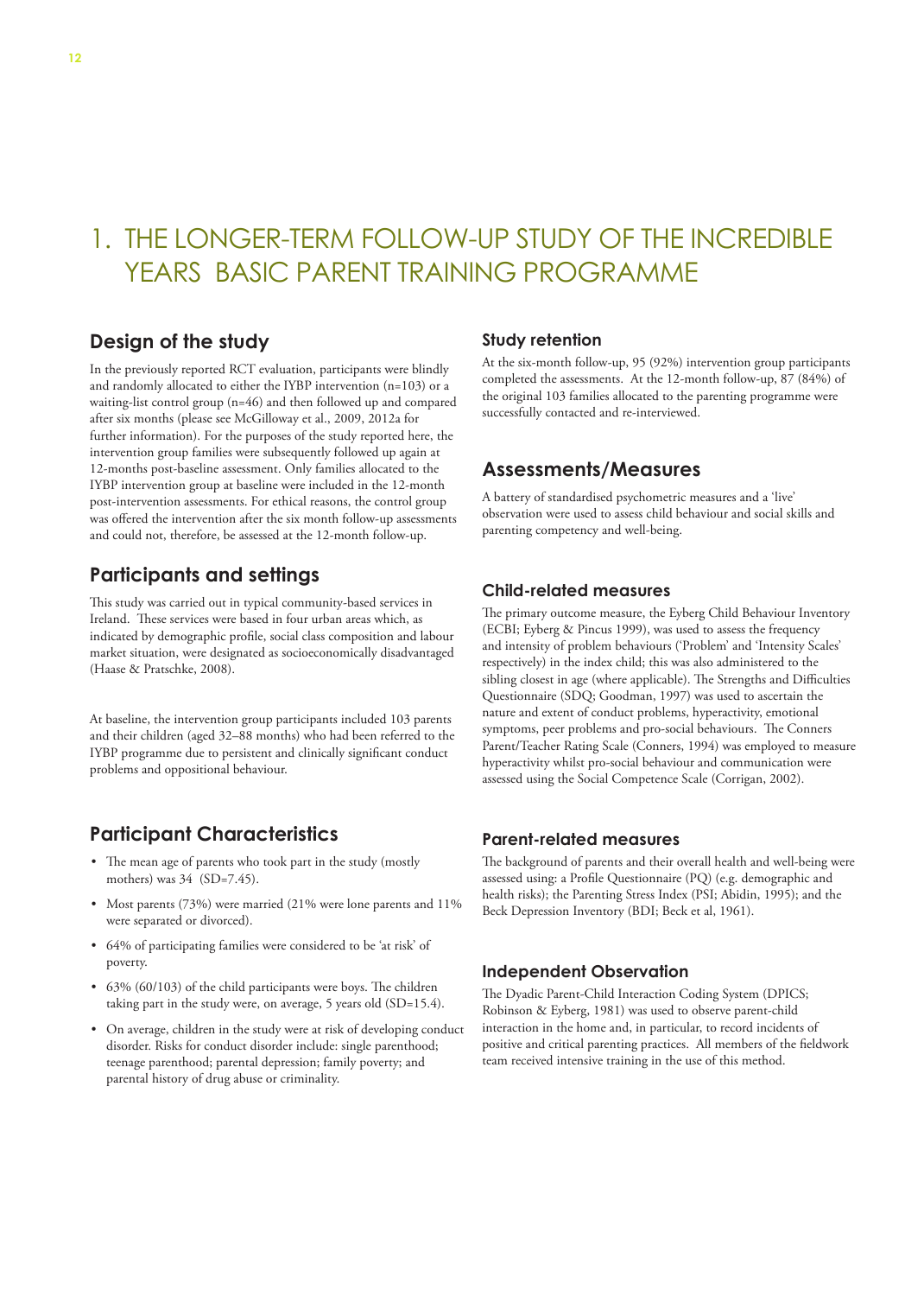## **Key Findings: 12-Month Outcomes**

Statistical analyses were conducted to compare child and parent scores on all key measures from baseline to 6-month and 12-month followup. Overall, the findings demonstrate significant improvements in both child and parent behaviour from baseline to 12-month followup, for the intervention condition (on all measures). There were no statistically significant differences between the 6- and 12-month followups. Hence, it may be inferred, albeit in the absence of a control group comparison, that the post-intervention improvements in child and parenting behaviour observed at the six-month follow-up, were likely to have been maintained in the longer-term.

#### **Child Outcomes**

- • Significant reductions in conduct disordered behaviour were seen at the 12-month follow-up on both the 'intensity' and 'problem' sub-scales of the ECBI. A mean difference of 37.45 between baseline and 12-month follow-up was found on the ECBI intensity scale (95% confidence interval (CI) 30.13 to 44.78, p<0.001) with a large effect size of 0.97. Similarly, a significant difference in problematic behaviours was found with a mean difference of 9.13 on the problem scale (CI 7.25 to 11.01, p<0.001) and an effect size of 1.09. There were no statistically significant differences on either of the ECBI subscales between the 6- and 12-month follow time points, indicating that the substantial improvements in child behaviour were likely to have been maintained at the 12-month follow-up (see Figs 2 & 3).
- Significant reductions in hyperactive-type behaviours, as measured on the Conners scale and the SDQ hyperactivity subscale, were found to be sustained at the 12-month follow-up, whilst improvements in pro-social behaviour were also evident.
- • Significant longer-term improvements in child social adjustment, as measured by the Social Competence scale, were also found. Scores relating to peer-problems showed that the effect of the intervention was likely to have been maintained at the 12-month follow-up.
- • Overall, the findings suggest a robust effect of the intervention indicating that the IYBP programme is likely to result in longer term reductions in problematic child behaviours, such as aggressive, externalising, hyperactive and oppositional/non-compliant behaviours.
- In total, 71% (73/103) of child participants from the intention-totreat sample showed at least modest change (on the main outcome measure, the ECBI) with respect to the intensity of problem behaviour between the baseline and 12-month follow-up. Within this sub-group, 58 participants showed a large change, while 41 participants made a very large change in the longer-term (i.e. 56% and 41% of the total intervention group sample (n=103) respectively).
- A significant reduction was also seen with respect to problem sibling behaviour from baseline to the 12 month follow-up. Indeed, large effect sizes of  $0.63$  (95% confidence interval  $0.36$  to  $0.89$ ) on the intensity subscale and  $0.69$  ( $0.41$  to  $0.97$ ) on the Problem subscale at 12-month follow-up, suggest longer term accumulative benefits for sibling behaviour. Notably, these were not seen at the six-month follow-up.



Fig.2: ECBI mean 'intensity' scores for the intervention group at the baseline, 6-month and 12-month follow-ups



5 baseline, 6-month and 12-month follow-ups Fig.3: ECBI mean 'problem' scores for the intervention group at

Effect sizes at 6 months: Intensity subscale=0.41, confidence interval 0.15 to 0.66; Problem subscale=0.49, confidence interval 0.19 to 0.78. 1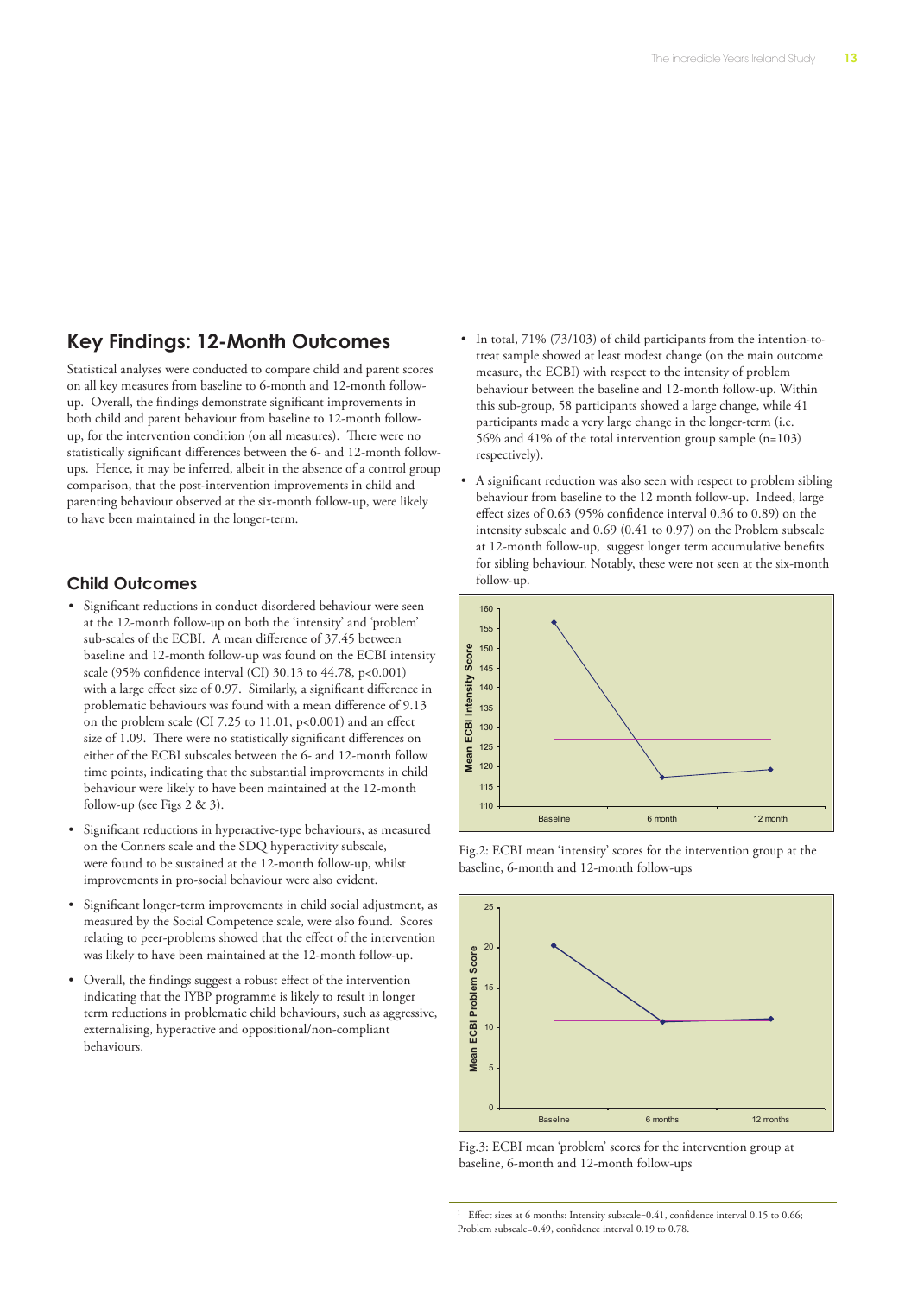#### **Parent outcomes**

- • The intervention had a significant positive effect on parental wellbeing and psychosocial functioning in the longer term. At the 12 month follow-up, parents reported lower levels of stress and psychological distress indicating possible sustained benefits with respect to parental psychosocial functioning (Fig 4).
- • Analyses of the observational data highlighted an additional sustained effect of the intervention on parenting skills. Figure 5 shows a significant increase in the observed use of positive parenting strategies between baseline and the 12-month follow-up. A mean difference of 14 (95% confidence interval 21.21 to 7.6, p<0.001) was found between the baseline and 12-month follow-ups on observations of positive parenting during parent-child interaction. These improvements in positive parenting were supplemented by a significant decrease in negative or critical parenting strategies, which were also maintained at the 12-month follow-up (Fig 5).
	- • A further sustained positive effect of the IYBP intervention was found with regard to marital adjustment; higher mean scores at the 6- and 12-month follow-ups when compared to baseline were found on the O'Leary-Porter scale. This suggests that parents were less likely to report conflict with their spouse with respect to disciplinary matters, or in the presence of the child.



Fig.4: Parent PSI and BDI mean scores for intervention group at baseline, 6-month and 12-month follow-up



Fig.5: Mean scores for Positive Parenting and Critical Parenting for the intervention group at baseline, 6-month and 12-month follow-up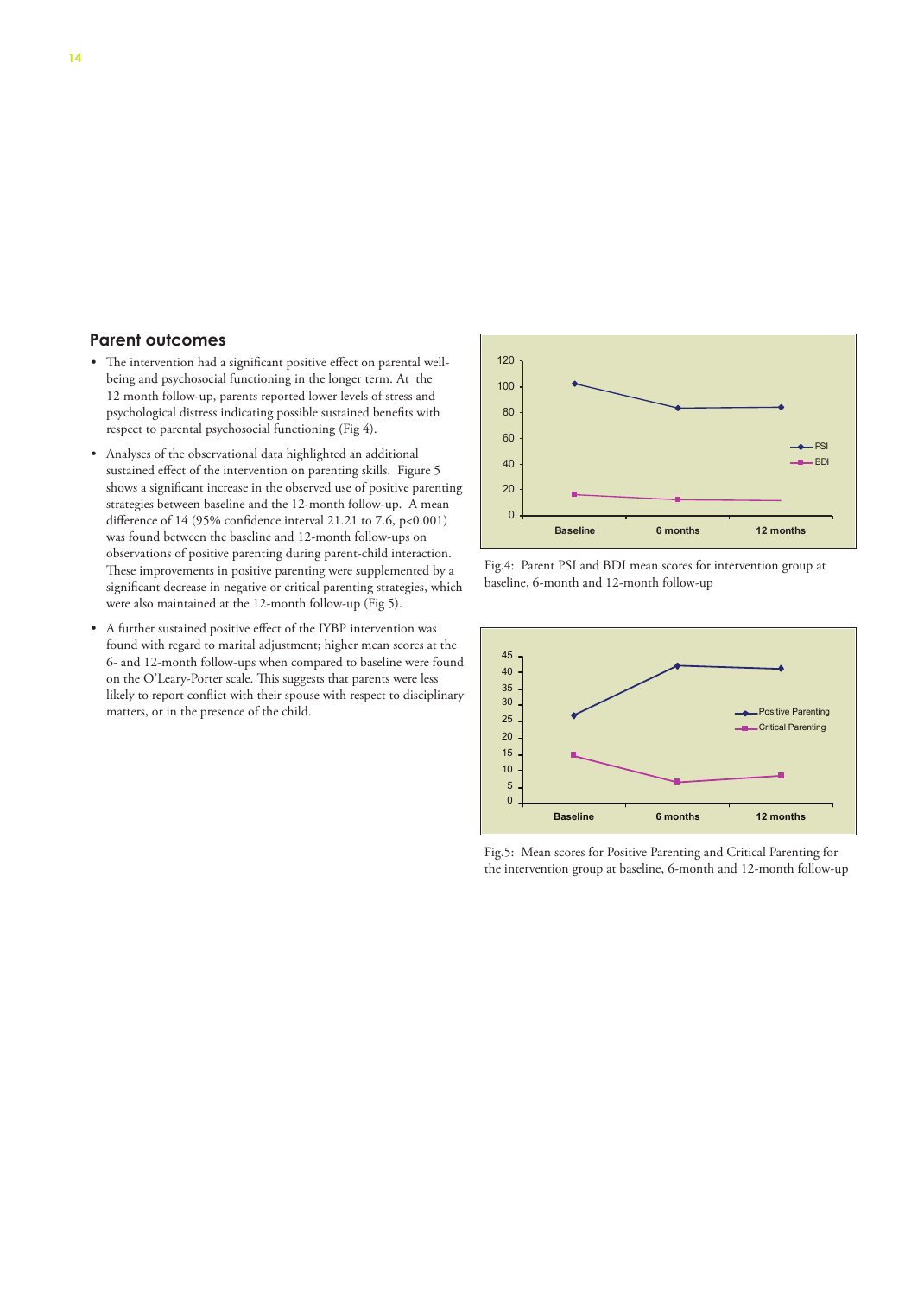## 2. THE QUALITATIVE STUDY: PARENTS' EXPERIENCES AND VIEWS

### **Participants/interviewees**

A series of one-to-one semi-structured interviews was undertaken at the 12-month follow-up with 20 parents (16 mothers and 4 fathers) who had participated in the IYBP programme. A further 8 parents (7 mothers and 1 father) were also interviewed at the 18-month followup. All of these parents had also participated in the 12-month followup interviews. All interviews took place in the parents' homes.

## **Procedure/analysis**

An interview schedule was devised to guide and provide a framework for the interview. The data from the semi-structured interviews were analysed using Constructivist Grounded Theory (Charmaz, 2006). Emergent themes were summarised and organised to establish their inter-relationships and generate a number of super-ordinate themes. Each is described separately below.

## **Key Findings**

Previous findings highlighted the considerable benefits of the IYBP intervention which parents attributed to learning positive parenting skills and gaining non-judgmental support from the group, as well as in- and post-intervention challenges of learning the new skills. At the 12-month follow-up, parents described some notable continuities and discontinuities in their experiences since the short-term followup. Three key themes were identified including: (1) maintaining and improving upon positive change; (2) coping with relapse in child positive behaviour; and (3) reflections on improving course delivery.

#### **Maintaining and improving upon positive changes**

- • Many of the parents reported that they had succeeded in maintaining, and in some cases, improving upon the positive outcomes that they had achieved post-intervention. They described considerably improved child behaviour at home and in school, although some children still experienced some social interaction problems with their peers. These findings support and amplify the outcomes from the quantitative analysis.
- • Overall, parents reported closer parent-child relationships, enhanced sibling behaviour and family dynamics, as well as substantial benefits for parents themselves including an increased capacity to cope with parenting stresses.

• Many parents had incorporated the skills naturally into their daily lives whereas other parents still found it 'hard work' and had to make an ongoing conscious commitment to implementing the skills or else they would let them 'slide'. Parents also attributed their success in changing their parenting strategies to feelings of increased confidence in their competency as a parent. In addition they reported taking more time out for themselves (e.g. developing interests and an identity aside from being a parent) and benefiting from an improved social support network (through staying in contact with parents from group).

Father (5-year-old girl): "I spend some time with her every day. It doesn't always have to be play. It could be cooking or gardening. We do that all the time. She helps me looking after the vegetables."

**Mother (6-year-old girl):** "You have to be willing to put the work into it all the time and it will work. I think the temptation when you finish the course is to say, 'Right, I've finished the hard work. The kids are fine. That's it now'… You have to be willing to keep learning because no two days stay the same. It's a new challenge everyday you get up with the kids… just because you might be a million times better than before you might still have a bit of work to do around a certain theme. And sometimes I question, 'Am I being a harsh parent?'...It's tough...but it's worth it because your child is only going to turn out how you helped it."

**Mother (5-year-old boy):** "I learned to appreciate myself whereas before I thought I was a terrible parent. Other people can often be full of lecturing or pretending their kid has no problem so it's hard not to feel judged. It's so easy to feel on your own as a mother and that everyone has it sorted but you. But there was no judging in there [in the IY group]. Everyone just supported each other…

• At 18 months, six parents continued to report accumulative positive outcomes for their children, siblings and themselves, and indeed three parents reported a substantial improvement in their child's social skills. At this point, these parents appeared to have assimilated the skills naturally into their lives, were adept at finetuning their skills and had become increasingly fluent in knowing which skills to use in which situation.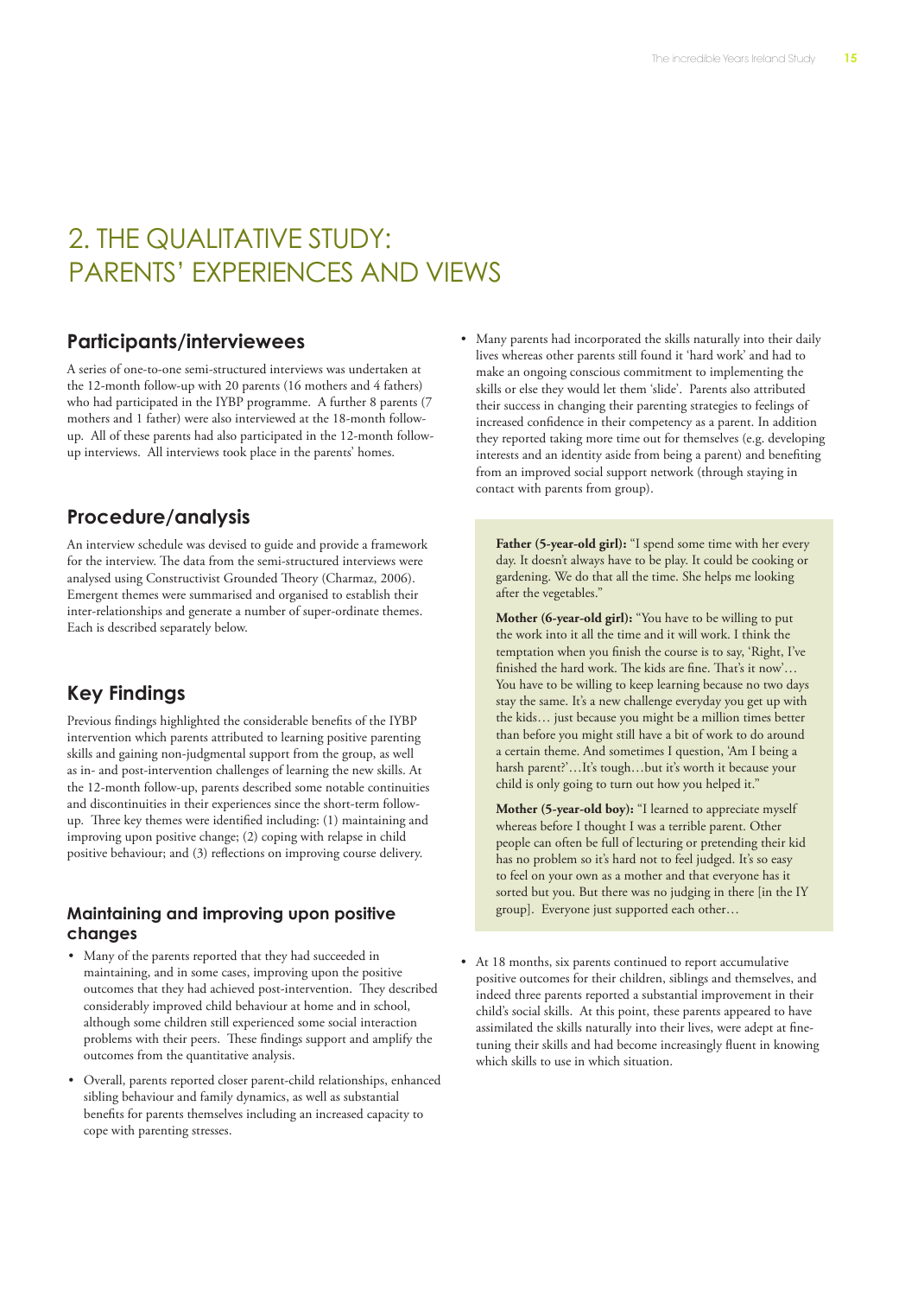#### **Coping with relapse in child positive behaviour**

- • At the 12-month follow-up, 8 parents reported that their child's behaviour, albeit varying in intensity and duration (ranging from one to four months), had relapsed considerably since the six-month follow-up assessment. Relapses in child behaviour were associated with:
- a. the relinquishment of parenting skills in stressful times; and
- b. the negative influence of an unsupportive partner, school or antisocial neighbourhood.
- • Despite relapses in child behaviour, all but two of the parents had managed to reinstate positive outcomes for their children when interviewed at the 12- month follow-up. Key indicators of the successful recovery of parenting skills included: self-empathy; being proactive in seeking support; improved parent confidence in their ability to cope with their child's behavioural challenges; and decreased feelings of isolation.
- • At 18 months, only 2 of the 8 interviewed parents experienced increasing difficulties in applying the skills. These parents had suffered a relapse between the 6- and 12-month periods, due to relinquishing parenting skills in stressful times, but had regained some measure of equilibrium at the 12-month follow-up stage. However, at 18 months, they admitted that they often found it easier to return to their old parenting method rather than persevere with conscientiously applying the new IYBP skills. There was also some evidence that both parents were confused in their application of techniques, such as rewards, 'ignore' and time-out whilst they had also experienced a significant number of other personal stresses in their lives.

Mother (6-year-old girl): "You are so busy and because everything else in life is pulling you in all different directions and sometimes you are actually neglecting them without realising, like playing with them, you know… and sometimes you have a bad day in work and you just break all the house rules, like shout and roar at them… and of course it affects them, you would see a slip in their behaviour...I felt so far gone that I couldn't bring it back. It took me at least a few months to bring back the basics again."

**Mother (5-year-old boy):** "And I mean at the end of the day if something happens you just say, 'Ok, forget it. Let's move on' - rather than always concentrating and dwelling on their bad behaviour and your bad behaviour and beating yourself up inside, to just move on."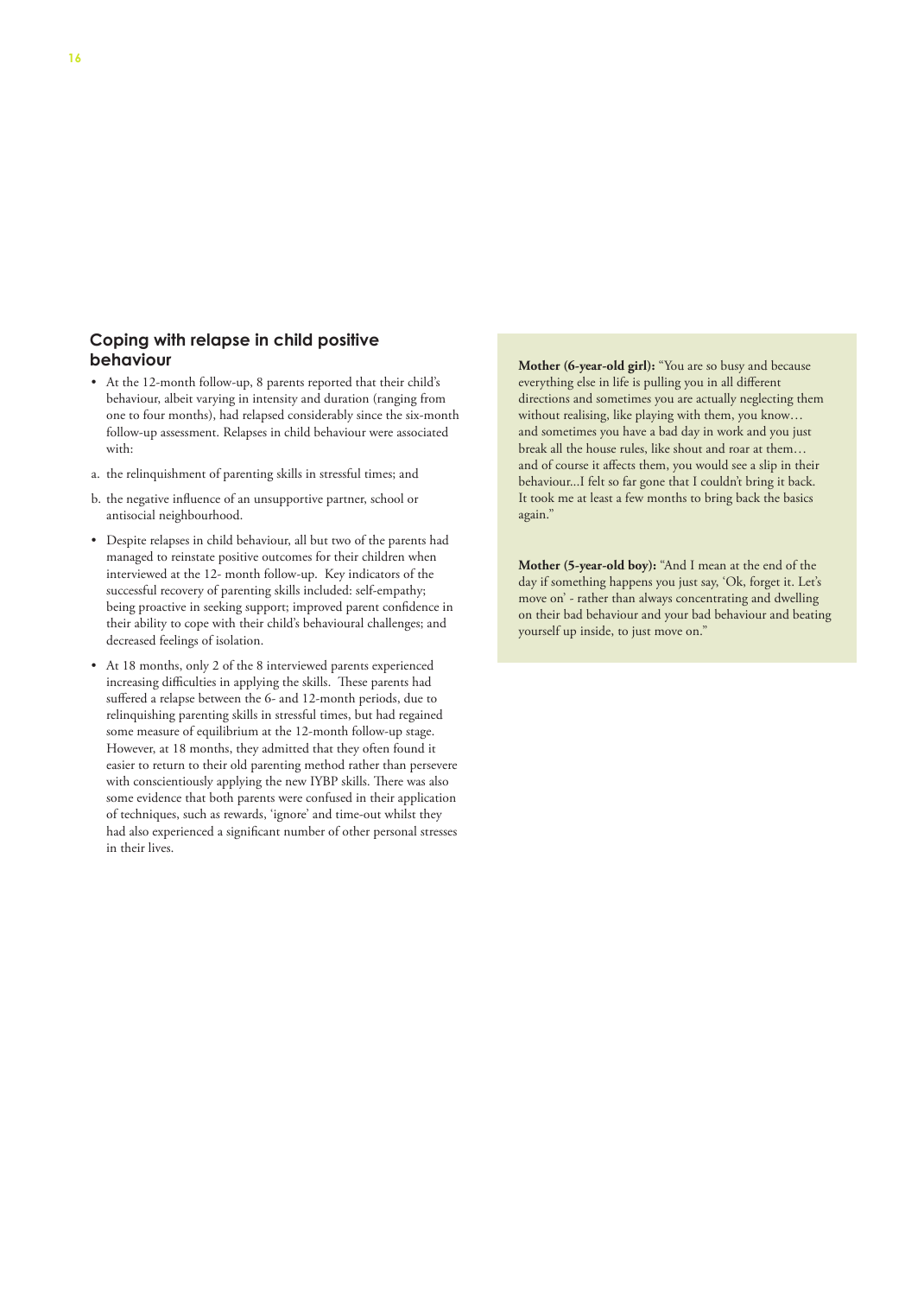#### **Reflections on improving course delivery**

- All parents said that the course far exceeded their expectations and all parents indicated that they would like to attend the IY Advance Parenting course and that they had been enthusiastically recommending others to take part in the IYBP programme.
- • Parents believed that the future implementation of the programme could be enhanced through improving early referral systems. For example, it was suggested that more public health nurses, pre-schools and national schools could be informed about the programme. Introducing post-course support for parents at stressful junctures was also suggested. Although some parents sought support from the group facilitators during relapse, others reported that they would like the group facilitators to take a more proactive role in contacting them, or in establishing intermittent follow-up meetings in order to offset any emergent feelings of inadequacy and shame.

Other suggestions for improvement included:

- • Changing aspects of course delivery and content including reducing the number of sessions dedicated to play, and allocating more time to problem-solving; dealing with fighting between siblings; dealing with bullying; and teaching parents how to manage their own emotions and coping skills during times of personal stress.
- • Introducing a break every four weeks to provide time for skill consolidation and practice.
- Modernising, and involving Irish parents in, the programme material and vignettes.
- • Increasing the participation of partners in the course.

**Mother (5-year-old girl):** "I didn't want the course to end, but looking at it long-term, if they want to roll it out across Ireland, they may have to think about the 14 weeks…I definitely think that some parts could be shortened, like I grasped what they were saying around child-led play very quickly so they could have cut some of those sessions. But then again they kind of rushed through the problem solving part and I would have liked more time around that…I know people need time to practise as well though. I wonder could it be cut without losing what it's about, you know?"

**Mother (4-year-old boy):** "The only thing I felt let down by was that once the course was finished, there should have been meetings even once every three months, even just for the first year…I was going through a real bad patch and I'd gone so far out of the programme that I needed help. I know I should have rung them [the group facilitators] but what stopped me was that I hadn't heard from them since the end of the course and it's weird to speak to someone after that time and say, 'Do you remember me? I was the one in a session in April nine months ago'. I felt stupid that they wouldn't remember me or that they would be like, 'We gave you all the tools so you should know what to do'… They probably wouldn't have said that, but I just felt so low and ashamed of myself."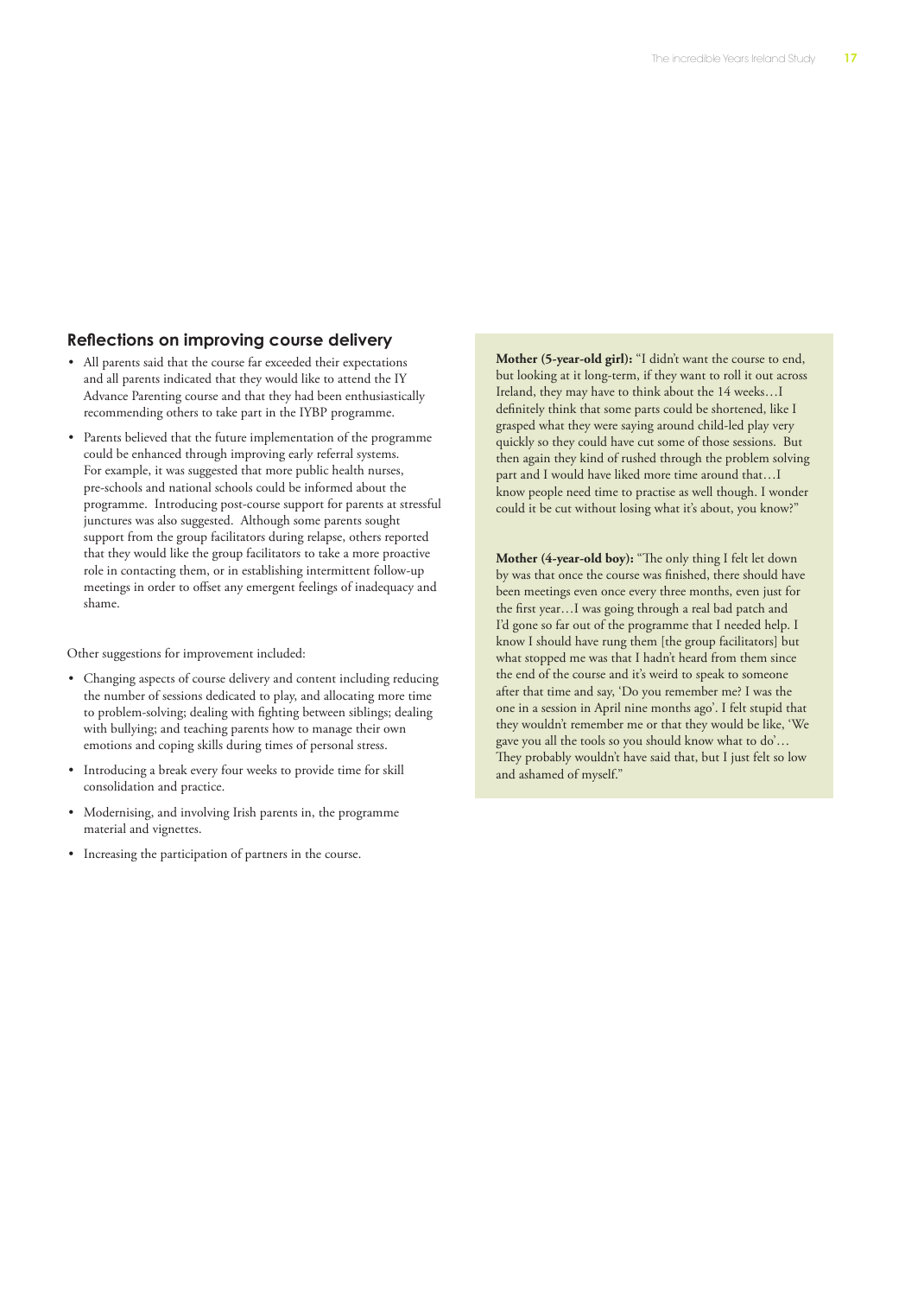## 3. SERVICE UTILISATION AND COST ANALYSIS

The third and final study involved an analysis to examine the potential longer-term impact of the IYBP intervention on service utilisation and associated costs. Detailed information on the use of health, social and special educational services was collected at the baseline, 6-month and 12-month follow-up time points and then costed in order to assess the potential longer term impact of the IYBP programme on servicerelated costs.

## **Participants**

The sample of 103 parents who were originally randomly assigned to the intervention group, constituted the base sample size for the service utilisation cost analysis at the 12-month follow-up. Of the 103, 16 failed to provide any valid follow-up data on service use (7 of these were missing at the 6-month follow-up whilst an additional 9 parents were lost to follow-up at the 12-month assessment). Thus, service use and cost data were available for 86 participating parents at all three assessment points.

## **The cost analysis**

An adapted version of the Client Service Receipt Inventory (CSRI) was used to record the frequency with which health, educational and social services were used by parents and their children during the previous six months. The adapted CSRI was administered along with the other parent-report measures described earlier. The costs associated with service usage were also collated from a variety of sources and agencies.

#### **Key Findings: Longer-term costs of service use**

- • The most commonly used services in the primary care sector were GPs, nurses and speech therapists. The use of Special Needs Assistants (SNAs) was also commonly reported.
- The findings from the 12-month follow-up indicate a decline in service use for the intervention group. In particular, there was a substantial decline in the use of many primary care services, as well as less contact with social workers for those who received the intervention (Table 1). This decline in service use is consistent with improved child behaviour seen in the intervention group and enhances the overall cost-effectiveness of the programme.
- • In some cases, additional declines in service use over and above those reported in our previous work, were apparent. For example, the proportion visiting a GP fell a further 8 percentage points and, after 12 months, was 40% when compared to 65% at baseline. Likewise, there was an additional decline in the numbers visiting speech therapists.
- Data relating to participant service use was combined with service utilisation costs in order to estimate the change in service use costs which may be associated with attending the IYBP programme. Hospital services and special education needs accounted for the bulk of the service costs. The fall in service use over the three waves of data collection resulted in a reduction in associated service costs. Indeed, the cost of service use amongst the intervention group was only 60% of that observed at baseline.
- • If we further infer that short-term reductions in health, social care and special education services, as a result of the IYBP intervention, are likely to persist into the future, then further savings may also accrue. These findings support the overall cost-effectiveness of the IYBP when compared to primary care services and the long-term cost-benefits of the programme.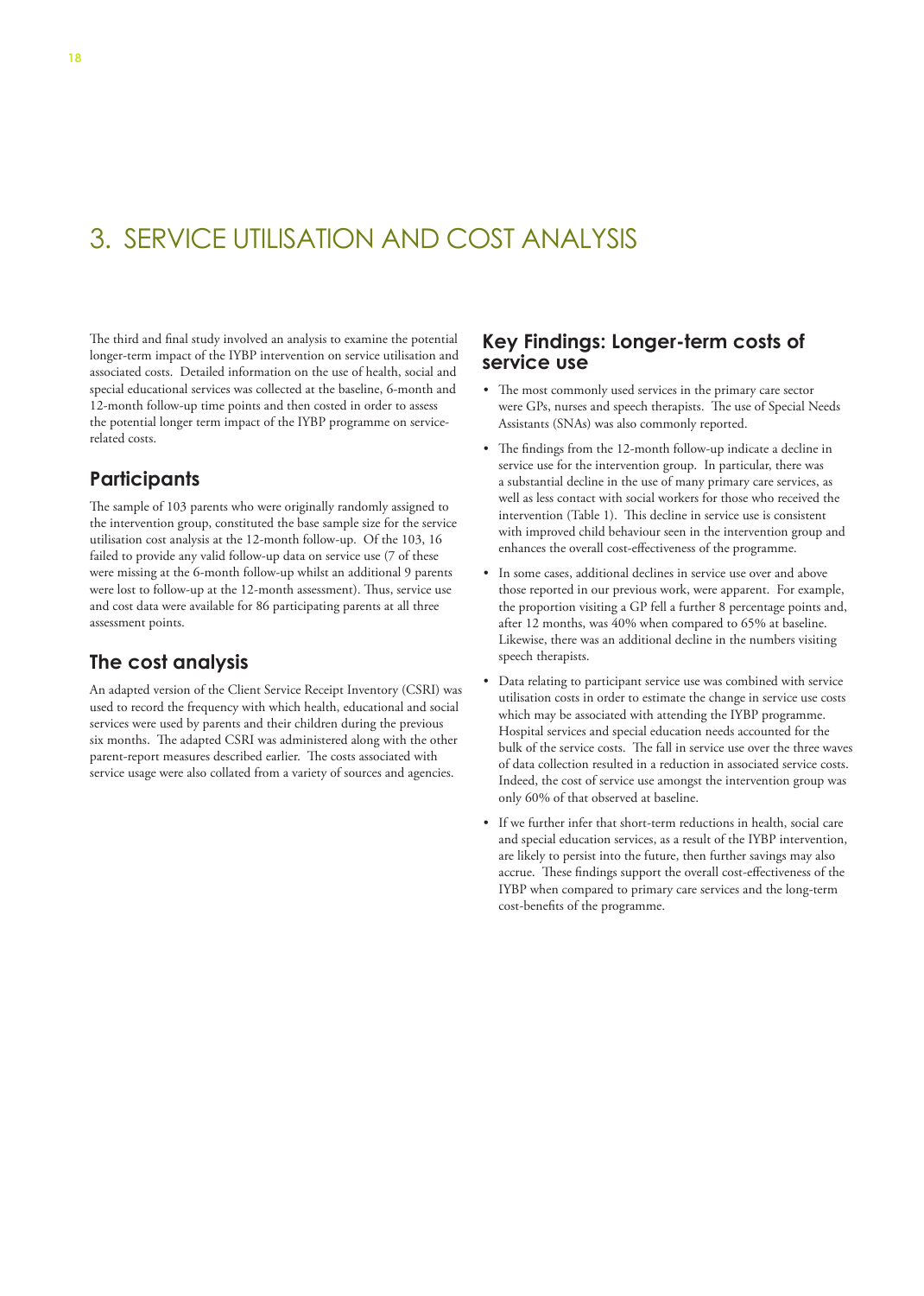|                                   | Sample (n=103) |                   |                    |
|-----------------------------------|----------------|-------------------|--------------------|
| Service                           | Baseline       | 6 month follow-up | 12 month follow-up |
| GP                                | 65             | 49                | 40                 |
| Nurse                             | 8              | 5                 | $\overline{2}$     |
| Speech Therapist                  | 24             | 15                | 9                  |
| Physiotherapist                   | 6              | $\overline{2}$    | 3                  |
| Social Worker                     | 10             |                   | $\overline{2}$     |
| Community paediatrician           | 5              | 3                 | $\Omega$           |
| Special Needs Assistant           | 11             | 11                | 13                 |
| Casualty department (A & E)       | 15             | 14                | 11                 |
| Outpatient consultant appointment | 22             | 14                | 16                 |
| Overnight stay in hospital        | 7              | 8                 | 6                  |

Table 1: Proportion (%) using health and social care, and education support services at baseline and follow-up

• **Additional findings:** If we further infer that short-term reductions in health, social care and special education services, as a result of the IYBP intervention, are likely to persist into the future, then we can calculate the present value of the reduction in costs for the intervention due to lower service use for a range of assumed years and using different discount rates. For instance, our six-month results showed an average reduction in costs per child of €174 for the use of all services during the first six months post intervention. However, the 12-month results showed that, in addition to these savings, the costs for the following 6-month period were a further €421 lower giving a combined savings over the year of €595. If we assume that this effect persists for 10 years, we can calculate a saving (per child) of either €4824 (assuming a discount rate of 5%) or €4021 (assuming a discount rate of 10%) (see Table 2) during that period.

| Costs savings |             |              |  |  |
|---------------|-------------|--------------|--|--|
| Years $(N)$   | 5% Discount | 10% Discount |  |  |
| 3             | €1701       | €1627        |  |  |
|               | €2705       | €2481        |  |  |
| 10            | €4824       | €4021        |  |  |

Table 2: Projected cost savings over the longer term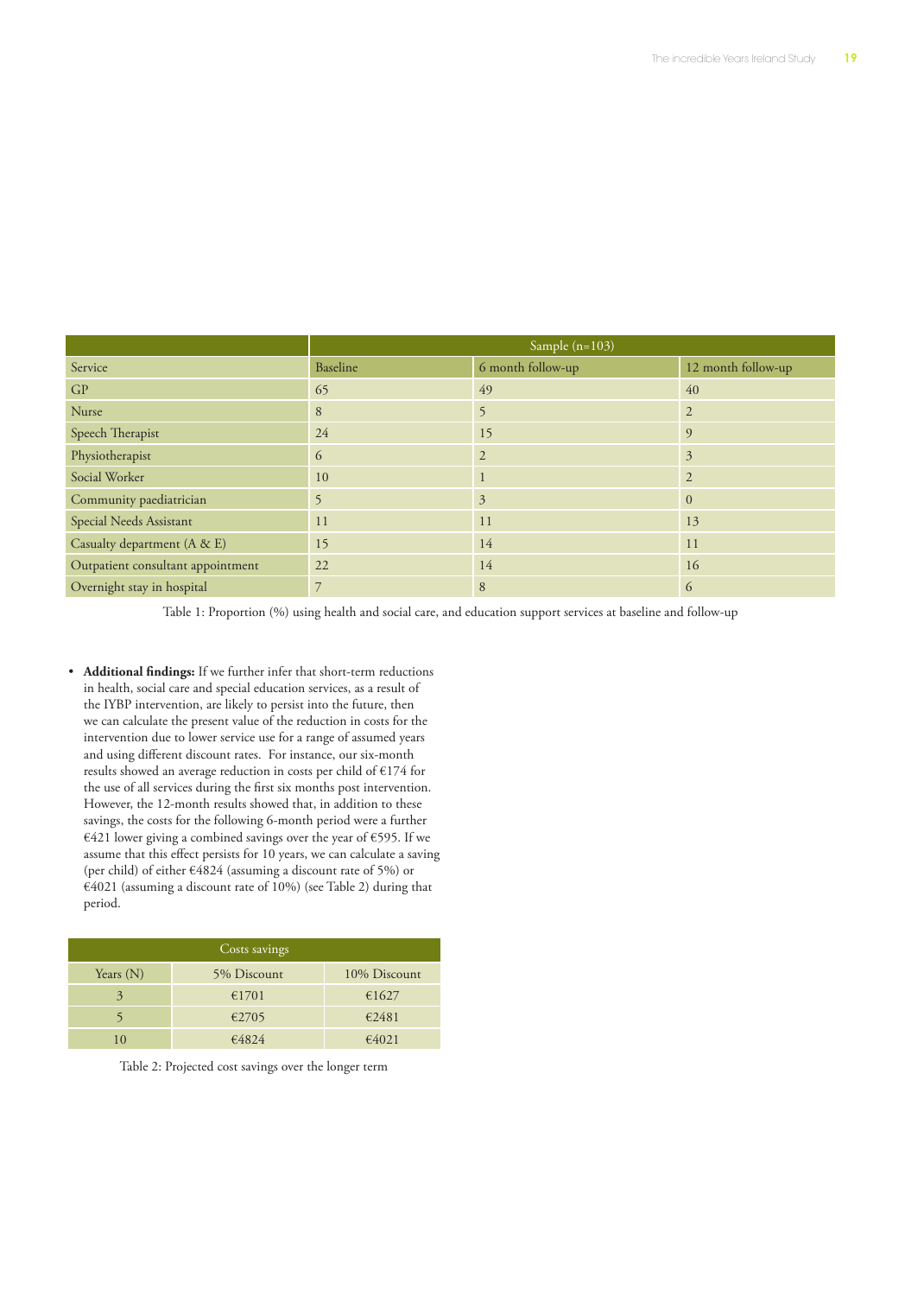## **DISCUSSION**

This study involved a comprehensive assessment of the longer-term effectiveness of the IYBP intervention on child behaviour and parent adjustment. The collective findings presented here, suggest that the IYBP is likely to have been effective in producing longer-term, positive changes in child problem behaviour and parental well-being and competency in a sample of 'at-risk' families. Participation in the IY parenting programme led to a number of statistically significant improvements in child behaviour from baseline to 12-month followup. Positive effects with respect to parental competency and well-being were also found. The lack of any change between the 6- and 12-month follow-up assessments supports the study hypothesis and suggests that any benefits of the IYBP programme that were identified at six months, were likely to have been sustained for children and their families in the longer run.

These findings build upon our previous work (McGilloway et al., 2009; 2012a) by illustrating the maintenance of positive changes in child outcomes at 12-months post-intervention. However, it is important to reiterate that our previous short-term evaluation included a waiting-list control group who subsequently received the intervention (after six months). Whilst this strategy/design is typical of long-term outcome studies conducted elsewhere (e.g. Gardner et al., 2006; Bywater et al., 2009), the findings should, nonetheless, be interpreted with caution. However, the triangulation of findings from several sources, shows consistently maintained benefits for children across all primary and secondary outcome measures and no statistically significant changes in a negative direction; these findings suggest that any changes in child outcomes were unlikely to be due to chance alone.

#### **The impact of the IYBP on child and parent outcomes**

Our results show that children of parents who attend IYBP training can make significant gains in socioemotional and behavioural adjustment in the longer term. At the 12-month post intervention assessment, parents continued to report significantly reduced levels of child conduct disordered and hyperactive-inattentive behaviours, as well as increases in pro-social behaviour. Participation in the IYBP programme helped to increase parents' use of positive parenting strategies and reduce the frequency of critical disciplinary strategies in the longer term. Positive parenting strategies, characterised by high levels of warmth and appropriate and proactive discipline, can strengthen the parent-child bond and help to reduce the risk of conduct disorder (Nicholson et al., 2005; Salekin & Lochman, 2008). Moreover, previous research has identified positive parenting as a key mediator of change in child outcomes in parent-training intervention trials (Gardner et al., 2006; 2010). Further benefits to parental psychosocial functioning were also evident, with parents reporting reductions in levels of stress and depression at the 12-month follow-up.

Almost three-quarters (71%) of children showed at least modest change in conduct disordered behaviour at one-year post intervention, while 40% showed a very large change. Nonetheless, a small, but significant proportion of children (29%) showed diminished benefit (<0.3SD) at the 12-month follow-up. Thus, even with the most successful parent-training programmes, not all children may benefit. Previous research has found that almost one-third of children display persistent behavioural difficulties in spite of parent training intervention whilst some respond better than others (Serketich & Dumas, 1996; Beauchaine et al., 2005). For example, high levels of family adversity (e.g. lower socioeconomic status, family disruption and conflict, single parenthood, maternal psychopathology) predict less change in child behaviour in response to parent training (Webster-Stratton, 1990) and a large proportion of children in the current study were exposed to one or more of these risk factors; this may explain why some showed a comparatively weaker response to the intervention. Further research exploring moderating effects of parent-training outcomes is needed in order to address the key question of what works best, for whom and under what circumstances.

The findings in relation to sibling behaviour are also notable and indicate that the IYBP intervention can have beneficial effects on other children in the family in the longer term. Our earlier findings from the six-month RCT evaluation indicated that siblings did not fare better than their control group counterparts at the six-month followup (McGilloway et al., 2012a). The longer term findings reported here, indicate that the benefits of the IYBP for sibling behaviour tend to accrue over time and may, at least to some extent, reflect 'sleeper effects' whereby the effects of the intervention may only emerge over a longer period of time (Barrera et al., 2002). Indeed, it may well be that parents who receive the IYBP intervention, tend to initially focus their newly augmented parenting skills on the child exhibiting the most behavioural problems, but may later apply these strategies to other children in the family.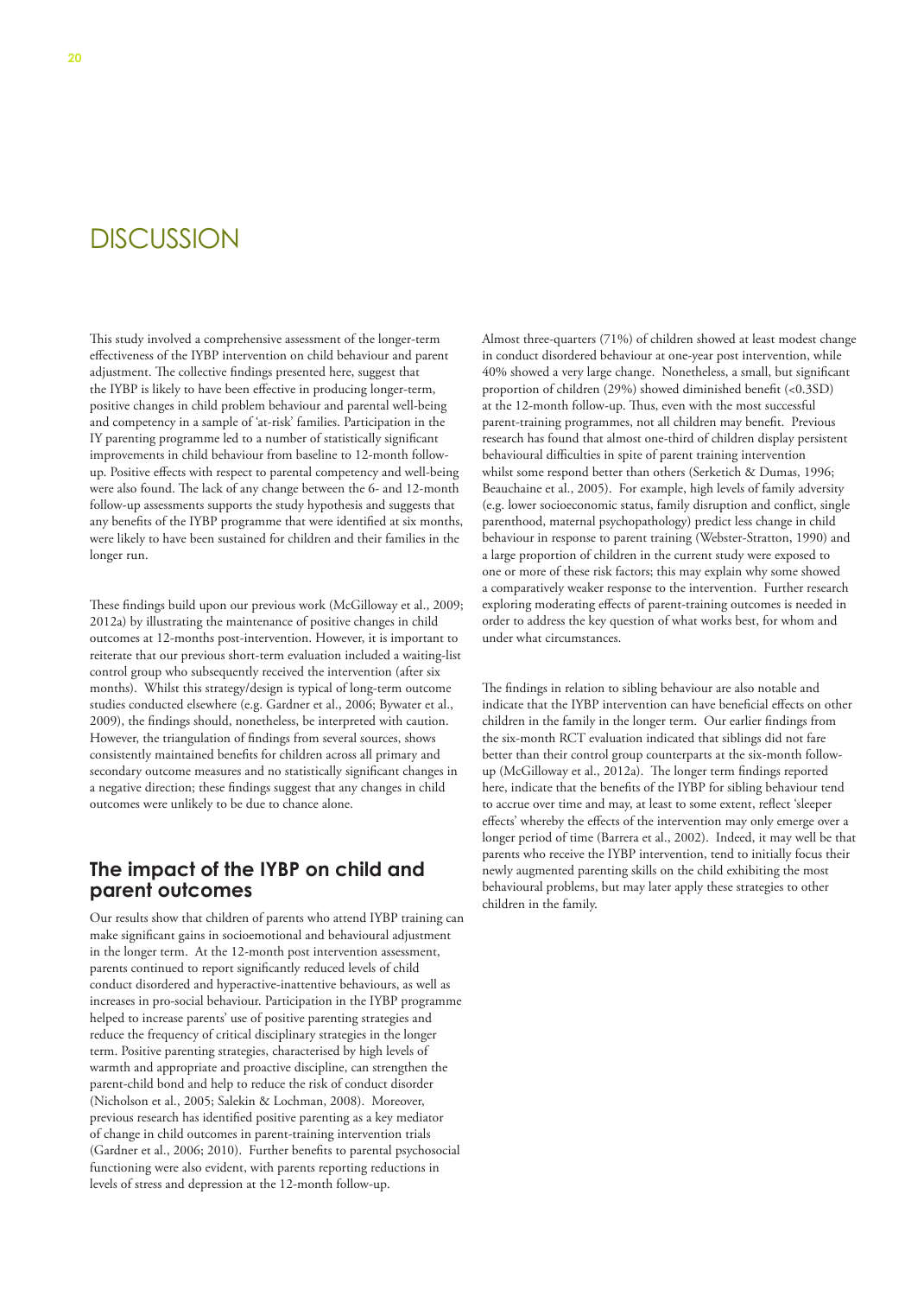#### **The experience of participating in the IYBP**

The results of the extensive qualitative analysis support and amplify the quantitative outcomes and further highlight the benefits of the IYBP for parents, children and family adjustment. The findings also provide critical insights into how the effects were maintained and even enhanced, in some cases, with parents reporting improvements in child social skills at the 18- month follow-up. Increased parent confidence and the assimilation of positive parenting skills into daily life were noted at both follow-up periods. The qualitative findings further serve to highlight potential barriers to the longer term effectiveness of the IYBP programme for both child behaviour and parent competencies. For example, some parents experienced a period of sustained relapse in child positive behaviour during the 6- to 12-month interval that was not evident at the 6-month follow-up stage. Notably, however, the majority of parents were able to assimilate positive parenting skills into their daily lives and recover positive parenting skills and improvements in child behaviour even in the event of considerable relapses in child behaviour.

The reasons for such relapses have received little research attention, to date, and in the current study, it appears that under conditions of stress (including busy lives, bereavement, illness, separation from partner), parents reverted to using previous parenting behaviours and abandoned their newly learned skills, which still required a considerable level of conscious effort for these parents. This difficulty in perseverance suggests that these parents had not yet consolidated the skills into their lives in a habitual manner. However, once the stressful period had subsided, or parents had learned to cope with it, they were then able to re-introduce the parenting skills. This pattern suggests that the application of new parenting skills places extra demands on some parents, as it does not easily become second-nature to them, but reassuringly, their subsequent recovery demonstrates that they had not lost the skills or their newly acquired knowledge. These findings underline parents' concerns that the process of participating in the programme should prepare them for periods of relapse postintervention and perhaps provide support beyond parent training for some of the most vulnerable parents.

Parent participants recommended early referral to the programme and a number of alterations to course delivery were also suggested (although the need to maintain treatment integrity must be noted). These suggested changes related, firstly, to considering the 'goodness of fit' between programme-components and the needs of parents, such that sessions dedicated to play could potentially be reduced and those allocated to problem-solving (and other issues) could perhaps be increased. Parents also believed that positive outcomes would be enhanced if more efforts were made to involve partners and fathers in the programme (Mockford et al., 2004).

#### **Service utilisation costs related to the IYBP**

The results of the third study – the service utilisation and cost analysis highlight further the potential cost benefits of the intervention in terms of a reduced reliance on primary health care, social and educational services over the longer term. Our findings show that contact with these services was substantially reduced at the 12-month follow-up; this suggests a positive and consistent pattern of decreased service use which may be due to improvements in child behaviour. Indeed, the cost of service use at the 12-month follow-up ( $626.91$ ) amongst the intervention group was reduced to 60% of baseline expenditure on formal services (€1047.91). If the reduction in service use and associated costs reported here is maintained into the future, wider economic and societal benefits may well be achieved.

These findings further indicate that the positive changes seen in child and parenting behaviour reported from the follow-up study were maintained in the context of reduced support from primary health care and social care services. This supports the general utility of the IYBP parenting programme for tackling child behaviour problems and improving family well-being, whilst also highlighting the dual social and economic benefits of parenting programmes (O'Neill et al., 2011). Our previous findings (McGilloway et al., 2009; O'Neill et al., in press) have also shown that group-based parenting programmes, such as the IYBP intervention, are relatively inexpensive to implement and may result in significant long-run benefits for society.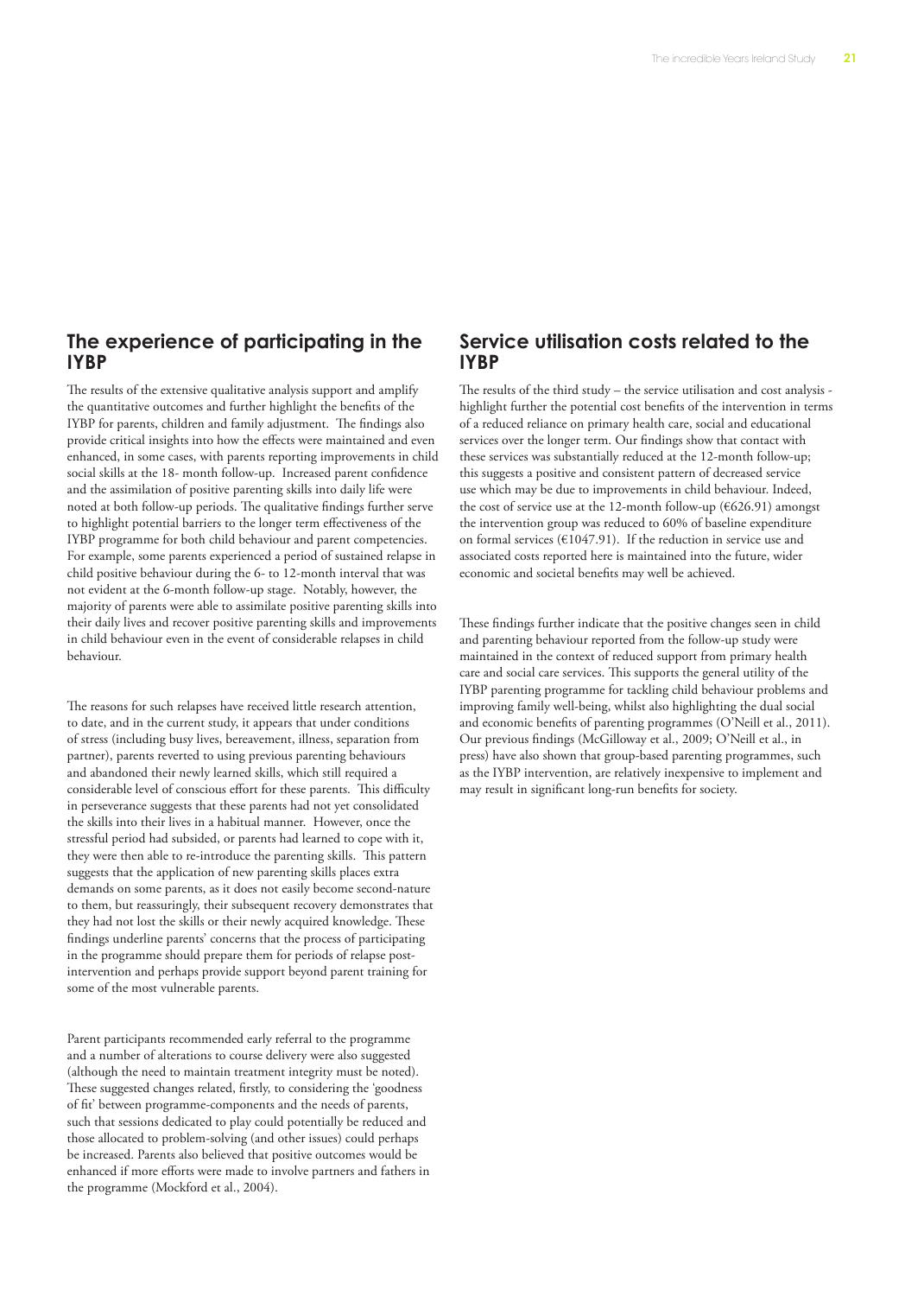#### **Strengths and limitations of the study**

This is one of only a small number of studies within a European context that have examined the longer-term effects of a parenting intervention for vulnerable, socially disadvantaged families. Firstly, it involved a triangulation of psychometric, observational and qualitative methodologies which together provided a robust and in-depth account of the longer-term effectiveness of the IYBP programme. A service utilisation and cost-analysis was also carried out to assess any longer term impact on costs. Secondly, the research team adhered closely to high quality practices including the use of trained fieldworkers, psychometrically robust measures and the use of observational data to complement parent-report measures. Thirdly, sample attrition was very low at both follow-up time points, with 84% of participants completing assessments at the 12-month follow-up. While no significant differences existed between those who were retained in the study and those who were lost to follow-up, an intention-to-treat approach using a multiple imputation method for missing data was used to ensure that any effects of the programme under real-world conditions were not over-estimated (Hollis & Campbell, 1999).

Some limitations of the research should also be noted. Firstly, and for ethical reasons (as noted earlier), the control group was offered the intervention after initial follow-up and, therefore, a comparative analysis between conditions at 12 months was not possible. Secondly, researchers were not blind to the intervention condition at the 12-month follow-up. Nevertheless, the positive baseline-to-six-month outcomes for the intervention group remained largely stable when assessed at the 12-month follow-up. Thirdly, it may be argued that a 12-month time frame is a relatively short period in terms of child development. The relatively low rate of programme attendance for the participant sample was an additional weakness despite the local delivery of the programme and the considerable efforts made to maximise programme engagement (see McGilloway et al., 2009). However, Middlebrook and colleagues (1983) report an overall drop-out rate of 28% for parenting programmes whilst also noting that some studies report a drop-out rate as high as 50% (as cited by Reyno & McGrath, 2006). Previous research has also indicated that families who experience high levels of social adversity and who can potentially benefit the most from parenting interventions, can be difficult to engage and poor attendance may, therefore, be associated with poorer outcomes (Serketich & Dumas, 1996; Reyno & McGrath, 2006). Despite relatively low attendance, significant overall benefits of the intervention were still identified and appear to have been maintained in the longer term. Future research should explore ways in which difficult-to-reach populations can be more effectively engaged in intervention programmes.

#### **Conclusion and implications for policy and practice**

Socioemotional and behavioural difficulties in childhood are detrimental at both an individual and community level and reinforce the need for appropriate, evidence-based and accessible early intervention. Indeed, changes to government policy in Ireland have supported the development of integrated services built around children's needs, with a focus on prevention and early intervention (Dept. of An Taoiseach, 2006). In the current study, the delivery of an evidence-based parenting programme in community settings significantly improved behavioural adjustment in at-risk children, with sustained effects in the longer term. Parents also showed improvements in parenting competency, as well as lower self-report levels of stress and depression which were likely to have been maintained over time. Overall, our results indicate that an evidence-based parenting programme when delivered with fidelity in community-based settings, offers an effective and cost-efficient means of reducing the risks associated with conduct and psychosocial difficulties in early childhood, whilst also possibly improving parental well-being in the longer term. These findings are important in guiding and informing future policy and practice decisions relating to identifying, resourcing and implementing appropriate evidence-based interventions for children with conduct problems and 'at risk' families in disadvantaged communities.

Future research should continue to explore the effectiveness and long-term outcomes of parenting programmes as they become more widely available in community-based settings. A more complete understanding of the circumstances and characteristics which promote or hinder the effectiveness of these kinds of interventions is also critical for researchers and service providers alike. Work is currently underway by the research team to examine some of the moderating and mediating factors with respect to the IYBP programme and to attempt to address questions such as 'what works best for whom and under what circumstances?' This research will explore ways in which positive change for families might best be supported and sustained in the longer-term.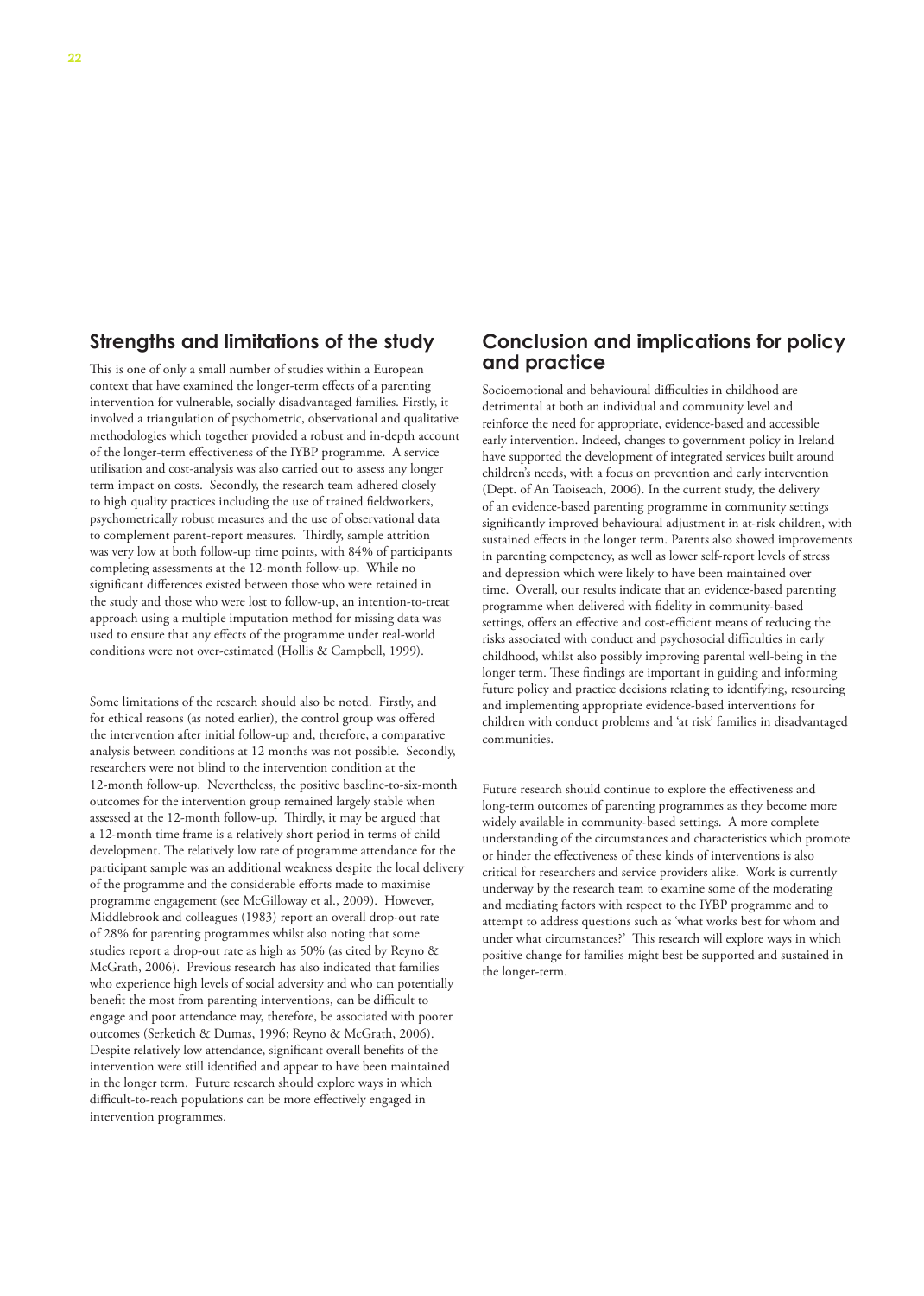## SECTION 2: *EXAMINING THE LONGER-TERM UTILITY AND IMPLEMENTATION OF THE INCREDIBLE YEARS TEACHER CLASSROOM MANAGEMENT PROGRAMME IN AN IRISH CONTEXT*

#### **Introduction**

In this section, we report on the longer-term (12-month) findings from the evaluation of the Incredible Years Teacher Classroom Management (IYTCM) programme as a classroom-based intervention. This is designed to strengthen teacher classroom management strategies, promote the successful management of classroom environments and improve children's pro-social behaviour. Our previous 6-month findings demonstrated how the IYTCM programme can benefit teacher practices and reduce behavioural difficulties amongst young children (McGilloway et al., 2010). The aim of the present study was to establish whether the benefits of the IYTCM seen in the short-term, were maintained in the longer term, at one-year post-intervention. The evaluation involved two separate, but related studies including: (1) a longitudinal quantitative, follow-up with the intervention group teachers who participated in the RCT; and (2) a qualitative study involving interviews with a small sub-sample of teachers in order to assess their views and experiences.

Conduct problems in school are associated with a range of negative outcomes such as academic underachievement (Raver & Knitze, 2002; Pierce et al., 2004), peer rejection and poor relationships with teachers (Coie, 1990; Scott, 2005), lower occupational status and welfare dependence (Hinshaw, 1992; Collishaw et al., 2004) and juvenile delinquency and criminality (Scott et al., 2001b; Loeber et al., 2009). According to teacher ratings, 11% of Irish children (aged 9 years) experience borderline or abnormal levels of conduct disordered behaviour and 21% are considered to engage in negative behaviour in the classroom (Williams et al., 2009). Challenging behaviour in the classroom has further adverse affects on the health and well-being of teachers (TUI, 2006; House of the Oireachtas Joint Committee on Education and Skills, May 2010). For example, survey results from the Teachers Union of Ireland show that approximately half of the teachers (51%) reported that discipline among students leaves them either "quite drained" or "completely drained" with 44% stating that discipline among students leaves them either "quite stressed" or "completely stressed" (TUI, 2006) . These findings suggest a pressing need to address rising levels of indiscipline in the classroom.

#### **The value of effective teacher classroom management for child outcomes**

Effective classroom management includes establishing an orderly environment and positive relationships in the classroom. In order to achieve a positive classroom environment, teachers must be competent in classroom management strategies, both to provide instructional support and to deal adequately with disruptive behaviour in the classroom (Brouwers et al., 2000). Research has shown that when classrooms are well managed, teacher-student and peer relationships tend to be more positive, students' behaviour improves and they are more engaged in learning (Kellam et al., 1998; Webster-Stratton et al., 2004). Many studies show that effective use of praise and positive attention can encourage positive child behaviour (Shernoff & Kratochwill, 2007; Raver et al., 2008). Teachers are in an ideal position to help children with their social, emotional and behavioural development. Positive experiences in school can act as a protective factor in a child's life and teachers can play an important role in encouraging positive child development and reducing aggressive behaviour (NICE, 2008).

The current study evaluated the longer-term utility and implementation of the Incredible Years Teacher Classroom Management (IYTCM) programme (Webster-Stratton & Reid, 1999). To date, evaluations of the IYTCM programme have been conducted largely in combination with parent and child training programmes (e.g. Webster-Stratton et al., 2004), with results supporting the effectiveness of the intervention in improving classroom environment and teacher skills. For example, Webster-Stratton and colleagues (2008) found that teachers who received IYTCM training showed less harsh and critical strategies and were more consistent when dealing with inappropriate behaviour, while they also showed more socio-emotional teaching. Considerable improvements in child behaviour in the classroom as a result of the intervention were also reported, although it is not clear to what extent these effects were due to the additional provision of child and/or parent training. Only two independent evaluations of the IYTCM programme as a stand-alone intervention have been undertaken to date - one in Wales and one in Jamaica (Hutchings et al., 2007b; Baker-Henningham et al., 2009). Both of these studies highlight significant short-term benefits for teacher and child behaviour. However, little is known about the longer-term utility and implementation of teacher classroom management training and its impact on daily life in the classroom.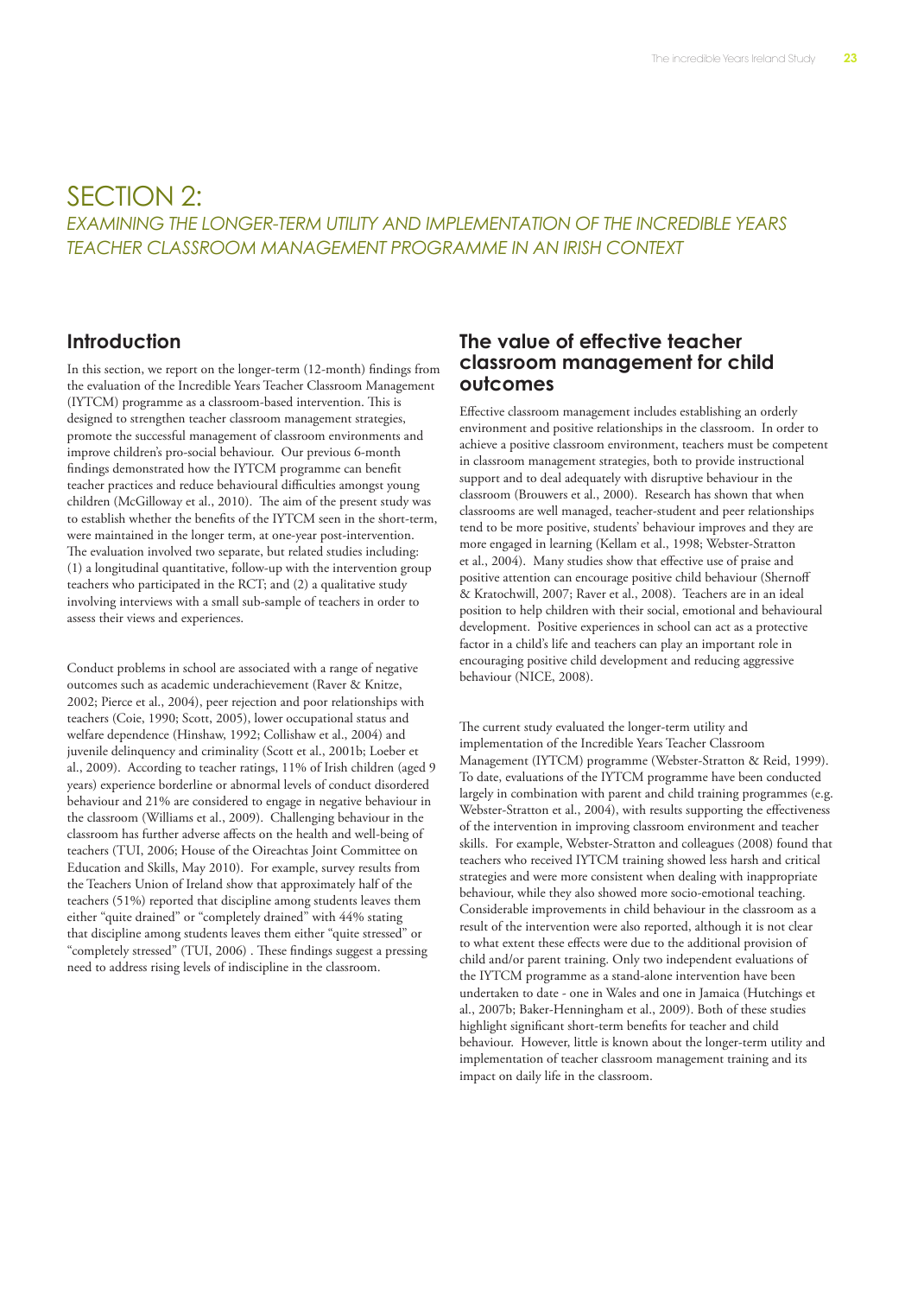#### **Background to the IYTCM study: Short-term outcomes (6 months)**

Our previous findings, based on results from both a quantitative (RCT) study and qualitative (interview-based) study revealed that the IYTCM programme offers significant benefits in terms of teachers' skills and child behaviour in the class in the short-term (McGilloway et al., 2010). Teachers also reported a fundamental change and improvement in previous classroom management techniques in addition to enhanced psychological and emotional well-being due to the success of positive behaviour strategies. Furthermore, they perceived the programme to be acceptable, effective and appropriate for managing challenging behaviour in primary schools.

### **The long-term follow up: Aims and objectives of the current study**

The study reported here, involved a one-year (12-month) follow-up of those teachers (N=11)who received the IYTCM training as part of the RCT evaluation of the programme. It was not possible to include a control group comparison, as the control group teachers (N=11) were offered the intervention after the six-month follow-up assessments had been completed. Furthermore, the 110 children previously assigned to intervention teachers at baseline, moved up a grade and, as they were no longer taught by an intervention group teacher, were not included in the study. Consequently, we were unable to properly assess the longer-term effectiveness of the IYTCM programme. Therefore, this study focused on exploring how teachers fared with respect to their classroom management at 12-months post-baseline assessment (with a new sample of children) and whether they continued to implement the IYTCM programme in their classrooms in the longer-term. The main aim of this study, therefore, was to explore 'process outcomes' related to the longer-term implementation of the programme and its utility for teachers in their day-to-day management of the classroom.

The specific research questions were as follows:

- • To what extent do teachers continue to implement the IYTCM programme in the classroom? For example, do IYTCM strategies become embedded in teacher practice in the longer-term and do teachers transfer IYTCM strategies to a new classroom environment?
- Does the IYTCM programme allow teachers to create more manageable classrooms and assist in preventing and reducing incidences of disruptive behaviour?
- • How do the experiences of teacher participants change over time and what factors influence the perceived effectiveness of the programme in the longer term?

• What aspects (if any) of the programme work best for teachers and what are the potential barriers to implementing the IYTCM programme in the longer term?

## **Study Design**

This study comprised two separate but related components designed to explore the longer-term utility and implementation of the IYTCM programme. The first quantitative study consisted of observations of teacher and child behaviour conduct assessments on the 11 teachers allocated to the IYTCM intervention.

The 110 children previously assigned to intervention teachers at baseline had now moved up a grade and, as they were no longer taught by an intervention group teacher, were not eligible for inclusion in the study. Consequently, this study focused on exploring how teachers fared in their classroom management at one-year post intervention with a new sample of children. Questionnaire data relating to teachers' self-reported use of a range of teacher classroom management strategies were also collected.

The second qualitative study involved one-to-one interviews with six teachers in order to assess their perceptions of the long-term use of the strategies learnt and whether their continued use of these strategies has resulted in an improved classroom atmosphere and a reduction in disruptive behaviour. Importantly, it was necessary to ascertain whether these techniques were deemed to be as useful with new classes. The qualitative element also addressed teacher recommendations for the TCM programme. Interviews were audio-recorded, transcribed verbatim and subjected to a thematic analysis (Pope et al., 2000; Ritchie & Spencer, 2002).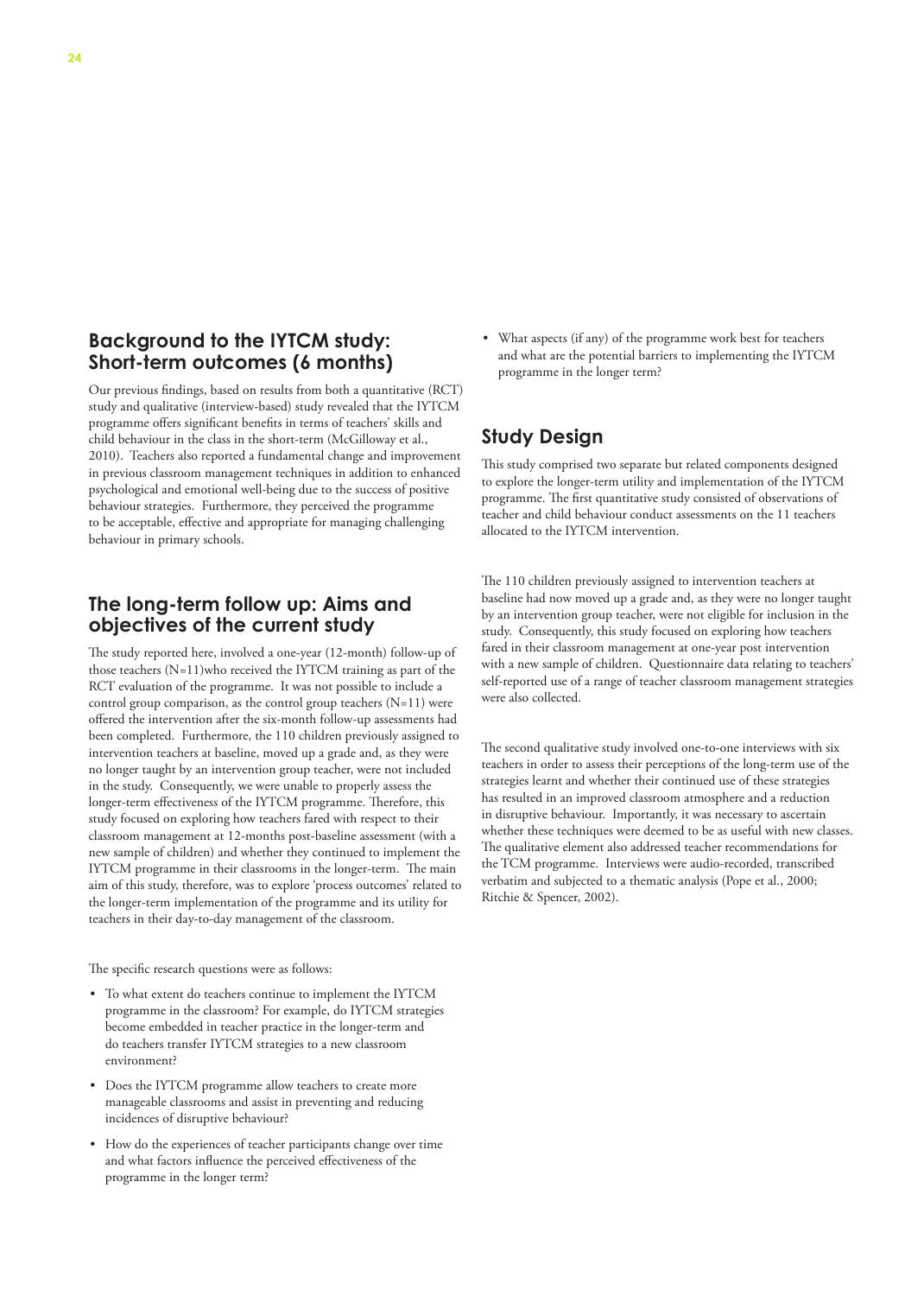#### **The Intervention: The Incredible Years Teacher Classroom Management Programme**

- • The IYTCM programme is a **brief, group-based intervention** guided by the principles of behavioural and social learning theory:
	- It consists of 5 monthly sessions. Two group facilitators help deliver the programme
	- Approximately 12 teachers participate in each group

The programme uses **a collaborative approach:**

- • **Group discussions, videos, role play** and **modelling** are some of the methods used to help teachers adopt positive teacher classroom management strategies
- • The programme promotes **positive teacher classroom management strategies**:
	- Teachers are encouraged to **build positive relationships** with their students
	- Teachers are also encouraged to use **praise, incentives and modelling strategies** to reinforce positive child behaviour and to introduce clear classroom rules
	- Problem behaviours are addressed by **non-aversive and proactive/preventative** classroom management strategies such as limit setting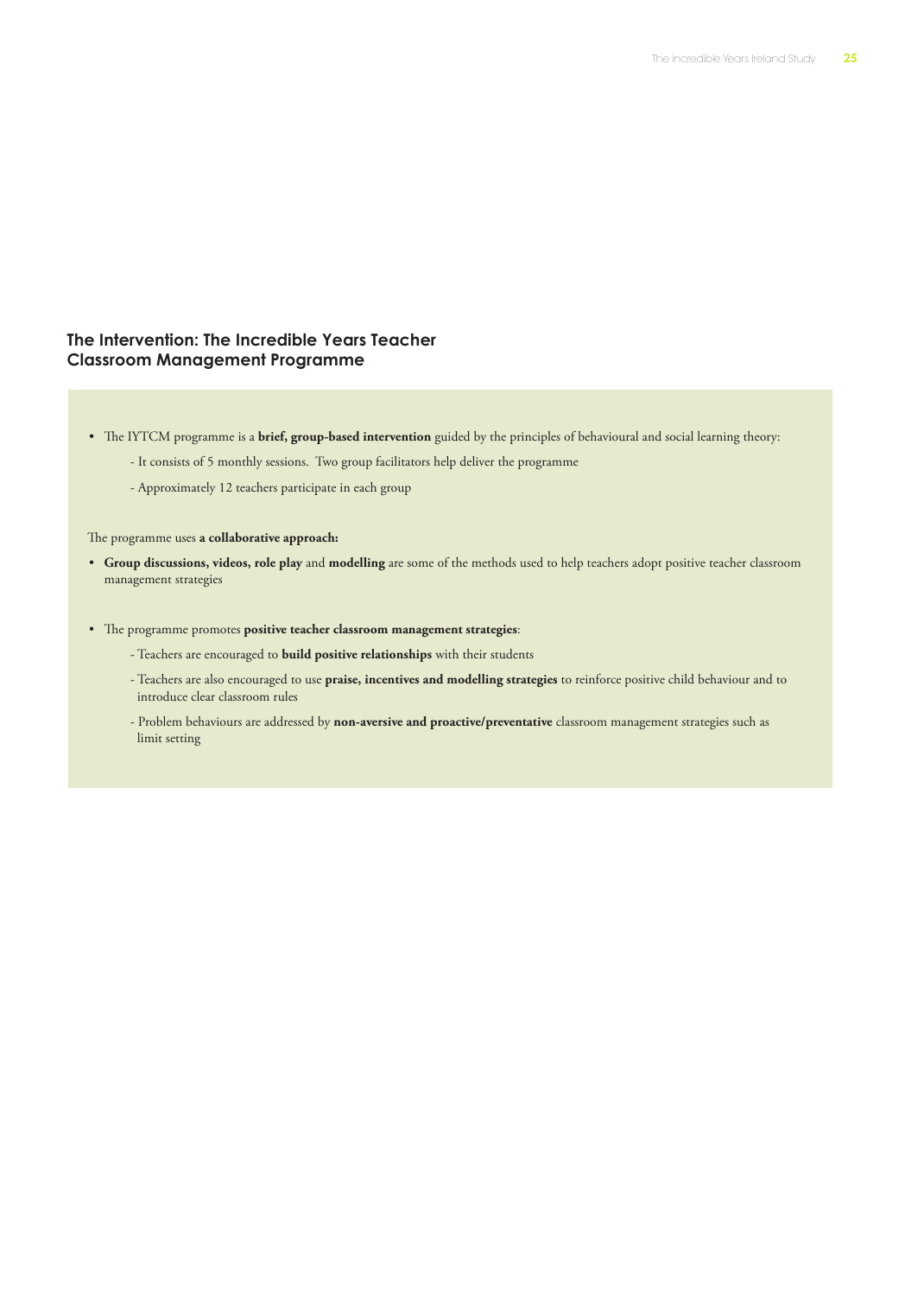## KEY FINDINGS FROM THE LONGER-TERM FOLLOW-UP l H

This section presents the main findings from the long-term (12-month) follow-up of the IYTCM programme. The findings from both the quantitative and qualitative studies will be presented together.

#### **Teacher outcomes**

Both the quantitative and qualitative data illustrated considerable improvements in teachers' classroom management skills at the 12-month follow-up time point. Teachers used significant fewer negative classroom management strategies and considerably more positive management strategies on a day-to-day basis.

#### **Changes in teacher classroom management**

• Teachers reported that their frequency and use of positive classroom management strategies significantly increased at 12-months postintervention when compared to baseline levels. They reported using more encouragement and other positive disciplining strategies with their pupils, and fewer harsh or critical statements and negative commands at 12-month follow-up (see Fig. 6). This was corroborated by our independent observations of teacher behaviour in the classroom which showed that, in addition to increased use of positive strategies, teachers' use of negative classroom management strategies had also declined over the course of the study. The results further demonstrated a reduction in the use of indirect commands whereby teachers allowed pupils in their class more time to comply with instructions and questions (see Fig. 7).



Fig. 6: Mean scores of teacher reported strategies at baseline, 6 months and 12 months





• Teachers were highly satisfied with the programme 12 months postintervention and continued to incorporate IYTCM skills routinely into their teaching practices. Despite the difficulty of relinquishing old, less effective, classroom management strategies, they found that they were able to easily transfer the skills learned to a new class and the programme was perceived to be of practical and constructive use over the longer-term:

"Your first instinct is 'sit down', you know 'go to your seat'. It was just retraining yourself to say it. So that was kind of the last year, just reminding yourself 'right, positive, positive, positive'. When I saw then how it did work last year, it's easier this year… It becomes part of the routine. So it's like that, just time and like with anything just keep doing it and it just becomes second nature." (T15)

• The use of praise emerged as a significant strategy for building relationships with pupils and in improving the overall classroom environment. The perceived simplicity of the technique and its ease of implementation were widely reported as being particularly beneficial in managing low levels of disruption in class (ie. inattention and attention seeking behaviour). Children immediately responded in a positive manner to proximal praise:

"Proximal praise, it's unreal how well that works within a classroom environment. I mean if someone isn't sitting down, instead of roaring 'sit down', you just compliment someone and say 'oh so and so is sitting lovely and quietly'." (T17)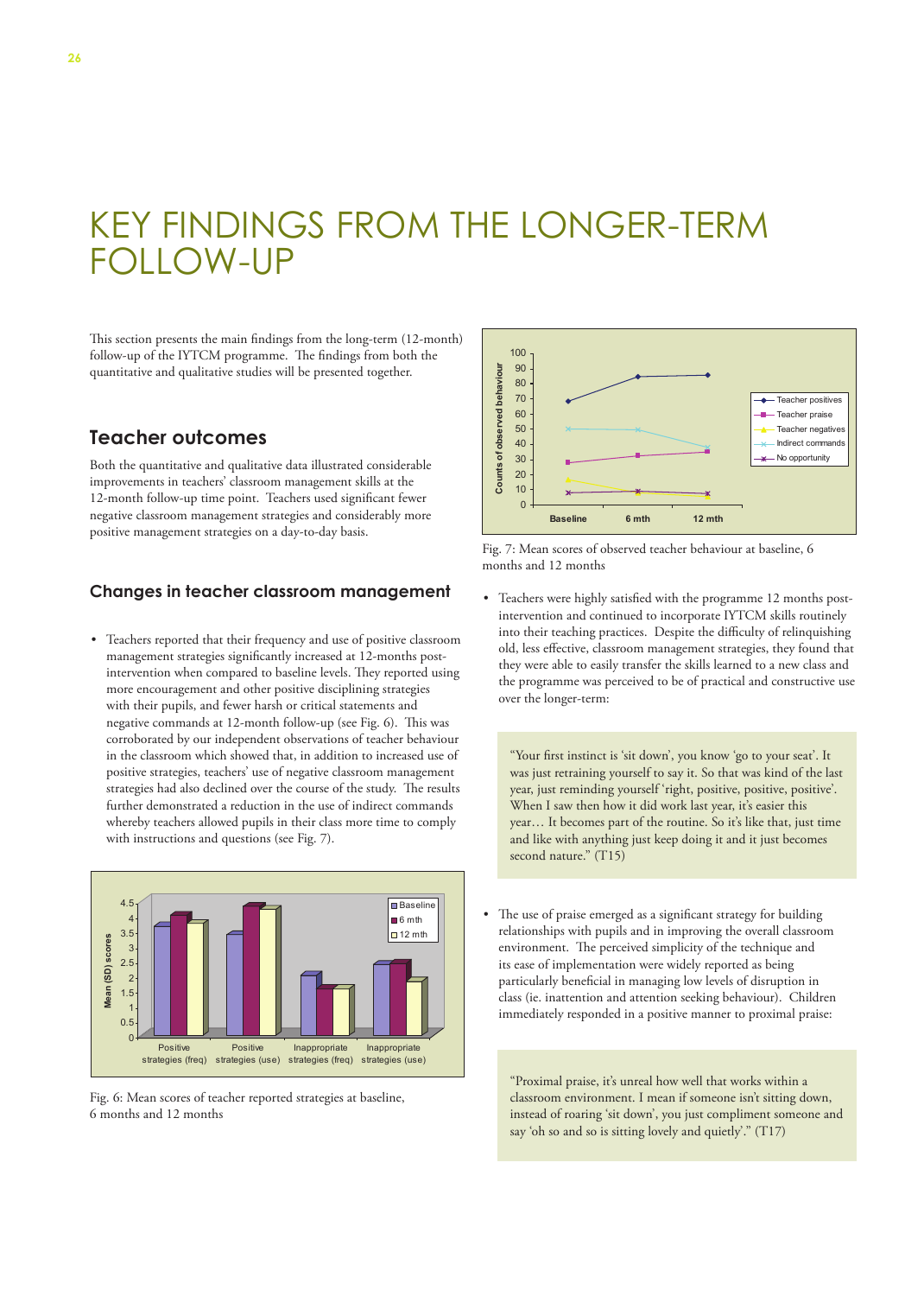Overall, teachers were committed to the programme and its principles and found the IYTCM training to be both easy to implement in the classroom and useful for classroom management. This is corroborated by the observational data and indicates the long-term utility of the IYTCM programme for daily teaching practice. Teachers' classroom management skills continued to improve in the longer-term. These findings illustrate that teachers had moved away from using more negative and harsh disciplining techniques toward more positive and preventative classroom management strategies.

#### **A positive classroom environment**

The interviews with teachers also highlighted a positive post-TCM classroom environment. At 12-month follow-up, they reported that the children wanted to learn and co-operate, leaving them free to teach from the distraction of ongoing behavioural challenges and classroom conflict. Three of the six teachers specifically cited the classroom as having a calmer, more positive atmosphere in which to work and learn:

"Just overall having a warm, positive classroom environment, the kids are happier in themselves as well. Because before if you were constantly roaring or giving out, it drains you and it's not good." (T17)

• Continued implementation of the TCM programme also resulted in a reduced need to use strategies such as ignoring, or time-out. Consequently, at the beginning of a new academic year, teachers were able to focus on further implementing and developing an enhanced classroom environment:

"Like this year I find I don't have to use much of the (problem behaviour management) strategies, where last year I was being very conscious of them and being very aware of them because I had a more challenging class. I felt I had to use them every day; I had to keep on top of them. Sometimes I find here like you can use some of them and they will you know, the classroom is much calmer and I find I don't have to." (T11)

• Positive changes in the classroom environment were also recognised by other teachers who sought information on the TCM programme. This reinforced their perceptions of programme success and further encouraged them in the continued application of TCM strategies. At 12-month follow-up, it was apparent that many teachers had shared TCM tips and strategies with their colleagues:

"So the good news is going out around the school. You know, so I find it's not only this classroom, but the entire school it's helped… the others (colleagues) have taken up on it as well, and it's brilliant. So it's throughout the school." (T15)

These findings indicate that the IYTCM programme continued to offer teachers a means of creating classroom cohesion in the longer-term with new groups of children.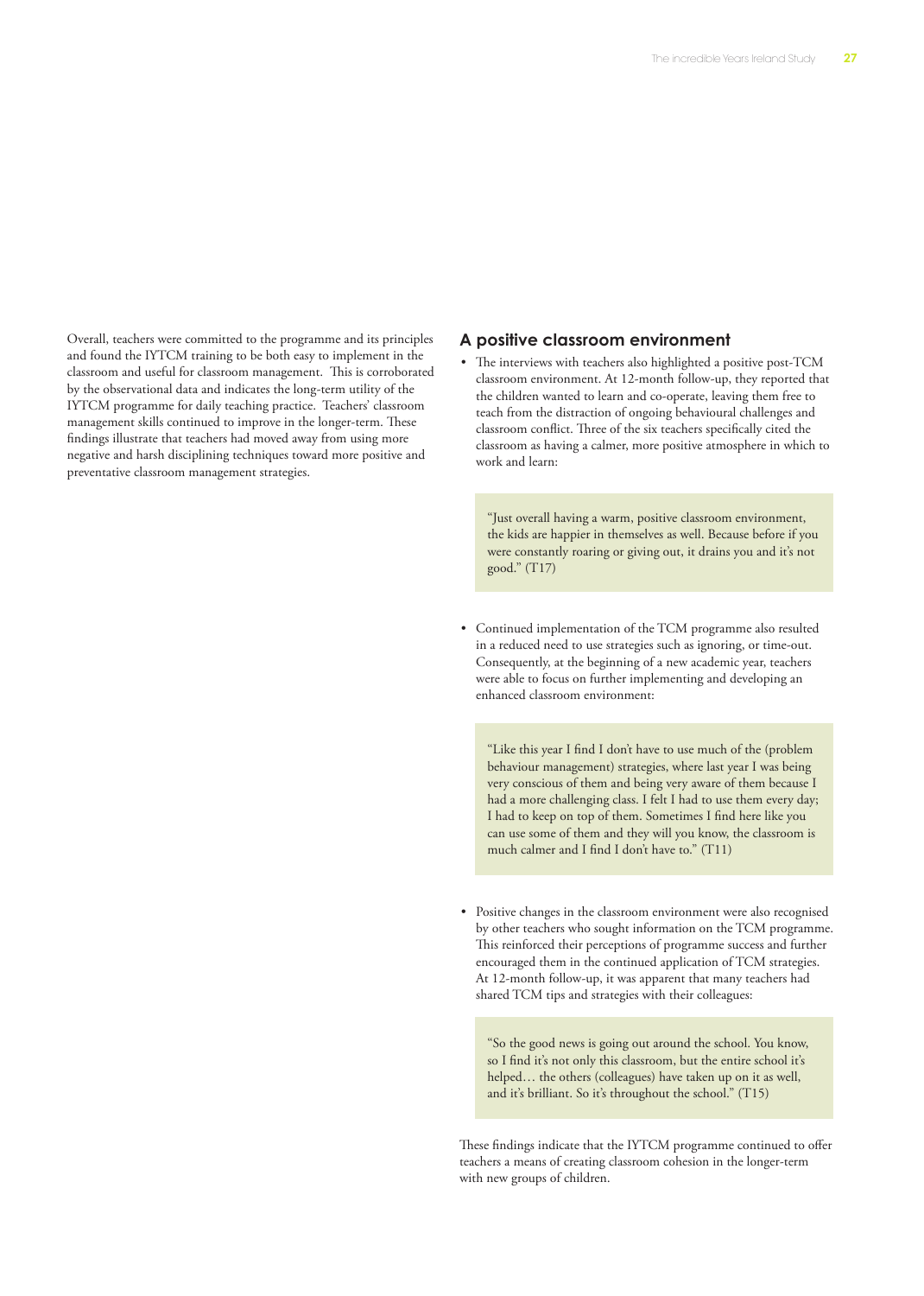#### **Changes in teacher well-being**

Before training, teachers' confidence was generally low and they often questioned their own ability to manage their classroom and, in particular, to deal with behaviourally challenging children. Post-training findings revealed greater confidence and an enhanced ability to deal with misbehaviour as a result of the knowledge gained from participating in the training programme:

"I'd be more knowledgeable now and more confident to deal with behaviour within my classroom, having done the course. And not really a lot would faze me, whereas before you'd probably be 'oh God', if you think you're going to get a child with x, y and z. I just think now having done the course, you'd have lots of different things you could draw on and try to use with the children. So I suppose I'd be a more confident teacher in some ways, definitely in relation to dealing with behavioural issues."

• Teachers also reported feeling less isolated in the classroom, having met with other teachers who experienced similar challenges:

often tension-fraught environment in the classroom. "It was great hearing from other teachers about things likethey'd have bold behaviours in their classroom and what they'd do. To hear what they do and their experience, so that you don't feel like you're the only one." (T1)

• Importantly, the emotional well-being of teachers was also shown to have improved post-training. Previously, teachers reported feeling 'bogged down' and 'drained' when managing classroom misbehaviour. At 12 months, they felt considerably calmer and less stressed:

"For me then the techniques to just kind of de-stress, you know not to get so bogged down, definitely was a help and I don't feel as kind of stressed out in the classroom as I would have before. So it's definitely better all round, yeah! For teacher and children!" (T15)

• Teachers' stress levels declined considerably as a result of the strategies they learned to support their teaching tasks and they were better able to maintain their composure when dealing with stressprovoking situations and to ignore certain types of misbehaviour:

"I'm not as stressed because I've more strategies up my sleeves. You might have gotten very cross with a child who was like jumping up and down. You would have gotten cross. But now it's like ignore and redirect and give them something else to do and if they won't, just maybe let them read a book. And not feeling like that's wrong, feeling that it's ok to do that. Maybe this child just can't do that right now. So maybe let them do something else for a while." (T1)

Both the quantitative and qualitative data illustrate that teachers reported more frequent use of the proactive, positive strategies compared to the inappropriate strategies. Overall, the TCM training increased teachers' use and perceived utility of positive strategies, and led to reductions in the use of negative classroom strategies in the longer-term. Prior to training, teachers' classroom management in dealing with misbehaviour was typically ineffective and resulted in an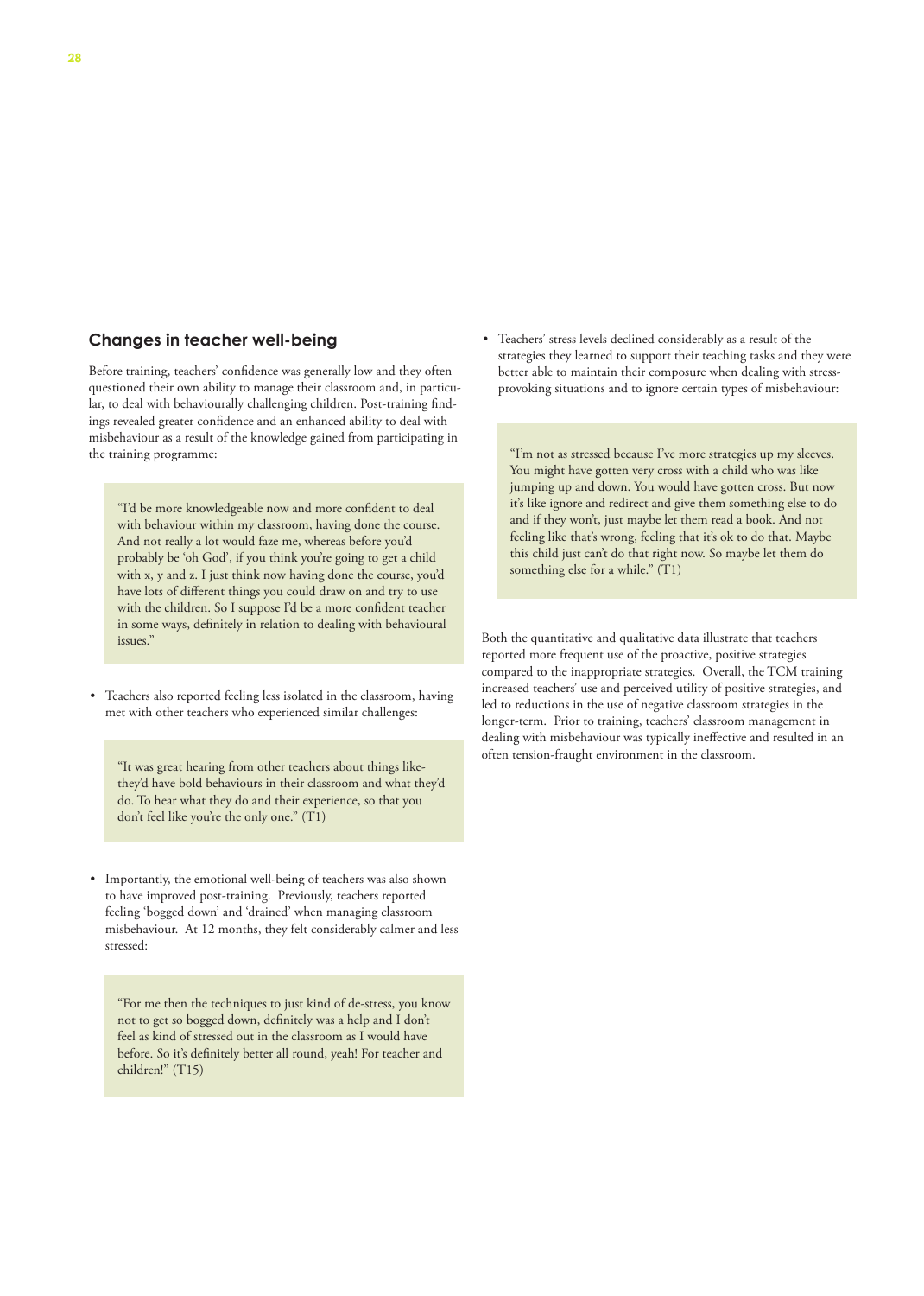#### **Child outcomes**

#### **Positive teacher-pupil relationships and child adjustment**

• At the 12-month follow-up, a greater focus was placed on fostering positive teacher-pupil relationships and the development of prosocial classroom behaviour. Indeed, follow-up interviews demonstrated that teachers had a greater appreciation of their potential influence on child adjustment. The qualitative data suggested that the focus of teachers had shifted away from the management of misbehaviour, towards proactively encouraging prosocial and positive child development:

 "I'm very aware of building up the positive relationship with the child. Spending time with them in the morning, positive reinforcement of behaviour and proximal praise." (T7)

• Children who did not readily participate in class activities and who were withdrawn, either due to individual differences in personality or due to problems stemming from their home background, were seen to benefit from the programme both in school and at home:

"She was too serious and wouldn't smile and just had a really serious head on her. So I just worked on her with the Happygrams and the praise. And like the parents came in then two weeks ago to the parent teacher meeting- that's after two months of school and you know like 'she's a changed child from all that- the Happygrams and all that kind of thing. Do you know, that she's a totally changed personality.'." (T1)

• At 12-month follow-up, teachers noted a significant reduction in the occurrence of time-out strategies. Observations of child behaviour at 12 month follow-up showed high levels of child compliance and low incidences of inappropriate classroom behaviour. However, it is difficult to interpret these observational findings as this was a new class of pupils for whom no baseline measures were available. It may be that children who were observed at the 12-month follow-up were less compliant and demonstrated significantly fewer child positive behaviours at this time point.

#### **Implementing the IYTCM programme in Irish classrooms**

The one-to-one interviews at 12-month follow-up were also used to identify and explore issues and potential barriers related to implementing the IYTCM programme in the classroom over the longer-term. This section presents additional findings which relate to teachers' feedback on the programme, challenges and suggestions for future improvements.

#### **Ingredients and challenges for successful longer-term implementation**

• Teachers generally found the IYTCM programme easy to implement in the classroom and identified real and practical benefits for both themselves and the pupils in their charge. The programme was found to strengthen teachers' understanding of child problem behaviour and improved their ability to effectively manage the classroom. Overall, at 12-month follow-up, teachers held more positive perceptions of their role in promoting positive child adjustment and their knowledge of strategies to counteract difficult behaviours when they arise:

"We all know what we should be doing, and praising and using verbal cues but you just forget that with everything that is going on that it can go out the window. So I think it's making a conscious decision that today I'm going to really try to use this." (T11)

All teachers viewed the workload associated with participating in the programme as of value in the long-term. Only one teacher stated that, initially, she had found the workload somewhat cumbersome, but commented that it was worth the effort. In fact, many teachers stated that there was no additional burden involved in the programme:

"I don't think it's any extra burden at all. I mean you're not going off doing extra, big massive plans. So there's no point in writing out a load of stuff if you're not actually going to do it. So it was just very simple written work and it was more- your work was in the classroom. You had to just implement it every day, so that's your job. So I don't think there was any extra hassle or work at all… and it's going to help you in the long run." (T11)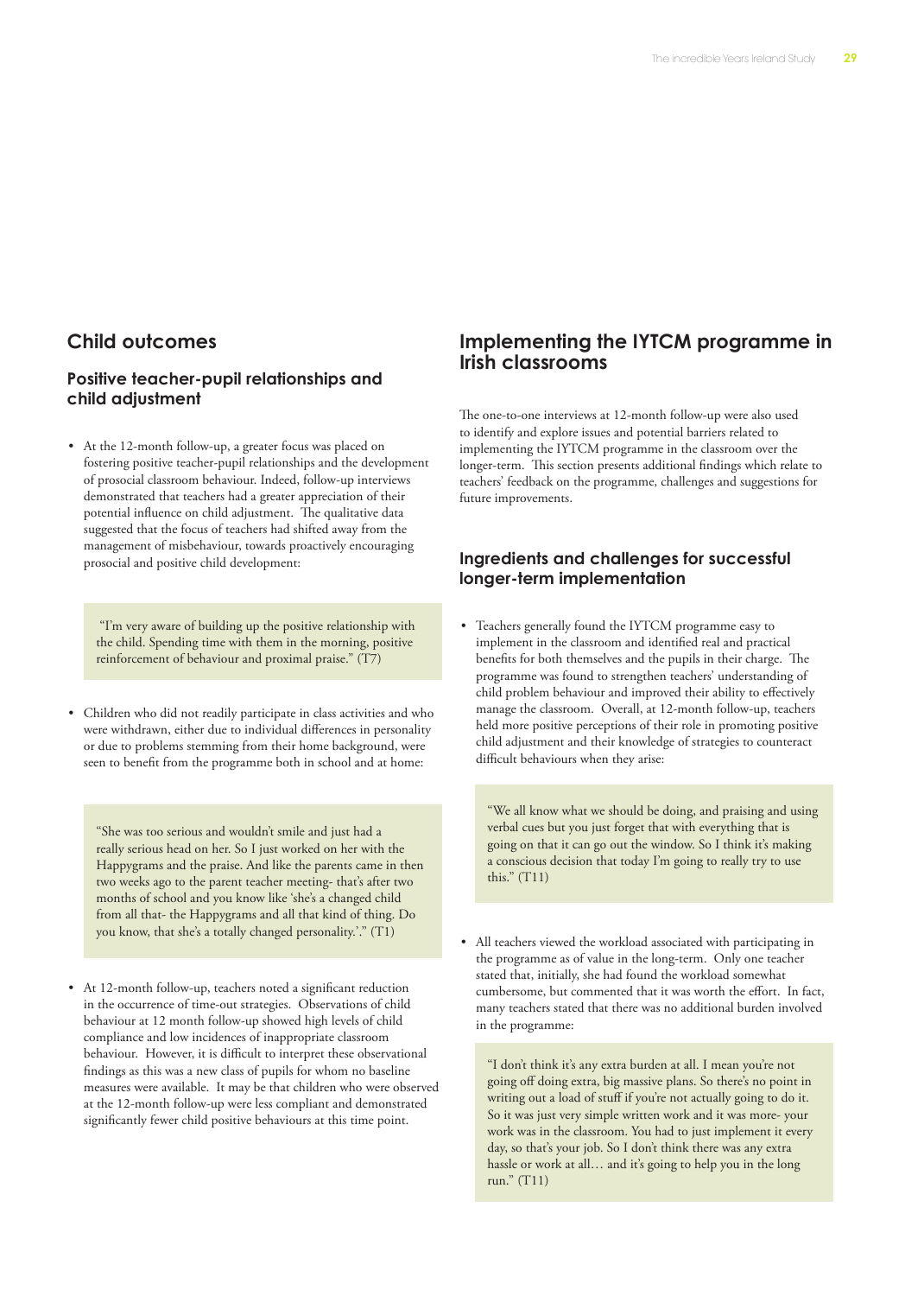Some challenges and barriers to the full implementation and utility of the strategies were noted. Generally, teachers regarded the IYTCM strategies to be of practical use in improving classroom discipline, although it was also noted that for a minority of children, some techniques were ineffective. For example, the inclusion of children with special needs in the mainstream classroom and class size/age of pupils were seen as a challenge to implementation. Overall, teachers recognised that the programme worked, but not for every child:

"In general (the TCM techniques are) a dream to use with the classes like. But there's always going to be, there always seems to be one kid in every class that'll just wear you out like, you know? And you need to keep changing things I suppose with them. They'll work for a time but then they'll get bored of it."  $(T1)$ 

Although all teachers were using much of their newly acquired TCM knowledge in the classroom, some reported potential longer term challenges to implementation. For some teachers, the most significant perceived barrier was that of forgetting or becoming distracted. The constant demands placed on the teacher's attention often undermined their ability to draw on more preventative and positive classroom management strategies.

#### **Suggestions for the future**

Teachers offered several suggestions on ways in which the IYTCM programme might continue to offer support in the longer term. There was an acknowledgement of the teachers' individual role in programme maintenance, particularly in relation to re-familiarising themselves with the range of materials and notes and refreshing their own knowledge of the programme principles. However, some suggested the availability of ongoing resources or a refresher session to those who had completed the training programme:

"If there was a session, maybe once a year… kind of a quick refresher course. Something like a booster, something like that might be of benefit to me." (T7)

All teachers unequivocally stated that they would recommend the IYTCM programme to a colleague. Indeed, an identical pattern to that reported at 6-month follow-up emerged, with teachers recommending wider availability of IYTCM within schools as best practice. All teachers believed that the programme would be best implemented on a whole-school basis; in some cases, interviewees recommended including all those who are involved in the life of a child, from teachers to SNAs, and a possible extension into the home with parental involvement:

"I would definitely recommend it. Yeah, I think it would be great for a whole-school thing as well. Because I know (another school) that they did- all the teachers did it. And I think it'd be brilliant if everyone did it. So from juniors up then, it'd be a really good idea." (T3)

• All teachers considered their participation in the IYTCM programme as a worthwhile endeavour and expressed very positive views about the programme, its content, delivery methods and importantly, its measurable outcomes:

"When you're hearing it in a programme, that it's actually been researched and it's worthwhile and that like- you actually feel like this is actually as important as teaching a lesson. To get them to work harder and whatever, do you know? I think it's every bit as important, doing stuff like this, like praising and rewarding, as doing Irish or English or whatever. You know? So they'll become better pupils like, you know?" (T1)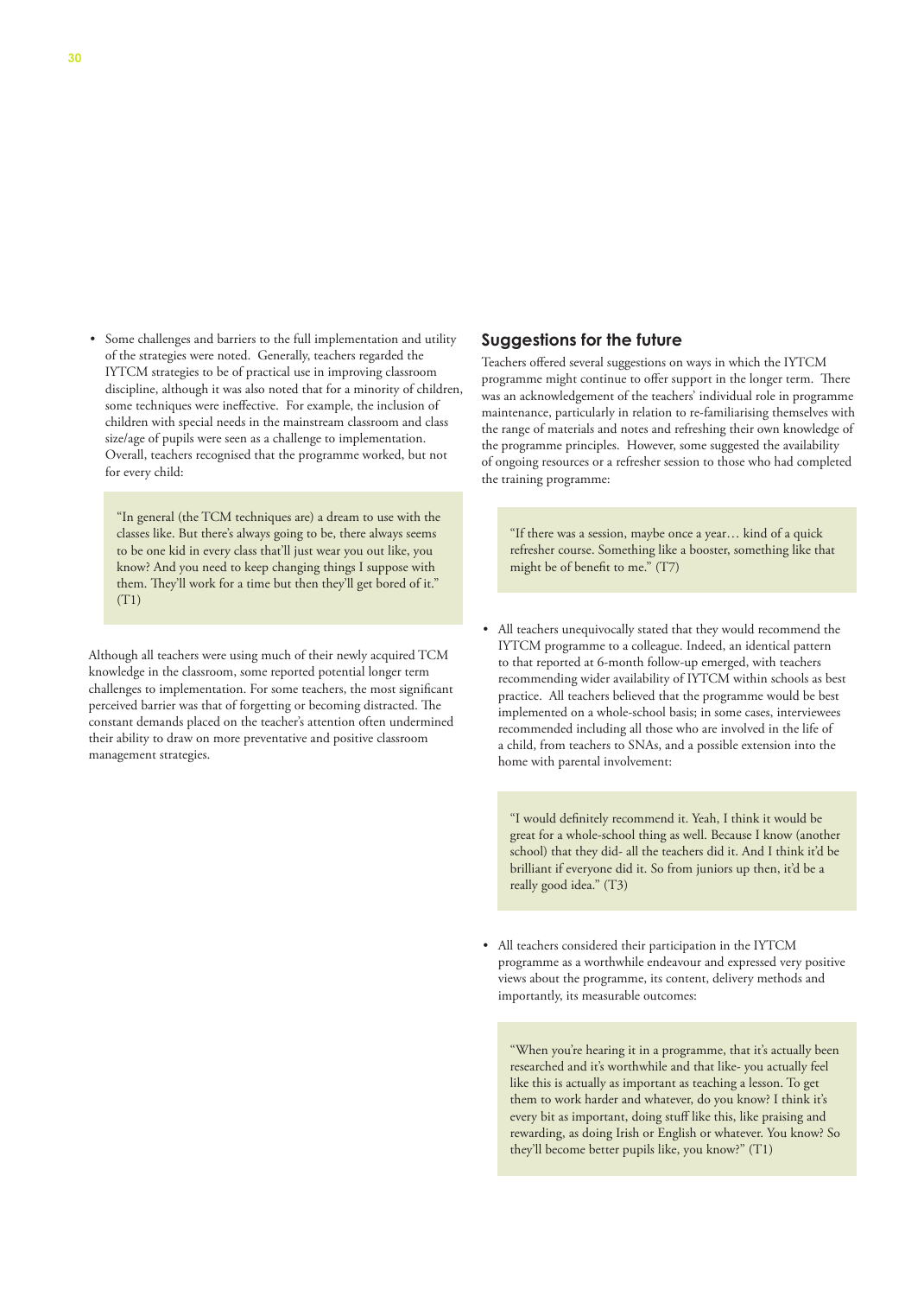## **DISCUSSION**

The aim of this study was to build on our earlier short-term findings and to examine the longer-term impact and 'process' outcomes of the IYTCM programme with respect to: (i) teacher classroom management skills; (ii) the classroom environment; (iii) the generalisability of the programme to new classroom settings; and (iv) teachers' experiences and views of implementing the IYTCM programme. The findings from both the quantitative and qualitative elements of the study demonstrate that improved classroom management skills were utilised at 12 months post-IYTCM training. Teachers' increased use of positive strategies and decreased use of negative strategies were supported and amplified by the observational and self-report data which, overall, highlight considerable benefits for teacher practice in the classroom in the longer-term. Teachers' use of indirect commands was also significantly reduced at 12-month follow-up, demonstrating that they were allowing their pupils more time to comply with instructions. The findings further indicate that trained teachers continued to use the strategies when teaching a new class.

However, the extent to which we were able to ascertain the longer term effectiveness of the IYTCM programme for teacher outcomes was constrained by the study design. Our previous short-term evaluation of the IYTCM programme included a waiting-list control group who, for ethical reasons, subsequently received the intervention (after 6-month follow-up) and could no longer be included, therefore, in a comparative analysis. For the same reason, researchers (and observers) were not blind to condition at the 12-month follow-up assessment. Additionally, at the 12-month follow-up, the intervention group teachers were managing a new classroom of pupils; this is typical of Irish primary schools, where the rotation of teachers tends to occur on an annual basis. However, this may have influenced, to some degree, the teachers' use of specific classroom management strategies. For example, it is possible that the new pupils may have been significantly better behaved than those children included in the study at baseline and 6-month follow-up which, in turn, may have reduced the need for the use of negative or punitive strategies.

To our knowledge, this is the first study to examine the longer-term utility and implementation of the IYTCM programme as a stand alone intervention and the extent to which the IYTCM strategies can be successfully transferred to new classrooms at 12-months postintervention. The findings, which are based on a robust mixed methods approach (including observational, psychometric and qualitative methods), add considerably to our understanding of the long-term utility of the IYTCM programme for teachers and children, whilst they also make a significant contribution to a relatively small, but growing body of research which explores the long-term outcomes of classroom management interventions (Van Lier et al., 2004; Kellam et al., 2008). Importantly the findings illustrate that teachers continued to value the programme and implement the strategies in the classroom in the

longer term as verified by our interview and observational assessments. Thus, the IYTCM programme appeared to be embedded in day-today teacher practices and was perceived as helping to build stronger relationships with pupils, while preventing inappropriate or challenging behaviour in the classroom. Moreover, the experiences of teachers in implementing the programme in the longer run were also explored, and indicated that the IYTCM programme would appear to have other positive 'spin-off' benefits in terms of impacting positively on teacher confidence and effectiveness and reducing work-related stress whilst also helping to strengthen teacher-pupil relationships. These findings are important and add to our understanding of the longer-term utility and implementation of the programme.

#### **The impact of IYTCM training on teacher and child outcomes**

Participation in the IYTCM programme resulted in significant rewards for teachers' classroom management. At the 12-month follow-up, the new classroom strategies were implemented by teachers in the classroom on a daily basis. The programme provided a range of practical solutions for classroom management and contributed significantly to improved teacher practice at 12-months post-intervention. Overall, teachers' attitudes and their use of positive and preventative classroom management strategies were significantly improved. In particular, proximal praise emerged as the most commonly implemented strategy in reducing and managing inappropriate behaviour

The qualitative findings, while based on only a small number of teachers, are important and illustrate that teachers found the programme to be very helpful in improving child outcomes as well as strengthening teacher-pupil relationships. Teachers reported a shift in focus from managing misbehaviour at six months to the fostering of positive teacher-pupil relationships and the development of student prosocial skills at 12 months. Increasingly, classrooms were regarded by teachers, not just as places of learning; they were also places of encouragement and of positive relationships and, overall, teachers reported calmer, more positive classroom environments. These findings are important as negative patterns of teacher-pupil interaction and disruptive child behaviour have consistently been linked to a maladaptive academic and social trajectory for young children and poorer outcomes in later life (Hughes et al., 2001).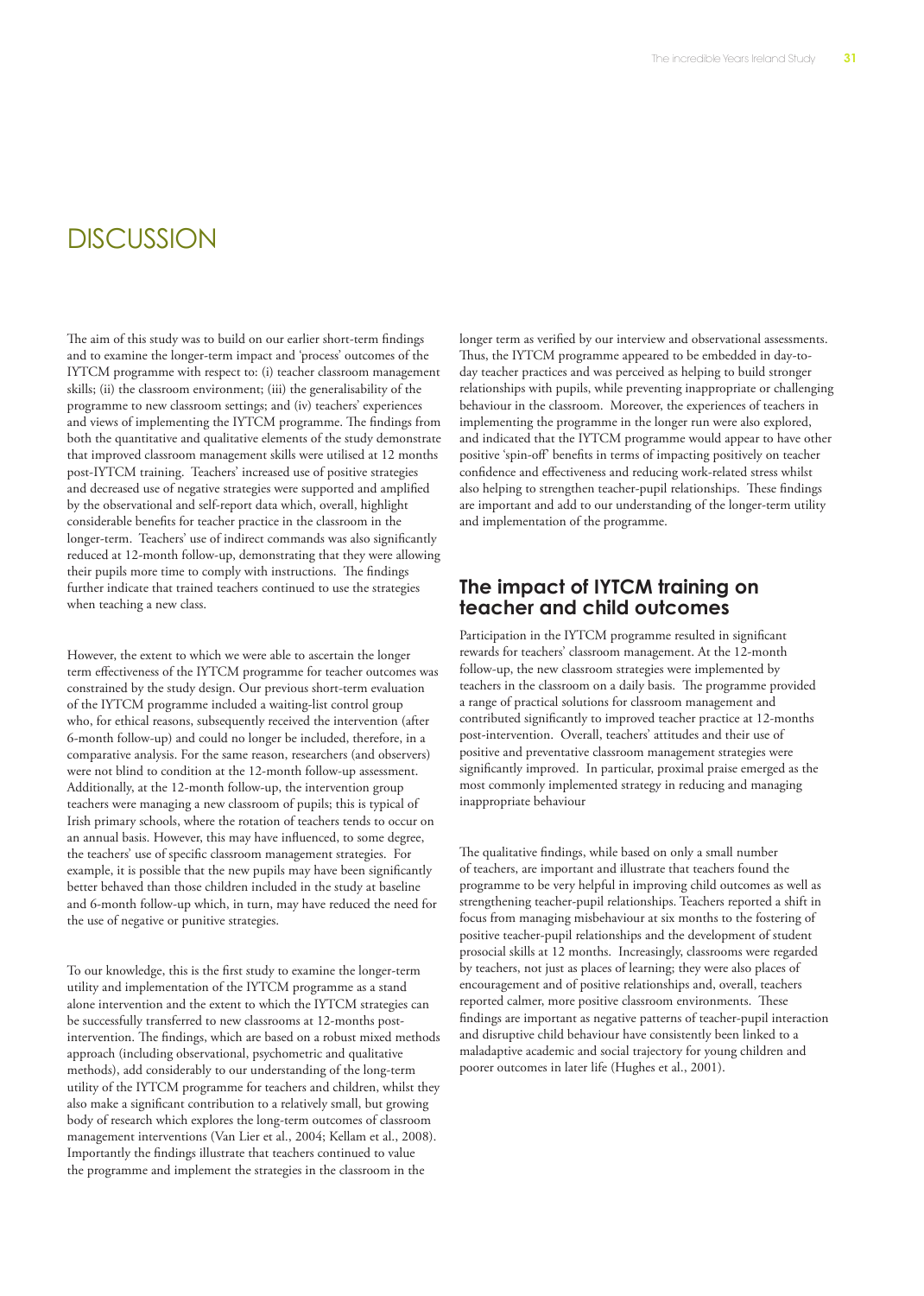The qualitative findings further demonstrate that the benefits of the programme seen at six months, in terms of teacher stress and confidence (McGilloway et al., 2010), were maintained in the longer run. The collaborative group-based format of the programme was an important factor in this process in allowing teachers to discuss the challenges they experience in the classroom with other teachers who faced similar difficulties and, in so doing, minimise feelings of isolation and promote greater confidence

Teachers also reported that participating in the IYTCM programme enhanced their understanding of child behavioural and socioemotional challenges and there was a new awareness of the importance of their role in developing the social and emotional skills of young children. The fostering of teacher self-efficacy was also a critical factor in the continuation of programme implementation and was directly related to the practical knowledge relating to effective classroom management that teachers had gained through their participation in the programme. Perhaps the most striking finding was that teachers continued to recommend at one year post-intervention, that the IYTCM programme be implemented as best practice on a widespread and whole-school basis. Indeed, the programme is ideally intended to be implemented in this way to encourage a positive whole-school ethos. Importantly, teacher participants believed that the IYTCM programme should be made available to all teachers and preferably earlier in a teacher's career in order to ensure that poor teacher classroom management skills do not become a barrier to positive schooling experiences for both children and teachers alike.

#### **Conclusion**

Early schooling experiences play an important role in the well-being of young children. However, factors such as a child's social, emotional and behavioural adjustment in school, including socio-economic disadvantage, family disruption, peer rejection, negative teacher-pupil interaction and poor classroom management, may undermine their ability to develop and learn. It is also important to note that a wide range of other interacting factors, such as socio-economic status, family adjustment, child health, parental income, and parental education, may have a profound impact on child behaviour in a school context. It was beyond the scope of the study to assess these potentially influential factors whilst we were also unable to assess academic or learning outcomes which may be negatively affected by behavioural problems in the classroom. However, the provision of an orderly learning environment through effective teacher classroom management, can help to promote positive and protective schooling experiences for all children, especially those at risk of poor outcomes, and may, in the long run, help children to fulfil their psychological, social and academic potential (Irish National Teachers' Organisation, 2005).

Within an Irish context, the importance of child social, emotional and behavioural well-being and physical and mental health and their role in academic achievement, are highlighted in the National Children's Strategy (2000-2010). More recently, the House of the Oireachtas, Joint Committee on Education and Skills (JCES; May 2010) highlighted a lack of research on how to appropriately respond to the needs of children with emotional/behavioural difficulties in a school context, and the lack of prevention and early intervention strategies to engage children and parents in order to foster positive change. The INTO (2005) also recommend that classroom management skills be made available to teachers as part of pre-service and in-service education in order to tackle the rising levels of indiscipline within schools. Recent research indicates a gap between the (increasing) availability of evidence-based interventions and their practical application in schools, with the majority of teachers lacking sufficient knowledge to enable them to support appropriate child behaviour in the classroom (Stormont et al., 2011).

It is important to note that the sample size in the current study was small and may limit, to some extent, the generalisability of the findings. Nonetheless, the results are broadly consistent with other research undertaken in Wales (Hutchings et al., 20072) and Jamaica (Baker-Henningham et al., 2009), thereby suggesting that the programme may be transported successfully to different contexts. Our findings also indicate that the IYTCM programme can lead to considerable improvements in teacher classroom management skills and in their overall confidence and well-being, as well as enhancing the classroom environment and helping to build upon positive interactions between teachers and pupils and teachers and parents.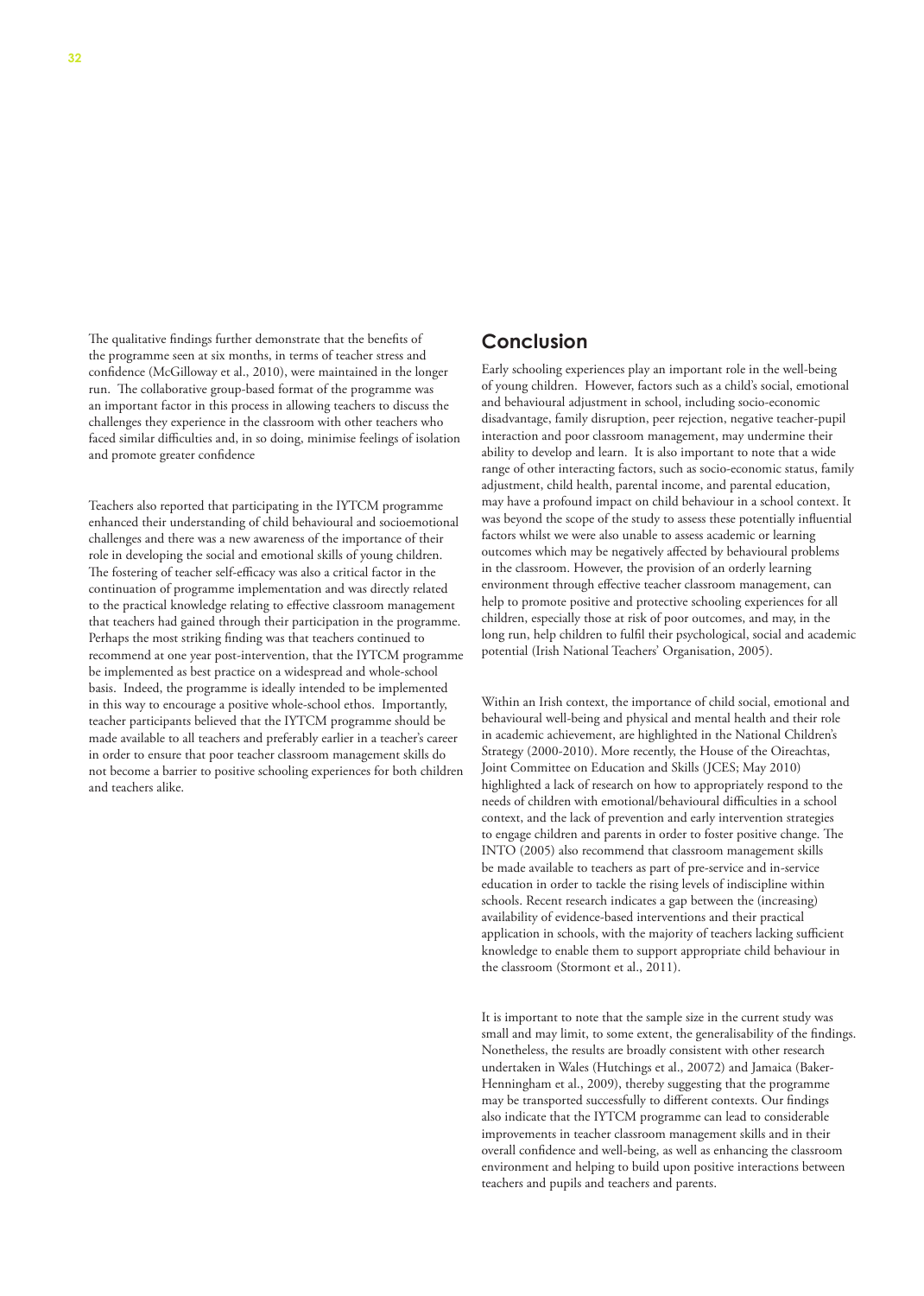# OVERALL CONCLUSION

This report presented the findings from two separate long-term evaluations of (i) the Incredible Years BASIC parent training programme (IYBP) and (ii) the Incredible Years Teacher Classroom Management (IYTCM) Programme.

The current study addresses an important gap in research and educational policy and practice in Ireland in terms of, amongst other things, underscoring the importance of raising awareness amongst teachers of the value of evidence-based programmes in meeting the mental health and behavioural needs of children. Recent research has also indicated that the Irish educational system is underperforming within the OECD region (OECD, 2009), with striking falls in literacy and numeracy during the past decade. The best performing schooling systems, such as those in Finland, Canada and South Korea, set rigorous standards for teaching practice and teacher capability. Teacher efficacy and competence in maintaining a well managed classroom environment are crucial factors in the overall success of educational systems (OECD TALIS, 2009; Walsh, 2011). Arguably therefore, improvements are needed in an Irish context in terms of providing more innovative teacher training in this respect and more evidencebased, in-service, professional development training opportunities for teachers that focus on enhancing classroom management skills.

Furthermore, an integrated, holistic approach to early education, which reflects the importance of child well-being, and which fosters prosocial child adjustment and the development of meaningful teacher-pupil relationships, is of critical importance to the promotion of school success and longer term socioeconomic and psychological adjustment (Bagdi & Vacca, 2005; NICE, 2008). Thus, appropriate investment in early intervention programmes, such as the IYTCM programme, can reap considerable social as well as financial benefits in the longer term in terms of reduced costs associated with access to educational and clinical services. However, further research is needed to explore the longer term outcomes of classroom-based programmes in general and to develop a more complete understanding of the factors that promote or hinder the positive development of children in the classroom.

The findings from both studies are encouraging and demonstrate the likely longer-term benefits of both parent- and teacher-training intervention programmes for tackling childhood adjustment problems in the home and at school. Participation in the IYBP led to clinically significant improvements in child behaviour at 12-months postintervention. Longer-term benefits for parental competency and wellbeing were also evident. The findings from the longer-term evaluation of the IYTCM also support the overall (self-reported) benefits of the teacher programme for teacher classroom management and teacher self-efficacy, as well as positive teacher-pupil relationships, and overall classroom environment. Notably, the IYBP is a more effective and

more intensive programme, than the IYTCM programme for reducing the incidence of conduct problems in early childhood. However, improvements in child behaviour as a result of parent training do not always transfer to the school environment. Thus, the findings in relation to improved teacher and classroom functioning are important. Indeed, the combination of parenting programmes with school-based interventions may help to further promote and foster positive child outcomes.

The combined findings from both studies make an important contribution to the national and international literature on tackling the emotional and behavioural needs of young children aged 3 to 7 years. In particular, a lack of research in an Irish context on how to appropriately respond to the needs of children with emotional/ behavioural difficulties, and the attendant lack of an appropriate prevention and early intervention strategy to engage children and parents in order to foster positive change, have been highlighted (The Houses of the Oireachtas Joint Committee on Education and Skills May [JCES], 2010). Thus, these studies fill an important knowledge and practice gap and the findings should be used to inform service delivery and practice in Ireland as well as decision making at a wider policy level.

Both studies were carried out in accordance with strict quality criteria and robust mixed methods approaches to ensure appropriate rigour. Intervention fidelity was also closely monitored throughout both evaluations and an excellent rate of participant retention was also recorded. However, due to ethical reasons, the waiting-list control group used in both of our short-term analyses subsequently received the intervention and as a result, a controlled comparative analysis was not possible at 12-months post-intervention. For the same reason, researchers could not be blind to the intervention condition at followup. Furthermore for the IYTCM programme 12-month follow-up, a new cohort of children was included in the study, thereby precluding a proper analysis of the effectiveness of the IYTCM programme on teacher and child behaviour. Although a 12-month follow-up provides important insights into how participants were faring at one-year postintervention, the more long term effects (i.e. into adolescence) of such interventions should also be explored in future research.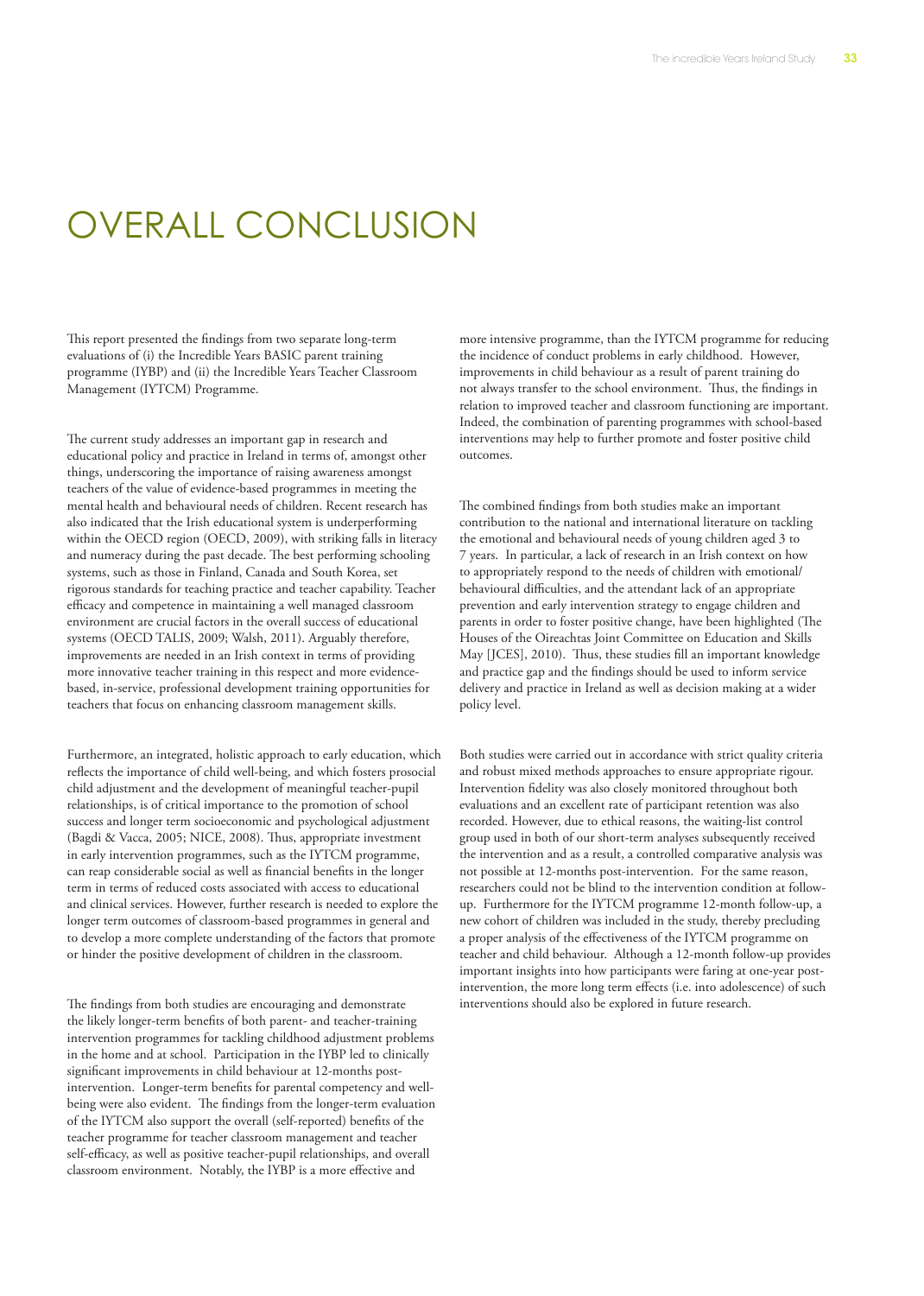Early childhood experiences provide an important foundation for later adult adjustment. The importance of fostering positive pro-social behaviour and reducing aversive and conduct disordered behaviour during the early years is increasingly recognised by researchers, practitioners and policy makers alike (Shonkoff & Phillips, 2000). Within an Irish context, the importance of child social, emotional and behavioural well-being and physical and mental health and the rights of the child are recognised in the National Children's Strategy (2000-2010). The current study, along with a growing body of international literature (Currie, 2000; Webster-Stratton & Taylor, 2001; NICE, 2007), highlights the utility of prevention and early intervention programmes which target both parents and teachers as a means of improving children's emotional and behavioural difficulties and effecting later positive outcomes (NICE, 2007; Leflot et al., 2010; Allen, 2011). Evidence-based programmes, such as the IYBP and the IYTCM programmes when delivered with fidelity in community-based settings (i.e. local family centres, schools), can help to build a positive environment for child development and provide a useful means of promoting child, family and community well-being.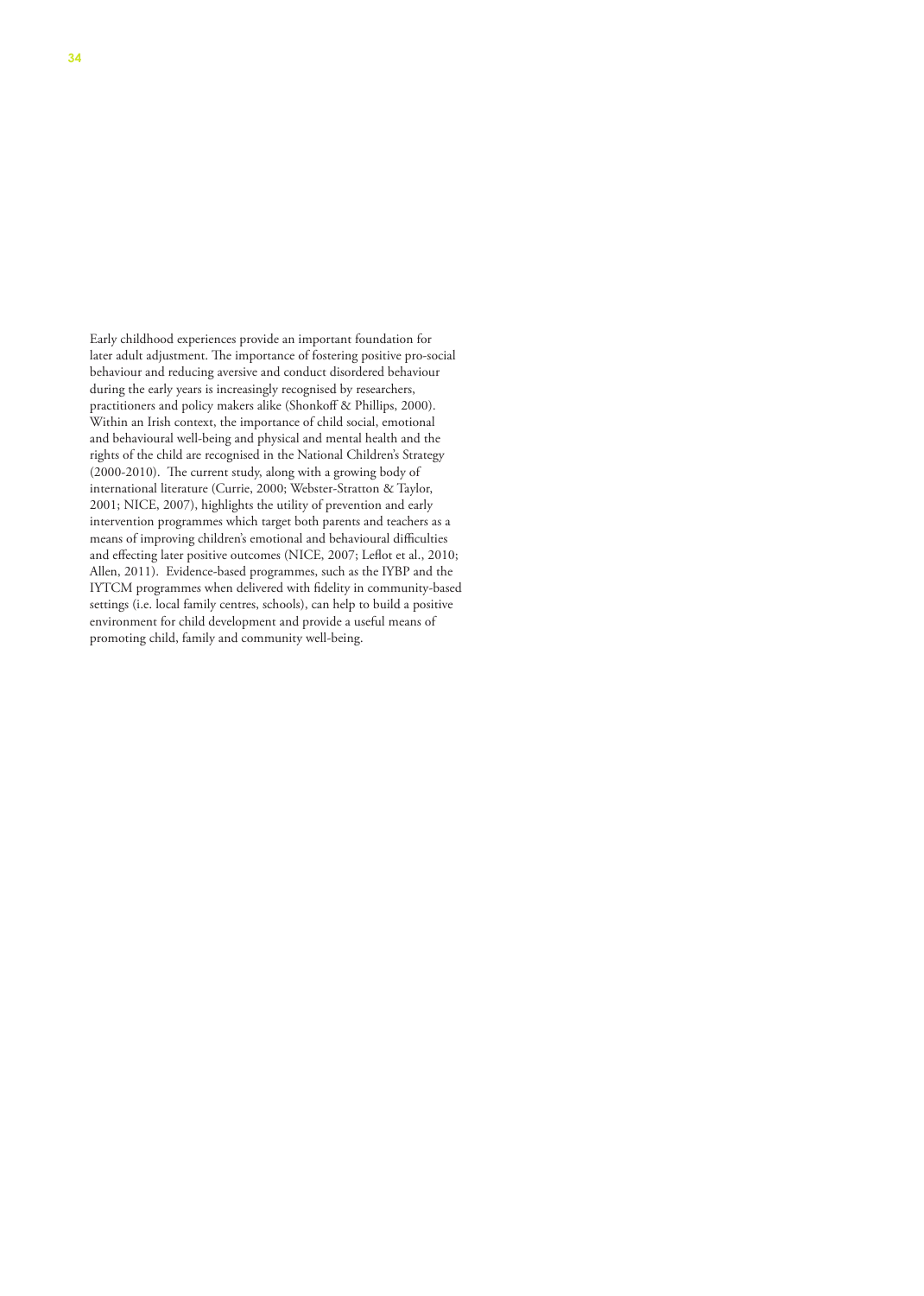# REFERENCES

Abidin, R.R. (1995). Parenting Stress Index (3rd Ed). Odessa, FL: Psychological Assessment Resources.

Allen G. (2011). Early Intervention: The Next Steps. An Independent Report to Her Majesty's Government. Available at: http://www.dwp. gov.uk/docs/early-intervention-next-steps.pdf.

Allen, G. & Smith I. (2008). Early Intervention: Good Parents, Great Kids, Better Citizens. London: Centre for Social Justice and Smith Institute.

Bagdi, A., & Vacca, J. (2005). Supporting early childhood social emotional well-being: The building blocks for early learning and school success. Early Childhood Education Journal, 33(3), 145-150.

Baker-Henningham, H., Walker, S., Powell, C. & Meeks Gardner, J. (2009). A pilot study of the Incredible Years teacher training programme and a curriculum unit on social and emotional skills in community pre-schools in Jamaica. Child: Care, Health, Development, 35: 624-631.

Barlow J., Parsons J. & Stewart-Brown S. (2005), 'Systematic review of the effectiveness of group based parenting programmes for infants and toddlers', Child: Care, Health And Development, 31, 33 – 42.

Barlow, J., Smailagic, N., Ferriter, M., Bennett, C. & Jones, H. (2010). Group-based parent-training programmes for improving emotional and behavioural adjustment in children from birth to three years old (Cochrane Review). The Cochrane Library (Issue 3). Chichester: John Wiley & Sons.

Barrera, M., Biglan, A., Taylor., T.K., Gunn, B.K., Smolkowski, K., Black, C., Ary, D.V. & Fowler, R.C. (2002). Early elementary school intervention to reduce conduct problems: A randomised trial with Hispanic and non-Hispanic children. Prevention Science, 3: 83-93.

Beauchaine, T.P., Webster-Stratton, C. & Reid, J.M. (2005). Mediators, moderators and predictors of one-year outcomes among children treated for early-onset conduct problems: A latent growth curve analysis. Journal of Consulting and Clinical Psychology, 73, 371-388.

Beck, A.T., Ward, C.H., Mendelson, M., Mock, J. & Erbaugh, J. (1961). An inventory for measuring depression. Archives of General Psychiatry, 4, 561–571.

Brophy-Herb, H., Lee, R., Nievar, M & Stollak, G. (2007). Preschoolers' social competence: Relations to family characteristics, teacher behaviours and classroom climate. Journal of Applied Developmental Psychology, 28, 134-148.

Brouwers, A. & Tomic, W. (2000). A Longitudinal Study of Teacher Burnout and Perceived Self-Efficacy in Classroom Management. Teaching and Teacher Education, 16(2): 239–54.

Brestan, E. & Eyberg, S. (1998). Effective Psychosocial Treatments of Conduct Disordered Children and Adolescents: 29 Years, 82 Studies and 5,272 Kids. Journal of Clinical Child Psychology, 27 (2), 180-189.

Bywater, T., Hutchings, J., Daley, D., Whitaker, C., Tien Yeo, S., Jones, K., Eames, C. & Edwards, R.T. (2009). Long-term effectiveness of a parenting intervention for children at risk of developing conduct disorder. British Journal of Psychiatry, 195, 318–324.

Campbell, S.B. (1995). Behaviour problems in preschool children: A review of recent research. Journal of Child Psychology and Psychiatry, 36, 113-149.

Charmaz, K. (2006). Constructing grounded theory. A practical guide through qualitative analysis. Thousands Oaks, CA: Sage.

Coie, J. (1990). Toward a Theory of Peer Rejection. In S. Asher & J.D. Coie (Eds.), Peer Rejection in Childhood (365-402), London: Cambridge University Press.

Collins, W. A., Maccoby, E. E., Steinberg, L., Hetherington, E. M., & Bornstein, M. H. (2000). Contemporary research on parenting: The case for nature and nurture. American Psychologist, 55, 218-232.

Collishaw, S., Maughan, B., Goodman, R., & Pickles, A. (2004). Time trends in adolescent mental health. Journal of Child Psychology and Psychiatry, 45, 1350-1362.

Colman, I., Murray, J., Abbott, R.A., Maughan, B., Kuh, D., Croudace, T.J. & Jones, P.B. (2009). Outcomes of conduct problems in adolescence: 40 year follow-up of national cohort. British Medical Journal, 338:208-211.

Conners, C.K. (1994). The Conners Rating Scales: Use in clinical assessment, treatment planning and research. In M. Maruish (Ed.), Use of Psychological Testing for Treatment Planning and Outcome Assessment (pp. 550-578). NJ: Erlbaum Associates.

Corrigan, A. (2002). Social Competence Scale – Parent Version, Grade 1 /Year 2 (Fast Track Project Technical Report). Available from: http:// www.fasttrackproject.org.

Cummins, Carmel & McMaster, Christine (2006). Child Mental & Emotional Health: A Review of Evidence. Available from www.hse.ie.

Currie, J. (2000). Early Childhood Intervention Programs: What Do We Know? Joint Center for Policy Research Working Paper, 2: No. 10.

Department of An Taoiseach (2006) Towards 2016: A Ten Year Framework Social Partnership Agreement 2006-2015. Dublin: The Stationery Office.

Dawson, G., Ashman, S. & Carver, L. (2000). The role of early experience in shaping behavioural and brain development and its implications for social policy. Development and Psychopathology, 12, 695–712.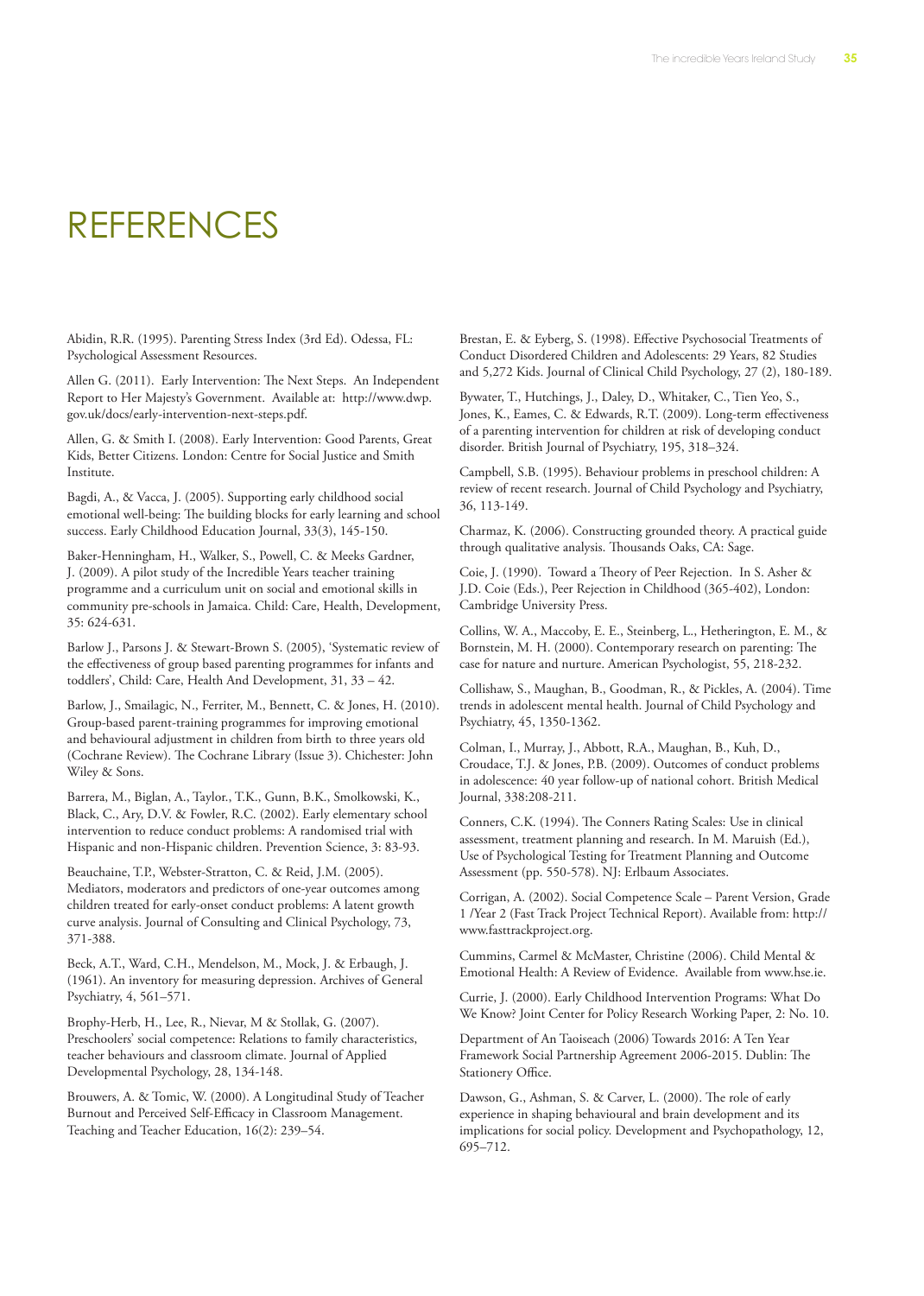Drugli, M.B., Larsson, B., Fossum, S. & Morch, W.T. (2010). Five- to six-year outcome and its prediction for children with ODD/ CD treated with parent training. Journal of Child Psychology and Psychiatry, 51, 559 – 566.

Eyberg, S. & Pincus, D. (1999). Eyberg Child Behavior Inventory and Sutter-Eyberg Student Behavior Inventory-Revised: Professional Manual. Florida: Psychological Assessment Resources, Inc.

Evans, J., Harden, A., Thomas, J. & Benefield, P. (2003). Support for Pupils with Emotional and Behavioural Difficulties (EBD) in Mainstream Primary Classrooms: A Systematic Review of the Effectiveness of Interventions. In: Research Evidence in Education Library. London: EPPI-Centre, Social Science Research Unit, Institute of Education.

Fergusson, D.M., Horwood, L.J. & Ridder, E.M. (2005). Show me the child at seven: the consequences of conduct problems in childhood for psychosocial functioning in adulthood. Journal of Child Psychology and Psychiatry and Allied Disciplines, 46(8), 837-49.

Furlong, M., McGilloway, S., Bywater, T., Hutchings, J., Smith, S.M. & Donnelly M. Behavioural and cognitive-behavioural group-based parenting programmes for early-onset conduct problems in children aged 3 to 12 years. Cochrane Database of Systematic Reviews 2012, Issue 2. Art. No.: CD008225. DOI: 10.1002/14651858.CD008225. pub2 http://onlinelibrary.wiley.com/doi/10.1002/14651858. CD008225.pub2/abstract

Furlong, M. & McGilloway, S. (2011). The Incredible Years Parenting Programme in Ireland: A qualitative analysis of the experience of disadvantaged parents. Clinical Child Psychology and Psychiatry, 17, 616-630. DOI: 10.1177/1359104511426406.

Gardner, F., Burton, J. & Klimes, I. (2006). Randomised controlled trial of a parenting intervention in the voluntary sector for reducing child conduct problems: outcomes and mechanisms of change. Journal of Child Psychology and Psychiatry, 47, 23–32.

Gardner, F., Hutchings, J., Bywater, T. & Whitaker, C. (2010). Who benefits and how does it work? Moderators and mediators of outcomes in an effectiveness trial of a parenting intervention. Journal of Clinical Child and Adolescent Psychology, 39, 568 – 580.

Goodman, R. (1997). The Strengths and Difficulties Questionnaire: A research note. Journal of Child Psychology, Psychiatry, and Allied Disciplines, 38 (5), 581-586.

Haase, T. & Pratschke, J. (2008). New Measures of Deprivation for the Republic of Ireland. Dublin: Pobal.

Hamre, B. K., & Pianta, R. C. (2005). Can instructional and emotional support in the first grade classroom make a difference for children at risk of school failure? Child Development, 76(5), 949–967. Hartman, R.E., Stage, S.A. & Webster-Stratton, C. (2003). A growthcurve analysis of parent training outcomes: Examining the influence of child risk factors (inattention, impulsivity, and hyperactivity problems), parental and family risk factors. Journal of Child Psychology and Psychiatry, 44, 388 – 398.

Hinshaw, S. P. (1992). Externalizing behavior problems and academic underachievement in childhood and adolescence: Causal relationships and underlying mechanisms. Psychological Bulletin, 111, 127-155.

Hollis, S. & Campbell, F. (1999). What is meant by intention to treat analysis? Survey of published randomised controlled trials. British Medical Journal, 319, 670-674.

Hughes, J. N., Cavell, T. A., & Willson, V. (2001). Further support for the developmental significance of the quality of the teacher-student relationship. Journal of School Psychology, 39, 289-301.

Hutchings, J., Bywater, T., Daley, D., Gardner, F., Whitaker, C., Jones, K., Eames, C & Edwards, R.T. (2007). Parenting intervention in Sure Start services for children at risk of developing conduct disorder: pragmatic randomised controlled trial. British Medical Journal, 334, 678-685.

Hutchings, J., Daley, D., Jones, K., Martin, P., & Gwyn, R. (2007). Early results from developing and researching the Webster-Stratton Incredible Years Teacher Classroom Management Training Programme in North West Wales. Journal of Children's Services, 2, 15-26.

Irish National Teachers Organisation (2005). Towards Positive Behaviour in Schools. Dublin: INTO.

Joint Committee on Education and Science. (2010) Staying in Education: A New Way Forward. School and Out-of-School Factors Protecting Against Early School Leaving. Dublin: Government publications.

Kellam, S.G., Ling, X. Rolande, M., Brown, H. & Ialongo, N.C. (1998). The effect of level of aggression in the first grade classroom on the course and malleability of aggressive behavior into middle school. Development and Psychopathology, 12, 165-185.

Kellam, S.G., Hendricks Brown, C., Poduska, J.M., Ialongo, N.S., Wang, W., Toyinbo, P., Petras, H., Ford, C., Windham, A. & Cox, H.C. (2008). Effects of a universal classroom behaviour management program in first and second grades on young behavioural, psychiatric and social outcomes. Drug and Alcohol Dependence, 95, S5-S28.

Lacourse, E., Cote, S., Nagin, D. S., Vitaro, F., Brendgen, M., & Tremblay, R. E. (2002). A longitudinal-experimental approach to testing theories of antisocial behavior development. Developmental Psychopathology, 14, 909-24.

Larsson, B., Fossum, S., Clifford, G., Drugli, M, Handegård, B., & Mørch, W. (2009). Treatment of oppositional defiant and conduct problems in young Norwegian children. European Child & Adolescent Psychiatry, 18, 42-52.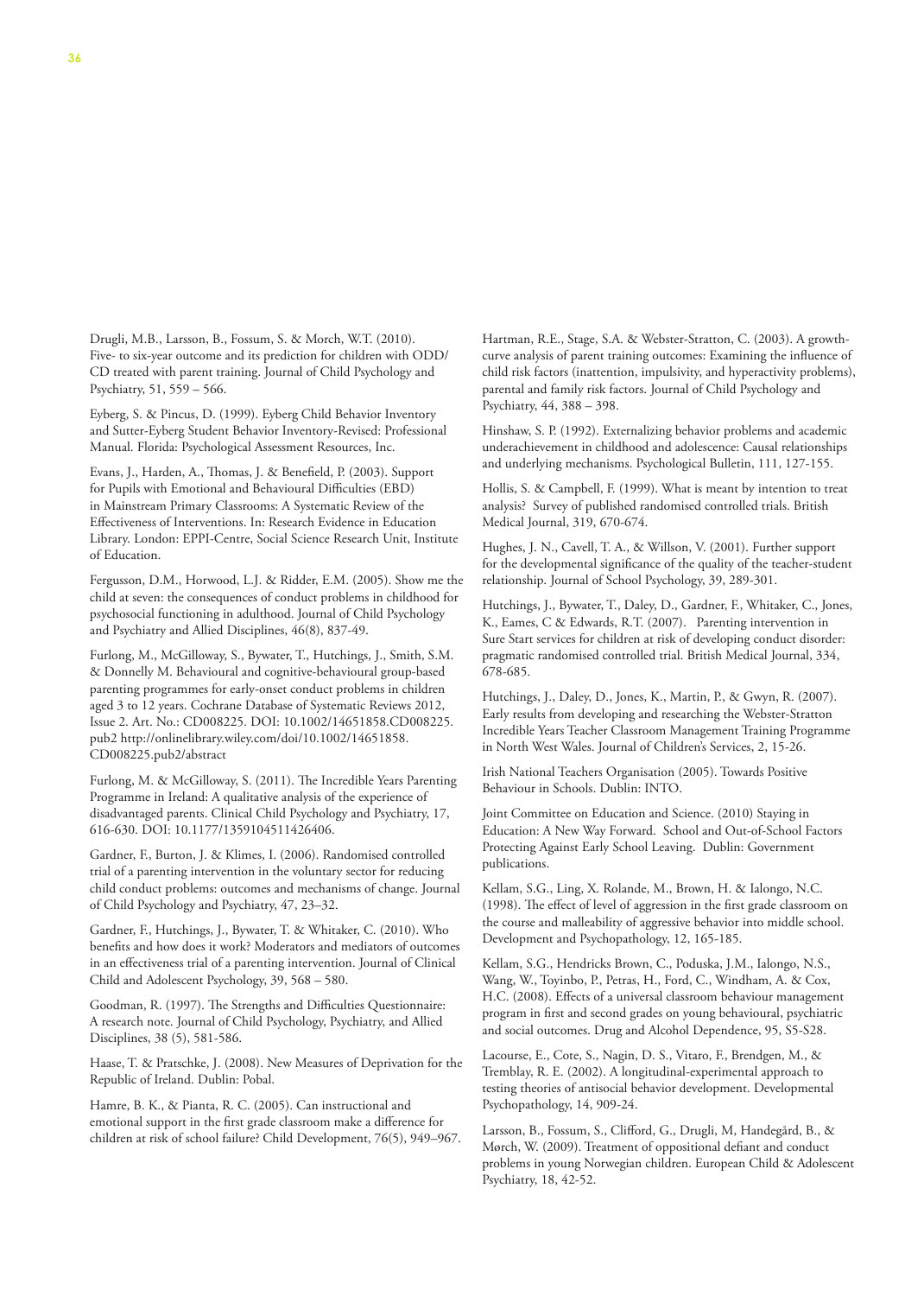Loeber, R. (1990). Development and risk factors of juvenile antisocial behavior and delinquency. Clinical Psychology Review, 10, 1-42.

Loeber, R. & Farrington, D. P. (Eds.) (2001). Child Delinquents: Development, Intervention and Service Needs. Thousand Oaks, CA: Sage.

Loeber, R., Burke, J.D. & Pardini, D.A. (2009). Development and Etiology of Disruptive and Delinquent Behavior. Annual Review of Clinical Psychology, 5, 291–310.

Leflot, G., Van Lier, P., Onghena, P. & Colpin, H. (2010). The Role of Teacher Behavior Management in the Development of Disruptive Behaviors: An Intervention Study with the Good Behavior Game. Journal of Abnormal Child Psychology, 38, 869–882.

McGilloway, S., Bywater, T., Ni Mhaille, G., Furlong, M., O'Neill, D., Comiskey, C., Leckey, Y., Kelly, P. & Donnelly, M. (2009). Proving the Power of Positive Parenting: A Randomised Controlled Trial to Investigate the Effectiveness of the Incredible Years BASIC Parent training program in an Irish Context: (Short-term Outcomes). Dublin: Archways.

McGilloway, S., Hyland, L., NiMhaille,G., Lodge, A., O'Neill, D., Kelly, P., Leckey, Y., Bywater, T., Comiskey, C. & Donnelly, M. (2010). Positive Classrooms, Positive Children: A Randomised Controlled Trial to investigate the effectiveness of the Incredible Years Teacher Classroom Management programme in an Irish context. Dublin: Archways.

McGilloway, S., Ni Mhaille, G., Bywater, T., Leckey, Y., Kelly, P., Furlong, M., Comiskey, C. & Donnelly, M. (2012). A Parenting Intervention for Childhood Behavioral Problems: A Randomised Controlled Trial in Disadvantaged Community-based Settings. Journal of Consulting and Clinical Psychology, 80(1), 116-127.

Mockford, C. & Barlow, J. (2004). Parenting programmes: some unintended consequences. Primary Health Care Research and Development, 5: 219-227.

National Institute for Health and Clinical Excellence (2007). Parenttraining/education programmes in the management of children with conduct disorders. London: National Institute for Health and Clinical Excellence.

National Institute for Health and Clinical Excellence (2008). Promoting Children's Social and Emotional Well-being in Primary Education. London: National Institute for Health and Clinical Excellence.

Nicholson, B.C., Fox, R.A. & Johnson, S.D. (2005). Parenting young children with challenging Behaviour. Infant and Child Development, 14, 425 – 428.

Organisation for Economic Co-operation and Development (OECD) (2009). Teaching and Learning Survey. Paris: OECD.

O'Neill, D., McGilloway, S., Donnelly, M., Bywater, T., & Kelly, P. (2011). A Cost-Benefit Analysis of Early Childhood Intervention: Evidence from a Randomised Controlled Trial of the Incredible Years Parenting Program. European Journal of Health Economics DOI 10.1007/S10198-011-0342-y.

Odgers, C.L., Moffitt, T.E., Broadbent, J.M., Dickson, N.P., Hancox, R., Harrington, H., et al. (2008). Female and male antisocial trajectories: From childhood origins to adult outcomes. Development and Psychopathology, 20, 673–716.

Patterson, G. R., DeBaryshe, B.D. & Ramsey, E. (1990). A developmental perspective on antisocial behaviour. American Psychologist, 44, 329-335.

Pierce, C., Reid, R. & Epstein, M. (2004). Teacher-Mediated Interventions for Children with EBD and Their Academic Outcomes: A Review. Remedial and Special Education, 25, 175-188.

Pope, C., Ziebland, S. & Mays, N. (2000). Qualitative research in health care: Analysing qualitative data. British Medical Journal, 320, 114-116.

Raver, C. & Knitze, J.(2002). Ready to Enter: What Research Tells Policymakers About Strategies to Promote Social and Emotional School Readiness among 3 and 4 Years Olds. National Center for Children in Poverty, Columbia University, New York, NY, USA.

Raver, C.C., Jones, S.M., Li-Grining, C.P. Metzger, M., Champion, K.M. & Sardin, L. (2008). Improving preschool classroom processes: Preliminary findings from a randomized trial implemented in Head Start settings. Early Childhood Research Quarterly, 23, 10-26.

Reid, M.J. & Webster-Stratton, C. (2001). The Incredible Years parent, teacher and child intervention: Targeting multiple areas of risk for a young child with pervasive conduct problems using a flexible manualized treatment programme. Cognitive and Behaviour Practice, 8, 377 – 386.

Reid, M. J., Webster-Stratton, C., & Baydar, N. (2004). Halting the development of conduct problems in Head Start children: The effects of parent training. Journal of Clinical Child and Adolescent Psychology, 33, 279 - 291.

Reyno, S.M., & McGrath, P.J. (2006). Predictors of parent training efficacy for child externalizing behaviour problems – a meta-analytic review. Journal of Child Psychology and Psychiatry, 47, 99-111.

Ritchie, J. & Spencer, L., 2002. Qualitative data analysis for applied policy research. In: Huberman, M.A., Miles, M.B. (Eds.), The Qualitative Researcher's Companion. Sage Publication, London.

Robinson, E., & Eyberg, S. M. (1981). The dyadic parent–child interaction coding system: Standardization and validation. Journal of Consulting and Clinical Psychology, 49, 245–250.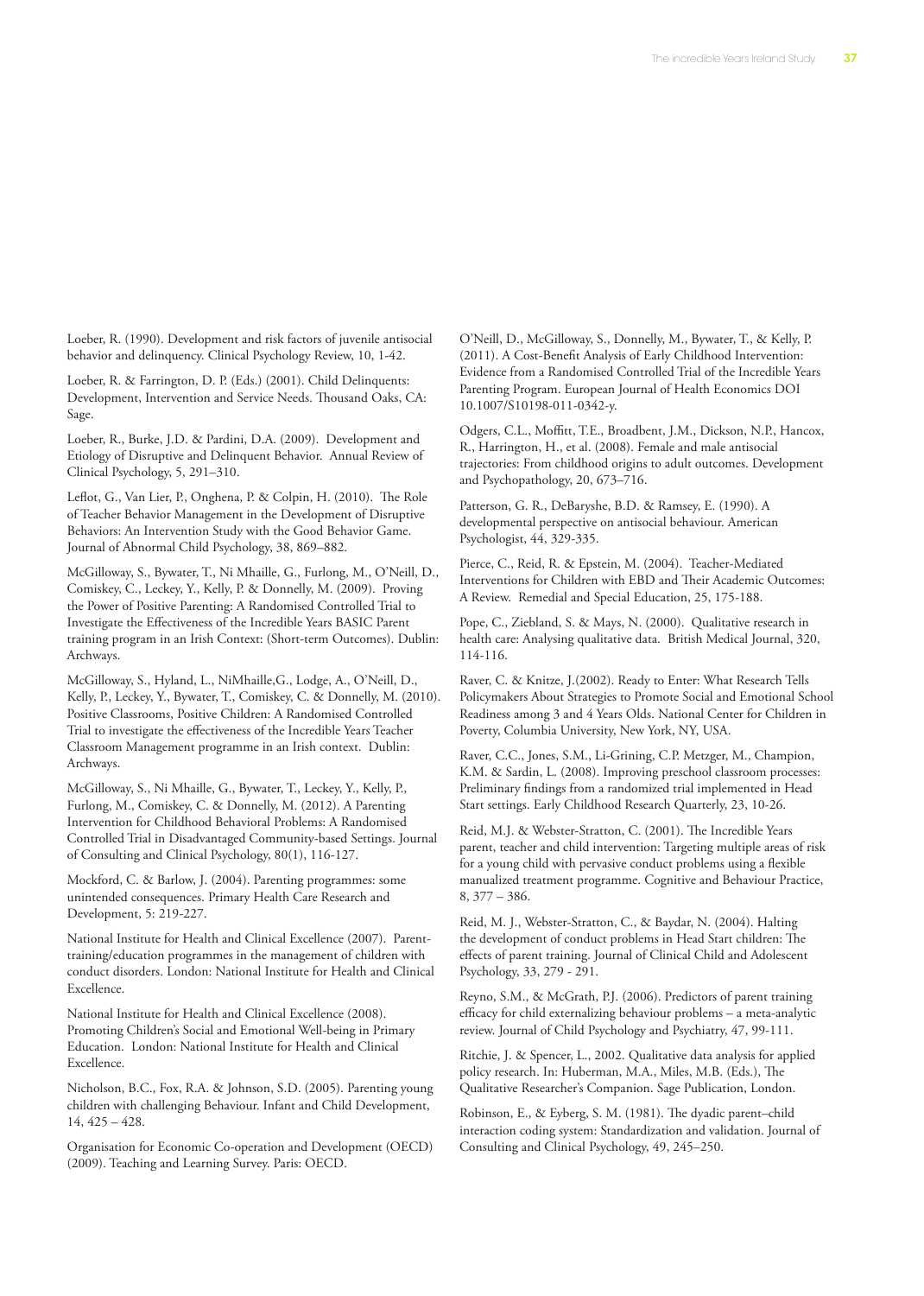Salekin, R. T., & Lochman, J. E. (2008). Child and adolescent psychopathy: The search for protective factors. Criminal Justice and Behavior, 35, 159-172.

Scott, S., Knapp, M., Henderson, J. & Maughan, B. (2001). Financial cost of social exclusion: Follow-up study of antisocial children into adulthood. British Medical Journal, 323, 1-5.

Scott, S., Spender, Q., Doolan, M., Jacobs, B. & Aspland, H. C. (2001). Multicentre controlled trial of parenting groups for childhood antisocial behaviour in clinical practice. British Medical Journal, 323, pp. 194-203.

Scott, S. (2005). Do parenting programmes for severe child antisocial behaviour work over the longer term, and for whom? One year follow-up of a multi-centre controlled trial. Behavioural and Cognitive Psychotherapy, 33, 1–19.

Serketich, W. J. & Dumas, J. E. (1996). The effectiveness of behavioural parent training to modify antisocial behavior in children: A metaanalysis. Behavior Therapy, 27, 171-186.

Shaw, D. S., & Winslow, E. B. (1997). Precursors and correlates of antisocial behavior from infancy to preschool. In D. Stoff, J. Breiling, & J. D. Maser (Eds.), Handbook of Antisocial Behaviour (pp.148- 158). NY: John Wiley & Sons, Inc.

Shernoff, E. & Kratochwill, T.R. (2007). Transporting an Evidence-Based Classroom Management Program for Preschoolers with Disruptive Behaviour Problems to a School: An Analysis of Implementation, Outcomes and Contextual Variables. School Psychology Quarterly, 22, 449-472.

Shonkoff, J.P., & Phillips, D.A. (Eds). (2000). From neurons to neighbourhoods: The science of early development. Washington, DC: National Academy Press.

Stormont, M., Reinke, W. & Herman K. (2011). Teachers' Knowledge of Evidence-Based Interventions and Available School Resources for Children with Emotional and Behavioral Problems. Journal of Behavioral Education, 20, 138-147.

Teacher's Union of Ireland (2006). Findings: TUI Disciplinary Survey. Research Paper. Dublin: TUI. Available at: http://www.tui. ie/\_fileupload/Image/DisciplineSurvey.doc.

Tremblay, R. E. (2010). Developmental origins of disruptive behaviour problems: The 'original sin' hypothesis, epigenetics and their consequences for prevention. Journal of Child Psychology and Psychiatry 51(4), 341–67.

Van Lier, P., Muthén, B., van der Sar, R. & Crijnen, A. (2004). Preventing Disruptive Behavior in Elementary Schoolchildren: Impact of a Universal Classroom-Based Intervention. Journal of Consulting and Clinical Psychology, 72, 467-478.

Walsh, E. (2011). "Educating Irish people to live and work success", Irish Times – Supplement [Innovation], November 25th 2011.

Webster-Stratton, C. (1990). Long-term follow-up of families with young conduct-problem children: From preschool to grade school. Journal of Clinical Child Psychology, 19, 114–149.

Webster-Stratton, C. (2006). The Incredible Years Teacher Classroom Management Program. Seattle, WS.

Webster-Stratton, C. (1989). Systematic comparison of consumer satisfaction of three cost-effective parent training programs for conduct problem children. Behavior Therapy, 20, 103-115.

Webster-Stratton, C. & Hancock, L. (1998). Parent training: Content, methods and processes. In E. Schaefer (Ed.), Handbook of Parent Training (2nd Ed) (pp. 98-152). New York: Wiley and Sons.

Webster-Stratton, C. & Taylor, T. (2001). Nipping early risk factors in the bud: Preventing substance abuse, delinquency, and violence in adolescence through interventions targeted at young children (0-8 Years). Prevention Science, 2, 165-192.

Webster-Stratton C. & Reid J.M. (2004). Strengthening social and emotional competence in young children: The foundation for early school readiness and success. Incredible Years classroom social skills and problem-solving curriculum. Infants and Young Children, 17, 96–113.

Webster-Stratton, C., Reid, J.M., & Hammond, M. (2004). Treating Children With Early-Onset Conduct Problems: Intervention Outcomes for Parent, Child, and Teacher Training. Journal of Clinical Child and Adolescent Psychology, 33, 105-124.

Webster-Stratton, C., Reid, M. J. & Stoolmiller, M. (2008). Preventing conduct problems and improving school readiness: Evaluation of the Incredible Years teacher and child training programs in high-risk schools. Journal of Child Psychology and Psychiatry, 49, 471- 488.

Weisz, J.R., Sandler, I.N., Durlak, J.A. & Anton, B.S. (2005). Promoting and protecting youth mental health through evidence-based prevention and treatment. American Psychologist, 60, 628 – 648.

Williams, J. et al. (2009). Growing Up in Ireland: The Lives of Nine-Year Olds. Dublin: Stationary Office.